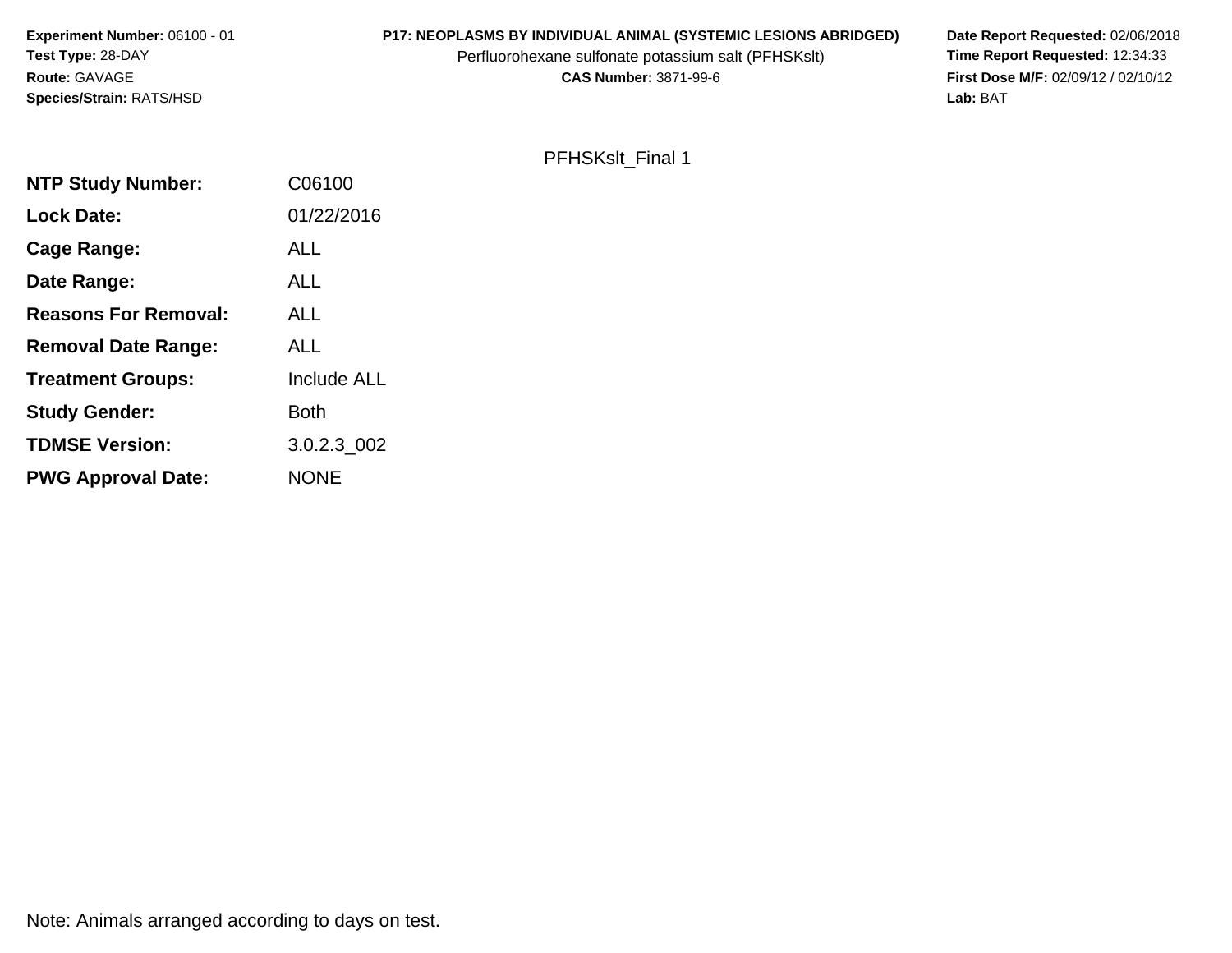Perfluorohexane sulfonate potassium salt (PFHSKslt)<br>**CAS Number:** 3871-99-6

**P17: NEOPLASMS BY INDIVIDUAL ANIMAL (SYSTEMIC LESIONS ABRIDGED)** Date Report Requested: 02/06/2018<br>Perfluorohexane sulfonate potassium salt (PFHSKslt) **Time Report Requested:** 12:34:33 **First Dose M/F:** 02/09/12 / 02/10/12<br>Lab: BAT **Lab:** BAT

| DAY ON TEST<br><b>HARLAN SPRAGUE DAWLEY RATS</b><br><b>MALE</b> | $_{\rm 0}^{\rm 0}$<br>$\frac{2}{9}$                     | $\begin{array}{c} 0 \\ 0 \\ 2 \\ 9 \end{array}$ | $_{\rm 0}^{\rm 0}$<br>$\frac{2}{9}$                           | $\pmb{0}$<br>$\ddot{\mathbf{0}}$<br>$\frac{2}{9}$                                   | $\pmb{0}$<br>$\frac{0}{2}$                                                                           | $_{\rm 0}^{\rm 0}$<br>$\frac{2}{9}$                          | $\pmb{0}$<br>$\mathsf{O}\xspace$<br>$\frac{2}{9}$ | $\begin{array}{c} 0 \\ 0 \\ 2 \\ 9 \end{array}$              | $\pmb{0}$<br>$\ddot{\mathbf{0}}$<br>$\frac{2}{9}$              | $\mathbf 0$<br>$\mathbf 0$<br>$\sqrt{2}$<br>9                           |          |
|-----------------------------------------------------------------|---------------------------------------------------------|-------------------------------------------------|---------------------------------------------------------------|-------------------------------------------------------------------------------------|------------------------------------------------------------------------------------------------------|--------------------------------------------------------------|---------------------------------------------------|--------------------------------------------------------------|----------------------------------------------------------------|-------------------------------------------------------------------------|----------|
| 0mg/kg/d M<br><b>ANIMAL ID</b>                                  | $\pmb{0}$<br>$\mathbf{1}$<br>$\mathbf 0$<br>$\mathbf 0$ | $0$<br>$0$<br>$0$<br>$2$                        | $\begin{matrix} 0 \\ 1 \\ 0 \end{matrix}$<br>$\mathbf 0$<br>3 | $\mathbf 0$<br>$\mathbf{1}$<br>$\mathsf{O}\xspace$<br>$\mathbf 0$<br>$\overline{4}$ | $\begin{smallmatrix}0\1\end{smallmatrix}$<br>$\mathsf{O}\xspace$<br>$\begin{matrix}0\\5\end{matrix}$ | $\mathsf{O}\xspace$<br>$\mathbf{1}$<br>$\mathbf 0$<br>0<br>6 | 0<br>$\mathbf 0$<br>0<br>$\overline{7}$           | $\pmb{0}$<br>$\mathbf{1}$<br>$\mathbf 0$<br>$\mathbf 0$<br>8 | $\mathbf 0$<br>$\mathbf{1}$<br>$\mathbf 0$<br>$\mathbf 0$<br>9 | $\pmb{0}$<br>$\mathbf{1}$<br>$\mathbf 0$<br>$\mathbf{1}$<br>$\mathbf 0$ | * TOTALS |
| <b>ALIMENTARY SYSTEM</b>                                        |                                                         |                                                 |                                                               |                                                                                     |                                                                                                      |                                                              |                                                   |                                                              |                                                                |                                                                         |          |
| Esophagus                                                       | $\div$                                                  |                                                 |                                                               |                                                                                     |                                                                                                      |                                                              |                                                   |                                                              | $\ddot{}$                                                      | $\overline{+}$                                                          | 10       |
| Intestine Large, Cecum                                          | $\div$                                                  |                                                 |                                                               |                                                                                     |                                                                                                      |                                                              |                                                   |                                                              | $\ddot{}$                                                      | $+$                                                                     | 10       |
| Intestine Large, Colon                                          | $+$                                                     |                                                 |                                                               |                                                                                     |                                                                                                      | ÷.                                                           |                                                   |                                                              | $\ddot{}$                                                      | $+$                                                                     | 10       |
| Intestine Large, Rectum                                         | $+$                                                     |                                                 |                                                               |                                                                                     |                                                                                                      |                                                              |                                                   |                                                              | $\ddot{}$                                                      | $+$                                                                     | 10       |
| Intestine Small, Duodenum                                       | $\div$                                                  |                                                 |                                                               |                                                                                     |                                                                                                      |                                                              |                                                   |                                                              | ÷                                                              | $\overline{+}$                                                          | 10       |
| Intestine Small, Ileum                                          | $\div$                                                  |                                                 |                                                               |                                                                                     |                                                                                                      |                                                              |                                                   |                                                              | ÷                                                              | $+$                                                                     | 10       |
| Intestine Small, Jejunum                                        | $\ddot{}$                                               |                                                 |                                                               |                                                                                     |                                                                                                      |                                                              |                                                   |                                                              | $\ddot{}$                                                      | $+$                                                                     | 10       |
| Liver                                                           | $\ddot{}$                                               |                                                 |                                                               |                                                                                     |                                                                                                      |                                                              |                                                   |                                                              | $\ddot{}$                                                      | $+$                                                                     | 10       |
| Pancreas                                                        | $\ddot{}$                                               |                                                 |                                                               |                                                                                     |                                                                                                      |                                                              |                                                   |                                                              | $\ddot{}$                                                      | $+$                                                                     | 10       |
| Salivary Glands                                                 | $\div$                                                  |                                                 |                                                               |                                                                                     |                                                                                                      |                                                              |                                                   |                                                              | $\div$                                                         | $+$                                                                     | 10       |
| Stomach, Forestomach                                            | $\ddot{}$                                               |                                                 |                                                               |                                                                                     |                                                                                                      | ÷                                                            |                                                   |                                                              | $\ddot{}$                                                      | $+$                                                                     | 10       |
| Stomach, Glandular                                              | $+$                                                     |                                                 |                                                               |                                                                                     |                                                                                                      |                                                              |                                                   |                                                              | +                                                              | $+$                                                                     | 10       |
| <b>CARDIOVASCULAR SYSTEM</b>                                    |                                                         |                                                 |                                                               |                                                                                     |                                                                                                      |                                                              |                                                   |                                                              |                                                                |                                                                         |          |
| <b>Blood Vessel</b>                                             | $\ddot{}$                                               | $\div$                                          | ÷                                                             | $\ddot{}$                                                                           | $\ddot{}$                                                                                            | $\ddot{}$                                                    | ÷                                                 |                                                              | $\ddot{}$                                                      | $+$                                                                     | 10       |
| Heart                                                           |                                                         |                                                 |                                                               |                                                                                     |                                                                                                      |                                                              |                                                   |                                                              |                                                                | $\ddot{}$                                                               | 10       |

\* .. Total animals with tissue examined microscopically; Total animals with tumor

+ .. Tissue examined microscopically

X .. Lesion present

I .. Insufficient tissue

 M .. Missing tissuey the contract of the contract of the contract of the contract of the contract of  $\mathsf A$  . Autolysis precludes evaluation

Lesion present BLANK .. Not examined microscopically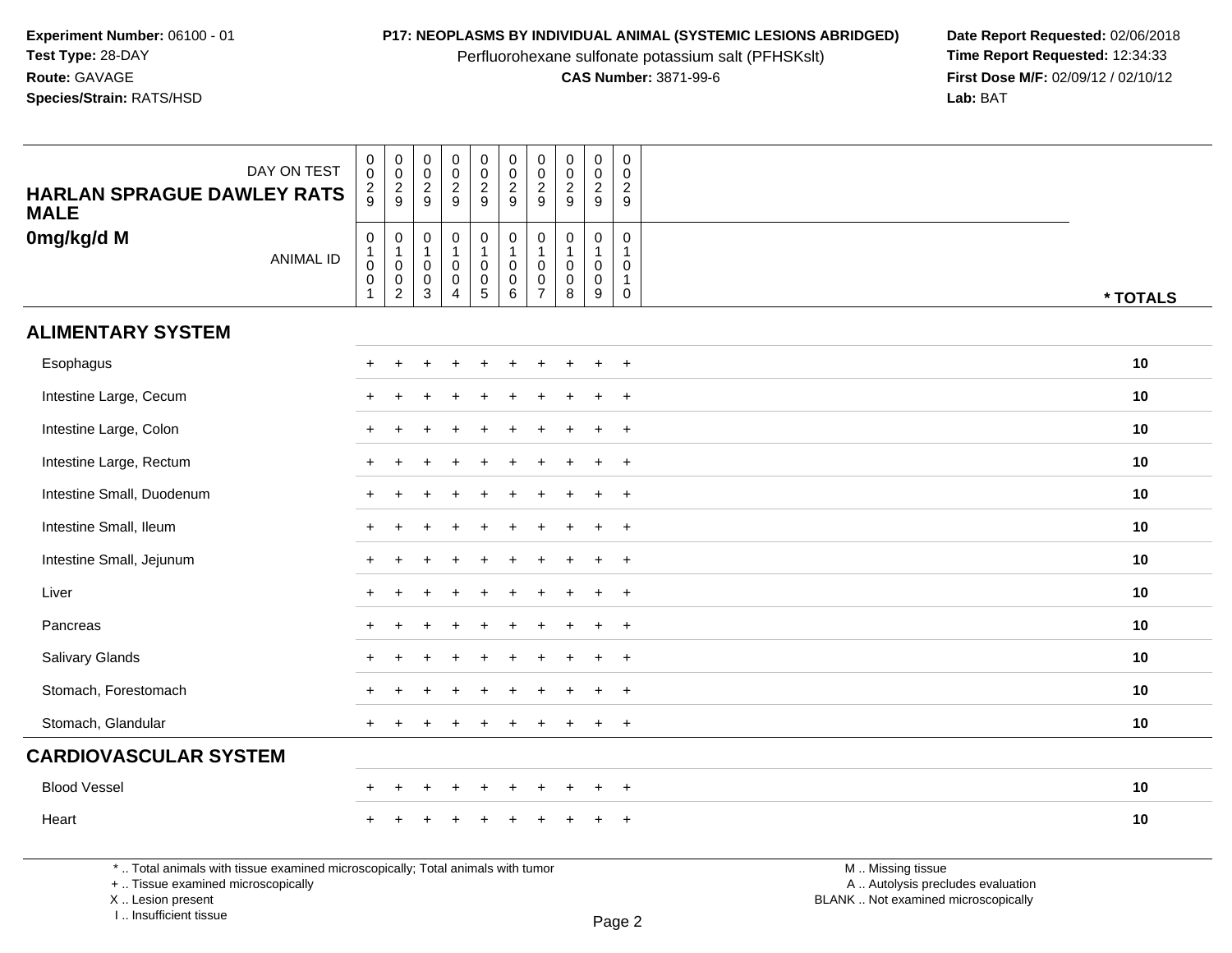Perfluorohexane sulfonate potassium salt (PFHSKslt)<br>**CAS Number:** 3871-99-6

**P17: NEOPLASMS BY INDIVIDUAL ANIMAL (SYSTEMIC LESIONS ABRIDGED)** Date Report Requested: 02/06/2018<br>Perfluorohexane sulfonate potassium salt (PFHSKslt) **Time Report Requested:** 12:34:33 **First Dose M/F:** 02/09/12 / 02/10/12<br>Lab: BAT **Lab:** BAT

| DAY ON TEST                                                                                                                                                         | $\pmb{0}$<br>$\pmb{0}$                                                  | $_{\rm 0}^{\rm 0}$                                                          | $\pmb{0}$<br>$\mathbf 0$                   | $_{\rm 0}^{\rm 0}$                                                        | 0<br>$\pmb{0}$                                                  | $\begin{smallmatrix} 0\\0 \end{smallmatrix}$               | $\pmb{0}$<br>$\mathbf 0$                     | $\pmb{0}$<br>$\frac{0}{2}$                         | $\begin{smallmatrix} 0\\0 \end{smallmatrix}$<br>$\overline{c}$ | $\pmb{0}$<br>$\mathsf{O}\xspace$                                |                                                                                               |          |
|---------------------------------------------------------------------------------------------------------------------------------------------------------------------|-------------------------------------------------------------------------|-----------------------------------------------------------------------------|--------------------------------------------|---------------------------------------------------------------------------|-----------------------------------------------------------------|------------------------------------------------------------|----------------------------------------------|----------------------------------------------------|----------------------------------------------------------------|-----------------------------------------------------------------|-----------------------------------------------------------------------------------------------|----------|
| <b>HARLAN SPRAGUE DAWLEY RATS</b><br><b>MALE</b>                                                                                                                    | $\frac{2}{9}$                                                           | $\frac{2}{9}$                                                               | $\frac{2}{9}$                              | $\frac{2}{9}$                                                             | $\frac{2}{9}$                                                   | $\frac{2}{9}$                                              | $\frac{2}{9}$                                |                                                    | $\overline{9}$                                                 | $\overline{2}$<br>9                                             |                                                                                               |          |
| 0mg/kg/d M<br><b>ANIMAL ID</b>                                                                                                                                      | $\pmb{0}$<br>$\mathbf{1}$<br>$\mathsf 0$<br>$\mathbf 0$<br>$\mathbf{1}$ | $\mathbf 0$<br>$\mathbf{1}$<br>$\mathbf 0$<br>$\mathbf 0$<br>$\overline{2}$ | 0<br>1<br>$\mathbf 0$<br>0<br>$\mathbf{3}$ | $\mathbf 0$<br>$\mathbf{1}$<br>$\mathbf 0$<br>$\pmb{0}$<br>$\overline{4}$ | 0<br>$\mathbf{1}$<br>$\mathbf 0$<br>$\pmb{0}$<br>$\overline{5}$ | $\pmb{0}$<br>$\mathbf{1}$<br>$\mathbf 0$<br>$\pmb{0}$<br>6 | 0<br>1<br>$\mathbf 0$<br>0<br>$\overline{7}$ | 0<br>$\mathbf{1}$<br>$\mathbf 0$<br>$\pmb{0}$<br>8 | 0<br>$\mathbf{1}$<br>$\mathsf{O}\xspace$<br>$\mathbf 0$<br>9   | 0<br>$\mathbf{1}$<br>$\mathbf 0$<br>$\mathbf{1}$<br>$\mathbf 0$ |                                                                                               | * TOTALS |
| <b>ENDOCRINE SYSTEM</b>                                                                                                                                             |                                                                         |                                                                             |                                            |                                                                           |                                                                 |                                                            |                                              |                                                    |                                                                |                                                                 |                                                                                               |          |
| <b>Adrenal Cortex</b>                                                                                                                                               |                                                                         | $\div$                                                                      | ٠                                          |                                                                           | ÷                                                               |                                                            |                                              |                                                    | $\overline{+}$                                                 | $+$                                                             |                                                                                               | 10       |
| Adrenal Medulla                                                                                                                                                     |                                                                         |                                                                             |                                            |                                                                           |                                                                 |                                                            |                                              |                                                    |                                                                | $\overline{+}$                                                  |                                                                                               | 10       |
| Parathyroid Gland                                                                                                                                                   |                                                                         |                                                                             |                                            |                                                                           |                                                                 |                                                            |                                              |                                                    | $\ddot{}$                                                      | $\ddot{}$                                                       |                                                                                               | 10       |
| <b>Pituitary Gland</b>                                                                                                                                              |                                                                         |                                                                             |                                            |                                                                           |                                                                 |                                                            |                                              |                                                    |                                                                | $\ddot{}$                                                       |                                                                                               | 10       |
| <b>Thyroid Gland</b>                                                                                                                                                |                                                                         |                                                                             |                                            |                                                                           |                                                                 |                                                            |                                              |                                                    | $\ddot{}$                                                      | $+$                                                             |                                                                                               | 10       |
| <b>GENERAL BODY SYSTEM</b>                                                                                                                                          |                                                                         |                                                                             |                                            |                                                                           |                                                                 |                                                            |                                              |                                                    |                                                                |                                                                 |                                                                                               |          |
| <b>NONE</b>                                                                                                                                                         |                                                                         |                                                                             |                                            |                                                                           |                                                                 |                                                            |                                              |                                                    |                                                                |                                                                 |                                                                                               |          |
| <b>GENITAL SYSTEM</b>                                                                                                                                               |                                                                         |                                                                             |                                            |                                                                           |                                                                 |                                                            |                                              |                                                    |                                                                |                                                                 |                                                                                               |          |
| Epididymis                                                                                                                                                          |                                                                         |                                                                             |                                            |                                                                           |                                                                 |                                                            |                                              |                                                    |                                                                | $\ddot{}$                                                       |                                                                                               | 10       |
| <b>Preputial Gland</b>                                                                                                                                              |                                                                         |                                                                             |                                            |                                                                           |                                                                 |                                                            |                                              |                                                    | $\ddot{}$                                                      | $+$                                                             |                                                                                               | 10       |
| Prostate                                                                                                                                                            |                                                                         |                                                                             |                                            |                                                                           |                                                                 |                                                            |                                              |                                                    |                                                                | $\overline{+}$                                                  |                                                                                               | 10       |
| Seminal Vesicle                                                                                                                                                     |                                                                         |                                                                             |                                            |                                                                           |                                                                 |                                                            |                                              |                                                    | $\ddot{}$                                                      | $\ddot{}$                                                       |                                                                                               | 10       |
| <b>Testes</b>                                                                                                                                                       |                                                                         |                                                                             |                                            |                                                                           |                                                                 |                                                            |                                              |                                                    | $\ddot{}$                                                      | $\overline{+}$                                                  |                                                                                               | 10       |
| <b>HEMATOPOIETIC SYSTEM</b>                                                                                                                                         |                                                                         |                                                                             |                                            |                                                                           |                                                                 |                                                            |                                              |                                                    |                                                                |                                                                 |                                                                                               |          |
| <b>Bone Marrow</b>                                                                                                                                                  |                                                                         |                                                                             |                                            |                                                                           |                                                                 |                                                            |                                              |                                                    |                                                                | $\ddot{}$                                                       |                                                                                               | $10$     |
| *  Total animals with tissue examined microscopically; Total animals with tumor<br>+  Tissue examined microscopically<br>X  Lesion present<br>I Insufficient tissue |                                                                         |                                                                             |                                            |                                                                           |                                                                 |                                                            |                                              |                                                    |                                                                | Page 3                                                          | M  Missing tissue<br>A  Autolysis precludes evaluation<br>BLANK  Not examined microscopically |          |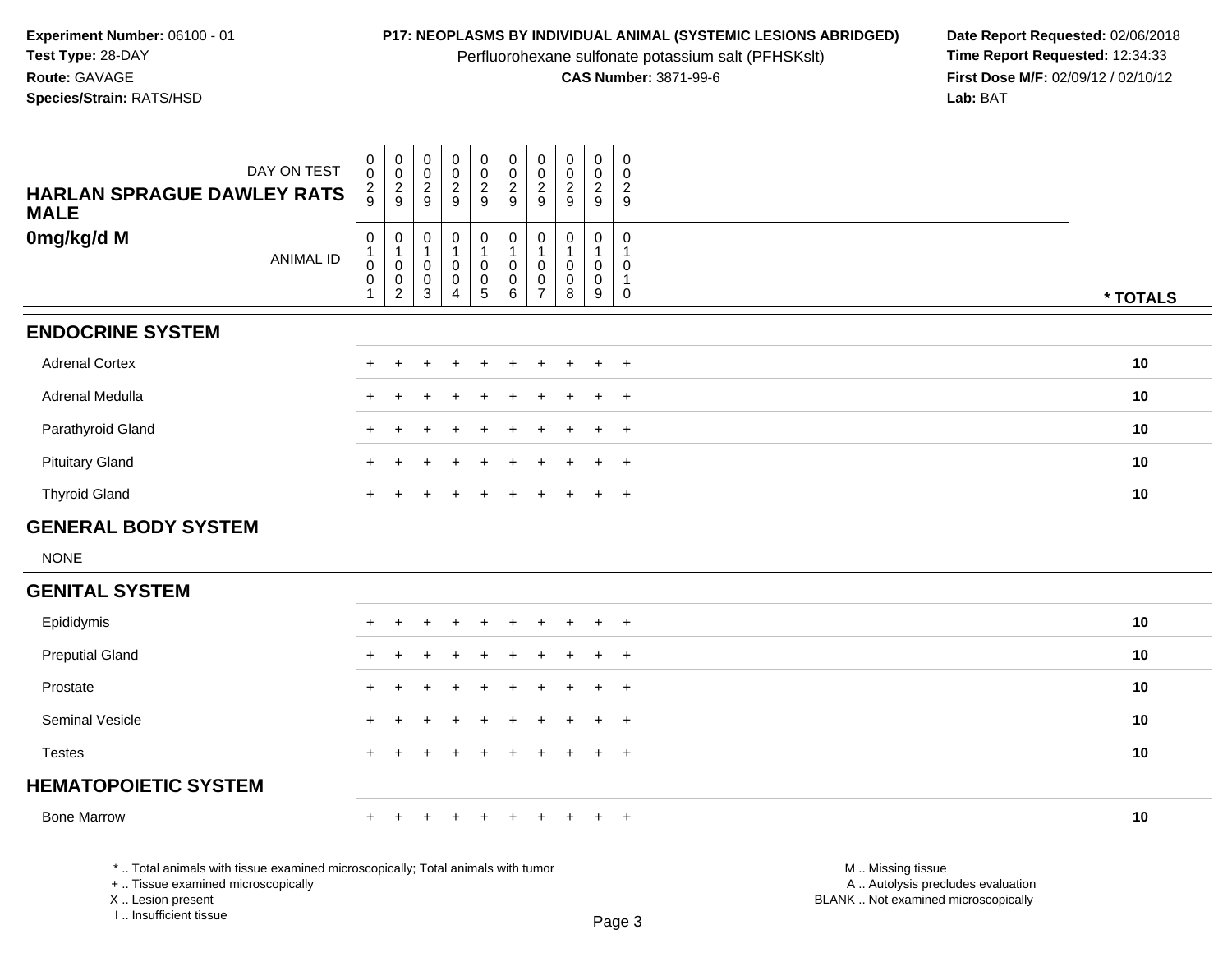Perfluorohexane sulfonate potassium salt (PFHSKslt)<br>**CAS Number:** 3871-99-6

**P17: NEOPLASMS BY INDIVIDUAL ANIMAL (SYSTEMIC LESIONS ABRIDGED)** Date Report Requested: 02/06/2018<br>Perfluorohexane sulfonate potassium salt (PFHSKslt) **Time Report Requested:** 12:34:33 **First Dose M/F:** 02/09/12 / 02/10/12<br>Lab: BAT **Lab:** BAT

| DAY ON TEST<br><b>HARLAN SPRAGUE DAWLEY RATS</b><br><b>MALE</b> | $\pmb{0}$<br>$\mathbf 0$<br>$\frac{2}{9}$ | $\begin{array}{c} 0 \\ 0 \\ 2 \\ 9 \end{array}$                                  | $\begin{smallmatrix} 0\\0\\2 \end{smallmatrix}$<br>9                | $\pmb{0}$<br>$\frac{0}{2}$                        | $\mathbf 0$<br>$\frac{0}{2}$                                  | $\begin{array}{c} 0 \\ 0 \\ 2 \\ 9 \end{array}$    | $\mathbf 0$<br>$\pmb{0}$<br>$\sqrt{2}$<br>9 | $\pmb{0}$<br>$\frac{0}{2}$                           | $\pmb{0}$<br>$\pmb{0}$<br>$\frac{2}{9}$    | $\mathbf 0$<br>$\boldsymbol{0}$<br>$\sqrt{2}$<br>9                        |          |
|-----------------------------------------------------------------|-------------------------------------------|----------------------------------------------------------------------------------|---------------------------------------------------------------------|---------------------------------------------------|---------------------------------------------------------------|----------------------------------------------------|---------------------------------------------|------------------------------------------------------|--------------------------------------------|---------------------------------------------------------------------------|----------|
| 0mg/kg/d M<br><b>ANIMAL ID</b>                                  | $\pmb{0}$<br>0<br>0                       | $\mathbf 0$<br>$\overline{1}$<br>$\pmb{0}$<br>$\boldsymbol{0}$<br>$\overline{2}$ | $\pmb{0}$<br>$\mathbf{1}$<br>$\pmb{0}$<br>$\pmb{0}$<br>$\mathbf{3}$ | $\mathbf 0$<br>1<br>$\mathsf 0$<br>$\pmb{0}$<br>4 | $\pmb{0}$<br>$\mathbf{1}$<br>$\pmb{0}$<br>$\overline{0}$<br>5 | $\pmb{0}$<br>$\mathbf{1}$<br>0<br>$\mathbf 0$<br>6 | 0<br>0<br>0<br>$\overline{7}$               | $\mathbf 0$<br>$\mathbf{1}$<br>0<br>$\mathbf 0$<br>8 | 0<br>$\mathbf{1}$<br>0<br>$\mathbf 0$<br>9 | $\mathbf 0$<br>$\mathbf{1}$<br>$\mathbf 0$<br>$\mathbf{1}$<br>$\mathbf 0$ | * TOTALS |
| Lymph Node, Mandibular                                          |                                           |                                                                                  |                                                                     |                                                   |                                                               |                                                    |                                             |                                                      | $\ddot{}$                                  | $\ddot{}$                                                                 | 10       |
| Lymph Node, Mesenteric                                          | $\pm$                                     |                                                                                  |                                                                     |                                                   |                                                               |                                                    |                                             |                                                      | $\ddot{}$                                  | $\overline{+}$                                                            | 10       |
| Spleen                                                          | $\pm$                                     | ÷                                                                                |                                                                     | $\ddot{}$                                         | $\ddot{}$                                                     | $\ddot{}$                                          | $\pm$                                       | $\div$                                               | $+$                                        | $+$                                                                       | 10       |
| Thymus                                                          | $\ddot{}$                                 |                                                                                  | ÷                                                                   | $\div$                                            | $\pm$                                                         | $\ddot{}$                                          | $\pm$                                       | $\pm$                                                | $+$                                        | $+$                                                                       | 10       |
| <b>INTEGUMENTARY SYSTEM</b>                                     |                                           |                                                                                  |                                                                     |                                                   |                                                               |                                                    |                                             |                                                      |                                            |                                                                           |          |
| Mammary Gland                                                   | $\pm$                                     | $\div$                                                                           | ÷                                                                   | $\ddot{}$                                         |                                                               | $\ddot{}$                                          | ÷                                           |                                                      | $\ddot{}$                                  | $+$                                                                       | 10       |
| Skin                                                            | $\pm$                                     |                                                                                  |                                                                     |                                                   |                                                               | ÷                                                  | +                                           |                                                      | $\ddot{}$                                  | $+$                                                                       | 10       |
| <b>MUSCULOSKELETAL SYSTEM</b>                                   |                                           |                                                                                  |                                                                     |                                                   |                                                               |                                                    |                                             |                                                      |                                            |                                                                           |          |
| Bone                                                            | $+$                                       | $\ddot{}$                                                                        | $\div$                                                              | $\ddot{}$                                         | $\ddot{}$                                                     | $\ddot{}$                                          | $+$                                         | $\overline{+}$                                       | $+$                                        | $+$                                                                       | 10       |
| <b>NERVOUS SYSTEM</b>                                           |                                           |                                                                                  |                                                                     |                                                   |                                                               |                                                    |                                             |                                                      |                                            |                                                                           |          |
| <b>Brain</b>                                                    | $\pm$                                     | $\pm$                                                                            | $\ddot{}$                                                           | $\overline{+}$                                    | $\ddot{}$                                                     | $+$                                                | $\pm$                                       | $\ddot{}$                                            | $+$                                        | $+$                                                                       | 10       |
| <b>RESPIRATORY SYSTEM</b>                                       |                                           |                                                                                  |                                                                     |                                                   |                                                               |                                                    |                                             |                                                      |                                            |                                                                           |          |
| Lung                                                            | $\pm$                                     | ÷                                                                                |                                                                     |                                                   |                                                               | ÷                                                  |                                             |                                                      | $\ddot{}$                                  | $^{+}$                                                                    | 10       |
| Nose                                                            | $\pm$                                     |                                                                                  |                                                                     |                                                   |                                                               |                                                    |                                             |                                                      | +                                          | $+$                                                                       | 10       |
| Trachea                                                         | $\pm$                                     |                                                                                  |                                                                     |                                                   |                                                               |                                                    |                                             |                                                      | $\ddot{}$                                  | $\overline{+}$                                                            | 10       |

## **SPECIAL SENSES SYSTEM**

\* .. Total animals with tissue examined microscopically; Total animals with tumor

+ .. Tissue examined microscopically

X .. Lesion present

I .. Insufficient tissue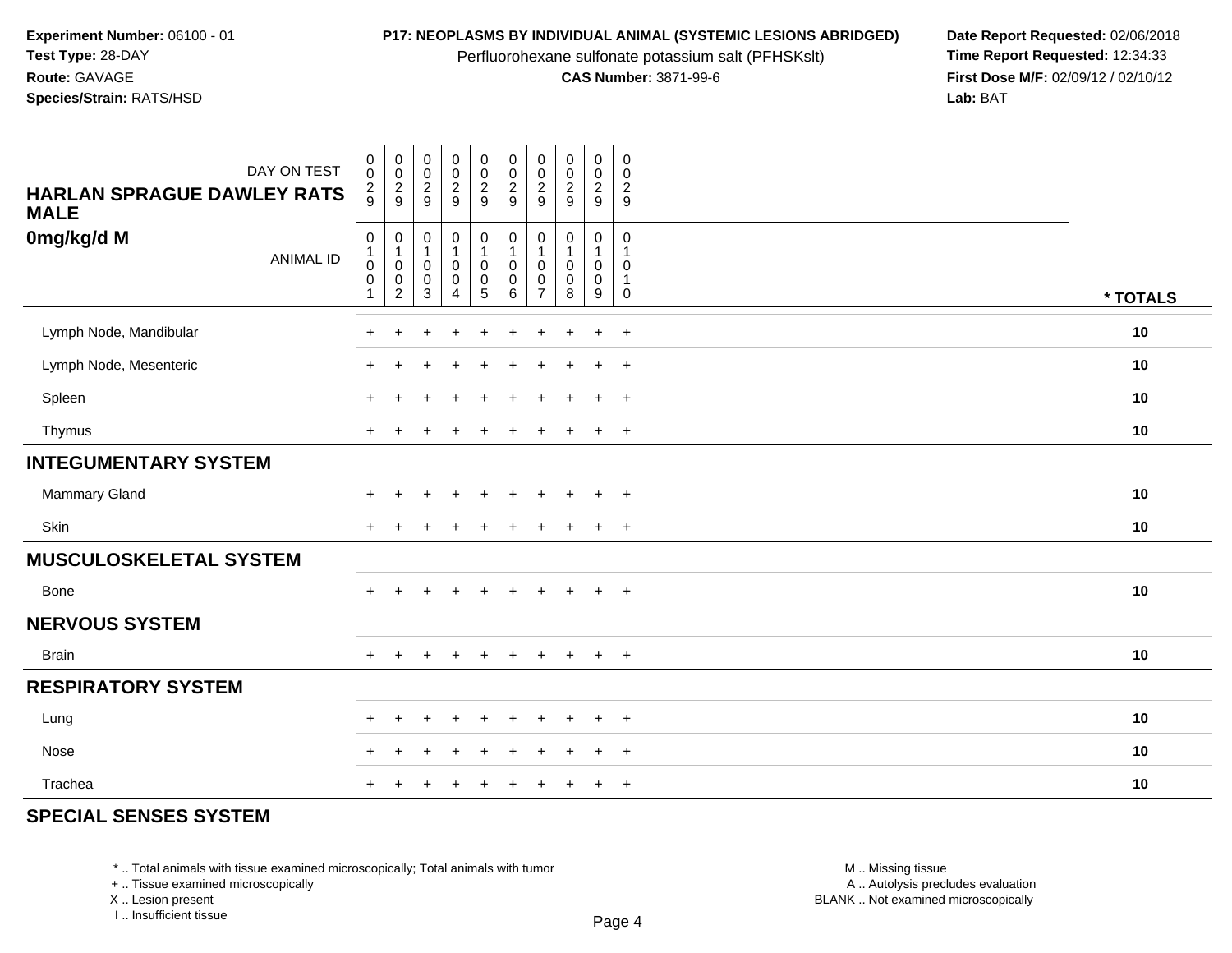Perfluorohexane sulfonate potassium salt (PFHSKslt)<br>**CAS Number:** 3871-99-6

**P17: NEOPLASMS BY INDIVIDUAL ANIMAL (SYSTEMIC LESIONS ABRIDGED)** Date Report Requested: 02/06/2018<br>Perfluorohexane sulfonate potassium salt (PFHSKslt) **Time Report Requested:** 12:34:33 **First Dose M/F:** 02/09/12 / 02/10/12<br>Lab: BAT **Lab:** BAT

| DAY ON TEST<br><b>HARLAN SPRAGUE DAWLEY RATS</b><br><b>MALE</b> | $_{\rm 0}^{\rm 0}$<br>$\frac{2}{9}$ | 00029                                                                               | 0002                                    | $\begin{array}{c} 0 \\ 0 \\ 2 \\ 9 \end{array}$ | $\begin{array}{c} 0 \\ 0 \\ 2 \\ 9 \end{array}$      | $\begin{array}{c} 0 \\ 0 \\ 2 \\ 9 \end{array}$              | 00029                       | $\begin{smallmatrix} 0\\0\\2 \end{smallmatrix}$<br>9 | $\begin{smallmatrix}0\0\0\end{smallmatrix}$<br>$\frac{2}{9}$ | $\pmb{0}$<br>$\mathbf 0$<br>$\overline{c}$<br>$\boldsymbol{9}$ |          |
|-----------------------------------------------------------------|-------------------------------------|-------------------------------------------------------------------------------------|-----------------------------------------|-------------------------------------------------|------------------------------------------------------|--------------------------------------------------------------|-----------------------------|------------------------------------------------------|--------------------------------------------------------------|----------------------------------------------------------------|----------|
| 0mg/kg/d M<br><b>ANIMAL ID</b>                                  | 0<br>$_{\rm 0}^{\rm 0}$             | 0<br>$\overline{A}$<br>$\begin{smallmatrix}0\\0\end{smallmatrix}$<br>$\overline{c}$ | $\mathbf 0$<br>$\mathsf{O}\xspace$<br>3 | 0<br>$_0^0$<br>4                                | 0<br>$\begin{smallmatrix} 0\0\0\5 \end{smallmatrix}$ | 0<br>$\begin{smallmatrix} 0\\0 \end{smallmatrix}$<br>$\,6\,$ | $\pmb{0}$<br>$\overline{ }$ | 0<br>$\boldsymbol{0}$<br>8                           | 0<br>0<br>0<br>9                                             | 0<br>$\mathbf 0$                                               | * TOTALS |
| Eye                                                             |                                     |                                                                                     |                                         |                                                 | ÷.                                                   |                                                              |                             |                                                      | $\ddot{}$                                                    | $+$                                                            | 10       |
| Harderian Gland                                                 | $+$                                 |                                                                                     |                                         |                                                 | $\pm$                                                | $+$                                                          | $\pm$                       | $+$                                                  | $+$                                                          | $+$                                                            | 10       |
| <b>URINARY SYSTEM</b>                                           |                                     |                                                                                     |                                         |                                                 |                                                      |                                                              |                             |                                                      |                                                              |                                                                |          |
| Kidney                                                          |                                     |                                                                                     |                                         |                                                 | $+$                                                  |                                                              |                             | $+$                                                  | $+$                                                          | $+$                                                            | 10       |
| <b>Urinary Bladder</b>                                          |                                     |                                                                                     |                                         | $\div$                                          | $+$                                                  | $+$                                                          | $\pm$                       | $+$                                                  | $+$                                                          | $+$                                                            | 10       |
| <b>SYSTEMIC LESIONS</b>                                         |                                     |                                                                                     |                                         |                                                 |                                                      |                                                              |                             |                                                      |                                                              |                                                                |          |
| Multiple Organ                                                  |                                     |                                                                                     |                                         |                                                 | $+$                                                  | $+$                                                          |                             | $+$                                                  | $\ddot{+}$                                                   | $+$                                                            | 10       |

I .. Insufficient tissue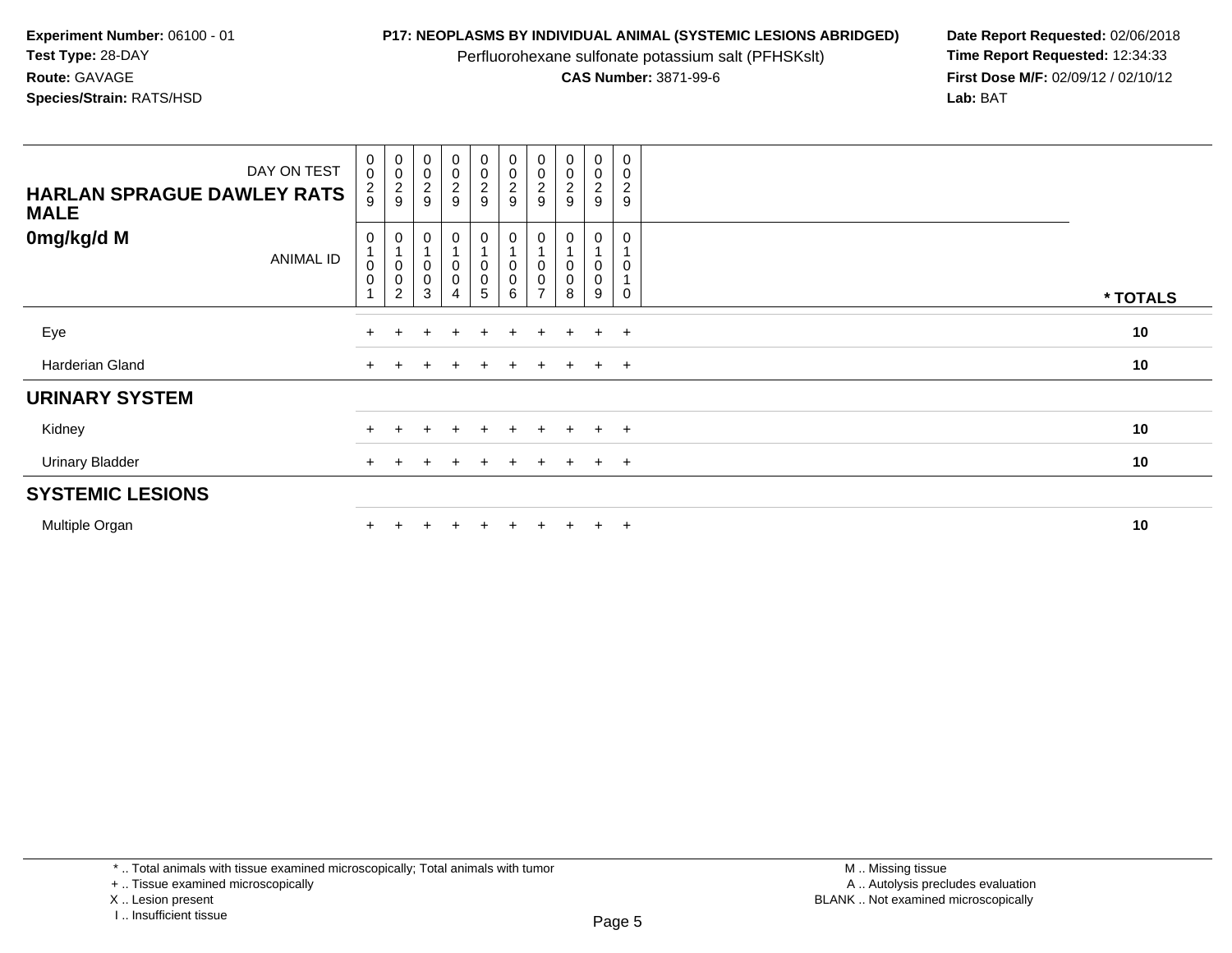Perfluorohexane sulfonate potassium salt (PFHSKslt)<br>**CAS Number:** 3871-99-6

**P17: NEOPLASMS BY INDIVIDUAL ANIMAL (SYSTEMIC LESIONS ABRIDGED)** Date Report Requested: 02/06/2018<br>Perfluorohexane sulfonate potassium salt (PFHSKslt) **Time Report Requested:** 12:34:33 **First Dose M/F:** 02/09/12 / 02/10/12<br>**Lab:** BAT **Lab:** BAT

| DAY ON TEST                                      | 0<br>$\mathbf 0$          | $\mathbf 0$<br>$\mathbf 0$ | 0<br>0                 | $\pmb{0}$<br>$\pmb{0}$    | $\pmb{0}$<br>$\pmb{0}$                    | $\pmb{0}$<br>$\mathbf 0$           | 0<br>0         | 0<br>$\mathbf 0$ | $\mathbf 0$<br>0    | $\mathsf{O}$<br>0   |          |
|--------------------------------------------------|---------------------------|----------------------------|------------------------|---------------------------|-------------------------------------------|------------------------------------|----------------|------------------|---------------------|---------------------|----------|
| <b>HARLAN SPRAGUE DAWLEY RATS</b><br><b>MALE</b> | $\frac{2}{9}$             | $\frac{2}{9}$              | $\frac{2}{9}$          | $\frac{2}{9}$             | $\frac{2}{9}$                             | $\overline{2}$<br>$\boldsymbol{9}$ | 2<br>9         | $\frac{2}{9}$    | $\overline{a}$<br>9 | $\overline{a}$<br>9 |          |
| .625mg/kg/d M                                    | 0<br>$\mathbf{1}$         | 0                          | 0                      | 0<br>$\mathbf{1}$         | $\mathbf 0$                               | $\boldsymbol{0}$<br>$\mathbf{1}$   | 0              | 0                | 0<br>$\mathbf{1}$   | 0                   |          |
| <b>ANIMAL ID</b>                                 | $\pmb{0}$<br>$\mathbf{1}$ | $\mathbf{1}$<br>0<br>1     | -1<br>0<br>$\mathbf 1$ | $\pmb{0}$<br>$\mathbf{1}$ | $\mathbf{1}$<br>$\pmb{0}$<br>$\mathbf{1}$ | $\pmb{0}$<br>$\mathbf{1}$          | 0              | 0<br>1           | 0<br>$\mathbf{1}$   | 0                   |          |
|                                                  | $\mathbf{1}$              | $\overline{c}$             | 3                      | $\overline{4}$            | $\sqrt{5}$                                | $\,6$                              | $\overline{7}$ | 8                | 9                   | $_{0}^{2}$          | * TOTALS |
| <b>ALIMENTARY SYSTEM</b>                         |                           |                            |                        |                           |                                           |                                    |                |                  |                     |                     |          |
| Liver                                            |                           |                            |                        |                           |                                           |                                    |                |                  | $\ddot{}$           | $+$                 | 10       |
| Pancreas                                         | $+$                       | $\div$                     | $\ddot{}$              | $\pm$                     | $\ddot{}$                                 | $\ddot{}$                          | $\ddot{}$      | $\pm$            | $+$                 | $+$                 | 10       |
| <b>CARDIOVASCULAR SYSTEM</b>                     |                           |                            |                        |                           |                                           |                                    |                |                  |                     |                     |          |
| <b>NONE</b>                                      |                           |                            |                        |                           |                                           |                                    |                |                  |                     |                     |          |
| <b>ENDOCRINE SYSTEM</b>                          |                           |                            |                        |                           |                                           |                                    |                |                  |                     |                     |          |
| <b>Thyroid Gland</b>                             |                           |                            |                        |                           |                                           |                                    |                |                  | $+$                 | $+$                 | 10       |
| <b>GENERAL BODY SYSTEM</b>                       |                           |                            |                        |                           |                                           |                                    |                |                  |                     |                     |          |
| <b>NONE</b>                                      |                           |                            |                        |                           |                                           |                                    |                |                  |                     |                     |          |
| <b>GENITAL SYSTEM</b>                            |                           |                            |                        |                           |                                           |                                    |                |                  |                     |                     |          |
| <b>Testes</b>                                    | $+$                       | $\pm$                      |                        |                           | $\pm$                                     |                                    |                |                  | $+$                 | $+$                 | 10       |
| <b>HEMATOPOIETIC SYSTEM</b>                      |                           |                            |                        |                           |                                           |                                    |                |                  |                     |                     |          |
| <b>Bone Marrow</b>                               |                           | $\pm$                      | $\pm$                  | $\div$                    | $\ddot{}$                                 | $\ddot{}$                          | $\pm$          | $\div$           | $+$                 | $+$                 | 10       |
| Spleen                                           |                           |                            |                        |                           | $\ddot{}$                                 | $\pm$                              | $\pm$          |                  | $+$                 | $+$                 | 10       |
| <b>INTEGUMENTARY SYSTEM</b>                      |                           |                            |                        |                           |                                           |                                    |                |                  |                     |                     |          |
|                                                  |                           |                            |                        |                           |                                           |                                    |                |                  |                     |                     |          |

NONE

# **MUSCULOSKELETAL SYSTEM**

\* .. Total animals with tissue examined microscopically; Total animals with tumor

+ .. Tissue examined microscopically

X .. Lesion present

I .. Insufficient tissue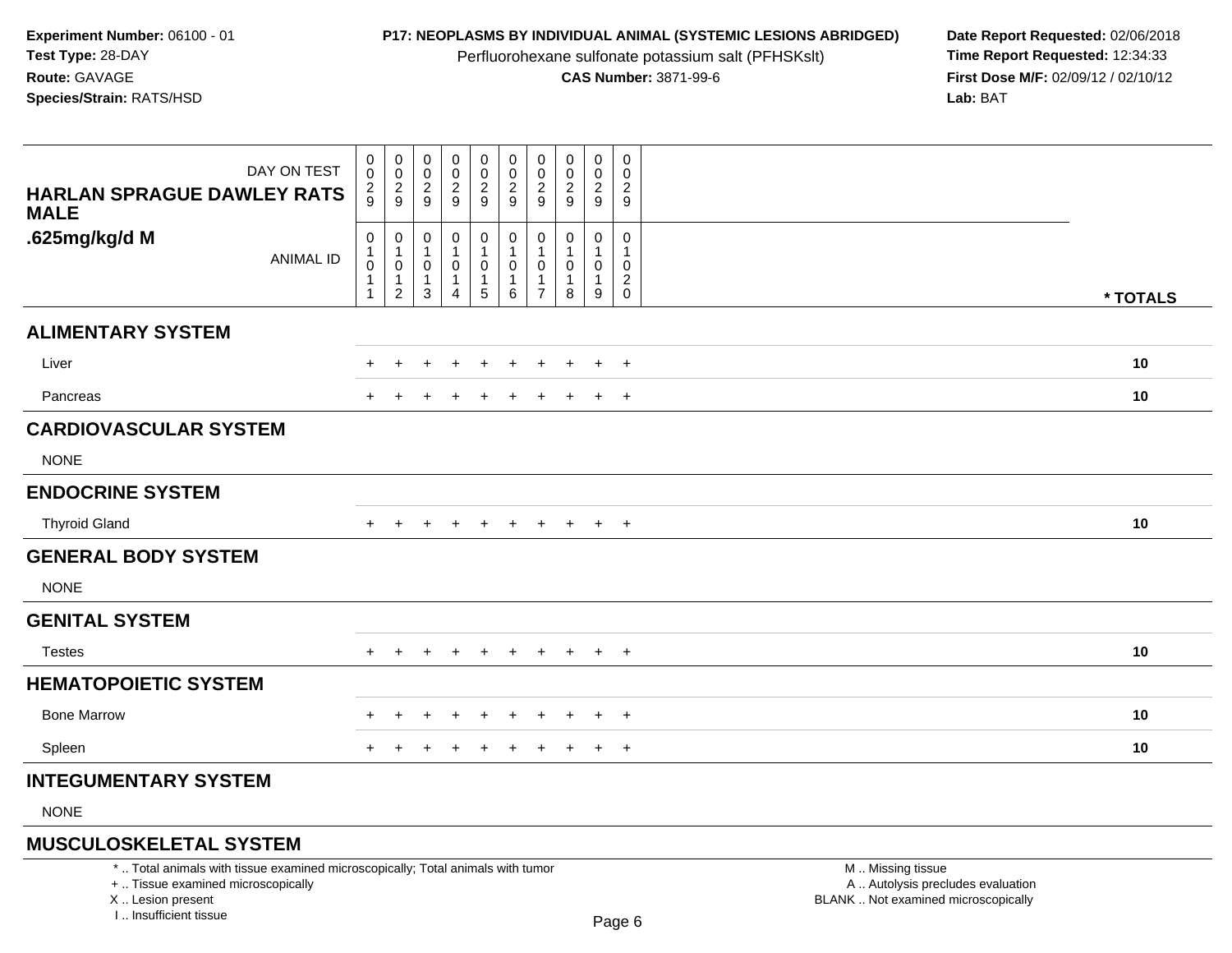Perfluorohexane sulfonate potassium salt (PFHSKslt)<br>**CAS Number:** 3871-99-6

**P17: NEOPLASMS BY INDIVIDUAL ANIMAL (SYSTEMIC LESIONS ABRIDGED)** Date Report Requested: 02/06/2018<br>Perfluorohexane sulfonate potassium salt (PFHSKslt) **Time Report Requested:** 12:34:33 **First Dose M/F:** 02/09/12 / 02/10/12<br>Lab: BAT **Lab:** BAT

| DAY ON TEST<br>HARLAN SPRAGUE DAWLEY RATS<br><b>MALE</b> | $\begin{smallmatrix} 0\\0 \end{smallmatrix}$<br>$\frac{2}{9}$ | $_{\rm 0}^{\rm 0}$<br>$\frac{2}{9}$                             | $_{0}^{0}$<br>$\overline{\mathbf{c}}$<br>9           | $_0^0$<br>$\frac{2}{9}$ | $\begin{array}{c} 0 \\ 0 \\ 2 \\ 9 \end{array}$             | $\begin{array}{c} 0 \\ 0 \\ 2 \\ 9 \end{array}$ | 0<br>$\pmb{0}$<br>$\frac{2}{9}$ | $\begin{smallmatrix}0\\0\end{smallmatrix}$<br>$\boldsymbol{2}$<br>9 | 0<br>$\mathbf 0$<br>$\frac{2}{9}$ | 0<br>$\pmb{0}$<br>$\boldsymbol{2}$<br>$\mathsf g$ |          |
|----------------------------------------------------------|---------------------------------------------------------------|-----------------------------------------------------------------|------------------------------------------------------|-------------------------|-------------------------------------------------------------|-------------------------------------------------|---------------------------------|---------------------------------------------------------------------|-----------------------------------|---------------------------------------------------|----------|
| .625mg/kg/d M<br><b>ANIMAL ID</b>                        | 0<br>$\,0\,$                                                  | 0<br>$\mathbf 1$<br>$\pmb{0}$<br>$\mathbf{1}$<br>$\overline{c}$ | 0<br>$\begin{array}{c} 1 \\ 0 \end{array}$<br>1<br>3 | 0<br>0<br>4             | $\pmb{0}$<br>$\mathbf{1}$<br>$\pmb{0}$<br>$\mathbf{1}$<br>5 | 0<br>$\overline{1}$<br>$\pmb{0}$<br>1<br>6      | 0<br>0<br>$\overline{ }$        | 0<br>0<br>8                                                         | 0<br>0<br>9                       | 0<br>0<br>$\overline{\mathbf{c}}$<br>$\pmb{0}$    | * TOTALS |
| <b>NONE</b>                                              |                                                               |                                                                 |                                                      |                         |                                                             |                                                 |                                 |                                                                     |                                   |                                                   |          |
| <b>NERVOUS SYSTEM</b>                                    |                                                               |                                                                 |                                                      |                         |                                                             |                                                 |                                 |                                                                     |                                   |                                                   |          |
| <b>NONE</b>                                              |                                                               |                                                                 |                                                      |                         |                                                             |                                                 |                                 |                                                                     |                                   |                                                   |          |
| <b>RESPIRATORY SYSTEM</b>                                |                                                               |                                                                 |                                                      |                         |                                                             |                                                 |                                 |                                                                     |                                   |                                                   |          |
| Nose                                                     | $+$                                                           | $+$                                                             | $\ddot{}$                                            | $\ddot{}$               | $+$                                                         | $+$                                             | $+$                             | $+$                                                                 | $+$                               | $+$                                               | 10       |
| <b>SPECIAL SENSES SYSTEM</b>                             |                                                               |                                                                 |                                                      |                         |                                                             |                                                 |                                 |                                                                     |                                   |                                                   |          |
| <b>NONE</b>                                              |                                                               |                                                                 |                                                      |                         |                                                             |                                                 |                                 |                                                                     |                                   |                                                   |          |
| <b>URINARY SYSTEM</b>                                    |                                                               |                                                                 |                                                      |                         |                                                             |                                                 |                                 |                                                                     |                                   |                                                   |          |
| Kidney                                                   | $+$                                                           |                                                                 | ÷                                                    | $\ddot{}$               | $+$                                                         | $+$                                             | $+$                             | $+$                                                                 | $+$                               | $+$                                               | 10       |
| <b>SYSTEMIC LESIONS</b>                                  |                                                               |                                                                 |                                                      |                         |                                                             |                                                 |                                 |                                                                     |                                   |                                                   |          |
| Multiple Organ                                           |                                                               |                                                                 |                                                      | $\pm$                   | $+$                                                         | $+$                                             | $+$                             | $+$                                                                 | $+$                               | $+$                                               | 10       |

+ .. Tissue examined microscopically

X .. Lesion present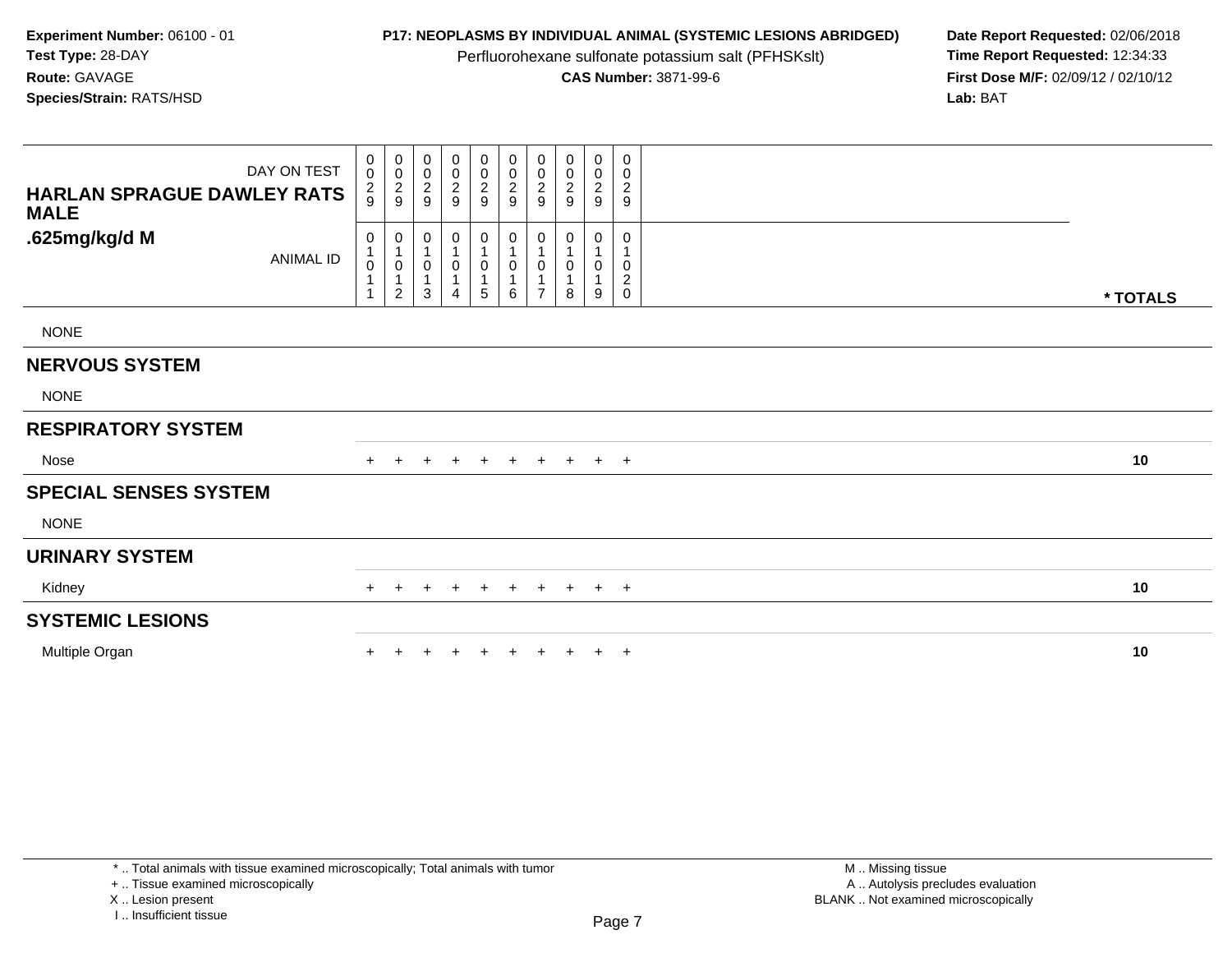Perfluorohexane sulfonate potassium salt (PFHSKslt)<br>**CAS Number:** 3871-99-6

**P17: NEOPLASMS BY INDIVIDUAL ANIMAL (SYSTEMIC LESIONS ABRIDGED)** Date Report Requested: 02/06/2018<br>Perfluorohexane sulfonate potassium salt (PFHSKslt) **Time Report Requested:** 12:34:33 **First Dose M/F:** 02/09/12 / 02/10/12<br>**Lab:** BAT **Lab:** BAT

| DAY ON TEST                                      | $_{\rm 0}^{\rm 0}$                              | $\pmb{0}$<br>$\pmb{0}$                          | 0<br>0                                 |                                                                | $\pmb{0}$<br>$\pmb{0}$                  | $\pmb{0}$<br>$\pmb{0}$                            | 0<br>0                  | 0<br>0                 | $\pmb{0}$<br>$\pmb{0}$                 | 0<br>$\mathbf 0$                                                  |          |  |
|--------------------------------------------------|-------------------------------------------------|-------------------------------------------------|----------------------------------------|----------------------------------------------------------------|-----------------------------------------|---------------------------------------------------|-------------------------|------------------------|----------------------------------------|-------------------------------------------------------------------|----------|--|
| <b>HARLAN SPRAGUE DAWLEY RATS</b><br><b>MALE</b> | $\frac{2}{9}$                                   | $\frac{2}{9}$                                   | $\frac{2}{9}$                          | 00029                                                          | $\frac{2}{9}$                           | $\sqrt{2}$<br>$\overline{9}$                      | $\frac{2}{9}$           | $\frac{2}{9}$          | $\frac{2}{9}$                          | $\overline{a}$<br>9                                               |          |  |
| 1.25mg/kg/d M<br><b>ANIMAL ID</b>                | 0<br>$\mathbf{1}$<br>$\pmb{0}$<br>$\frac{2}{1}$ | 0<br>$\mathbf{1}$<br>$\pmb{0}$<br>$\frac{2}{2}$ | 0<br>$\mathbf 1$<br>0<br>$\frac{2}{3}$ | $\boldsymbol{0}$<br>$\mathbf{1}$<br>$\pmb{0}$<br>$\frac{2}{4}$ | 0<br>$\mathbf{1}$<br>0<br>$\frac{2}{5}$ | 0<br>$\mathbf{1}$<br>$\mathbf 0$<br>$\frac{2}{6}$ | 0<br>0<br>$\frac{2}{7}$ | 0<br>0<br>$^2_{\bf 8}$ | 0<br>1<br>$\mathbf 0$<br>$\frac{2}{9}$ | 0<br>1<br>$\mathbf 0$<br>$\ensuremath{\mathsf{3}}$<br>$\mathbf 0$ | * TOTALS |  |
| <b>ALIMENTARY SYSTEM</b>                         |                                                 |                                                 |                                        |                                                                |                                         |                                                   |                         |                        |                                        |                                                                   |          |  |
| Liver                                            |                                                 |                                                 |                                        |                                                                |                                         |                                                   |                         |                        | $\ddot{}$                              | $+$                                                               | 10       |  |
| Pancreas                                         |                                                 |                                                 |                                        |                                                                | $\pm$                                   |                                                   |                         |                        | $\pm$                                  | $+$                                                               | 10       |  |
| <b>CARDIOVASCULAR SYSTEM</b>                     |                                                 |                                                 |                                        |                                                                |                                         |                                                   |                         |                        |                                        |                                                                   |          |  |
| <b>NONE</b>                                      |                                                 |                                                 |                                        |                                                                |                                         |                                                   |                         |                        |                                        |                                                                   |          |  |
| <b>ENDOCRINE SYSTEM</b>                          |                                                 |                                                 |                                        |                                                                |                                         |                                                   |                         |                        |                                        |                                                                   |          |  |
| <b>Thyroid Gland</b>                             | $+$                                             | ÷                                               |                                        |                                                                |                                         |                                                   |                         |                        | $+$                                    | $+$                                                               | 10       |  |
| <b>GENERAL BODY SYSTEM</b>                       |                                                 |                                                 |                                        |                                                                |                                         |                                                   |                         |                        |                                        |                                                                   |          |  |
| <b>NONE</b>                                      |                                                 |                                                 |                                        |                                                                |                                         |                                                   |                         |                        |                                        |                                                                   |          |  |
| <b>GENITAL SYSTEM</b>                            |                                                 |                                                 |                                        |                                                                |                                         |                                                   |                         |                        |                                        |                                                                   |          |  |
| <b>Testes</b>                                    | $+$                                             | $\ddot{}$                                       |                                        |                                                                | $\ddot{}$                               | $\ddot{}$                                         | ÷                       | $\pm$                  | $+$                                    | $+$                                                               | 10       |  |
| <b>HEMATOPOIETIC SYSTEM</b>                      |                                                 |                                                 |                                        |                                                                |                                         |                                                   |                         |                        |                                        |                                                                   |          |  |
| <b>Bone Marrow</b>                               |                                                 | $\ddot{}$                                       | +                                      | $\div$                                                         | $\ddot{}$                               | $\ddot{}$                                         | $\pm$                   | $\div$                 | $\ddot{}$                              | $+$                                                               | 10       |  |
| Spleen                                           | $+$                                             | +                                               |                                        | $\pm$                                                          | $\ddot{}$                               | $\ddot{}$                                         | $\pm$                   | $\ddot{}$              | $+$                                    | $+$                                                               | 10       |  |
| <b>INTEGUMENTARY SYSTEM</b>                      |                                                 |                                                 |                                        |                                                                |                                         |                                                   |                         |                        |                                        |                                                                   |          |  |
|                                                  |                                                 |                                                 |                                        |                                                                |                                         |                                                   |                         |                        |                                        |                                                                   |          |  |

NONE

## **MUSCULOSKELETAL SYSTEM**

\* .. Total animals with tissue examined microscopically; Total animals with tumor

+ .. Tissue examined microscopically

X .. Lesion present

I .. Insufficient tissue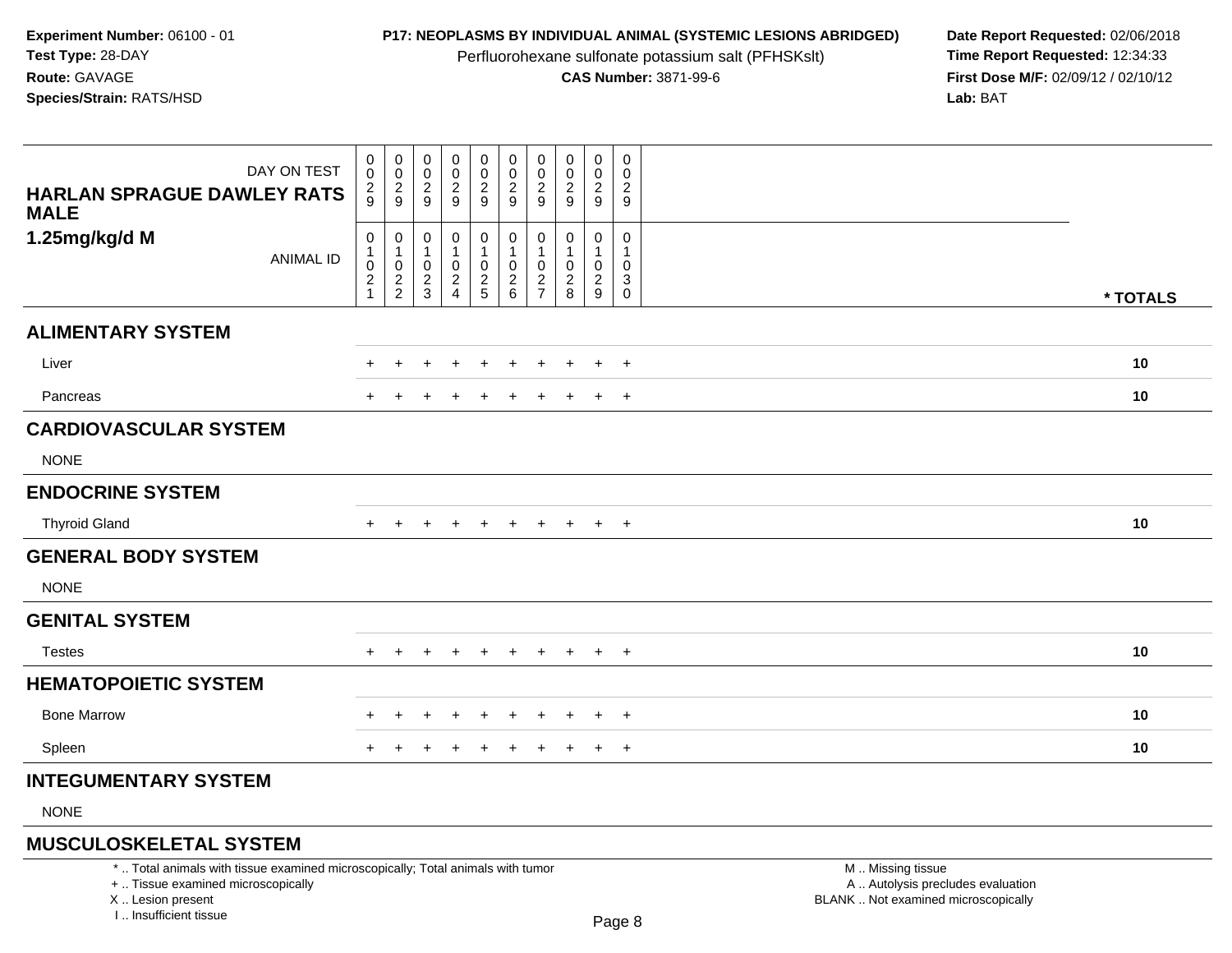Perfluorohexane sulfonate potassium salt (PFHSKslt)<br>**CAS Number:** 3871-99-6

**P17: NEOPLASMS BY INDIVIDUAL ANIMAL (SYSTEMIC LESIONS ABRIDGED)** Date Report Requested: 02/06/2018<br>Perfluorohexane sulfonate potassium salt (PFHSKslt) **Time Report Requested:** 12:34:33 **First Dose M/F:** 02/09/12 / 02/10/12<br>Lab: BAT **Lab:** BAT

| DAY ON TEST                       | 0<br>$\boldsymbol{0}$                        | $\mathbf 0$<br>$\,0\,$      | $\pmb{0}$<br>$\mathbf 0$    | $\begin{smallmatrix}0\0\0\end{smallmatrix}$ | $_0^0$        | $\begin{array}{c} 0 \\ 0 \\ 2 \\ 9 \end{array}$ | 0<br>$\pmb{0}$                     | $\pmb{0}$<br>$\pmb{0}$ | $\mathbf 0$<br>$\pmb{0}$ | 0<br>$\pmb{0}$            |          |
|-----------------------------------|----------------------------------------------|-----------------------------|-----------------------------|---------------------------------------------|---------------|-------------------------------------------------|------------------------------------|------------------------|--------------------------|---------------------------|----------|
| <b>HARLAN SPRAGUE DAWLEY RATS</b> | $\frac{2}{9}$                                | $\frac{2}{9}$               | $\frac{2}{9}$               | $\frac{2}{9}$                               | $\frac{2}{9}$ |                                                 | $\sqrt{2}$                         | $\boldsymbol{2}$       | $\overline{c}$           | $\overline{c}$            |          |
| <b>MALE</b>                       |                                              |                             |                             |                                             |               |                                                 | 9                                  | 9                      | 9                        | $9\,$                     |          |
| 1.25mg/kg/d M                     | 0                                            | $\mathbf 0$                 | 0                           | 0                                           | $\mathbf 0$   | $\boldsymbol{0}$                                | 0                                  | 0                      | 0                        | 0                         |          |
| <b>ANIMAL ID</b>                  |                                              | $\mathbf{1}$<br>$\mathbf 0$ | $\mathbf{1}$<br>$\mathbf 0$ |                                             | 0             | $\overline{1}$                                  | 1<br>0                             | $\pmb{0}$              | 0                        | $\pmb{0}$                 |          |
|                                   | $\begin{smallmatrix} 0\\2 \end{smallmatrix}$ | $\sqrt{2}$                  | $\frac{2}{3}$               | $\frac{0}{2}$                               | $\frac{2}{5}$ | $\begin{array}{c} 0 \\ 2 \\ 6 \end{array}$      | $\boldsymbol{2}$<br>$\overline{z}$ | $\boldsymbol{2}$       | $\overline{c}$           | $\ensuremath{\mathsf{3}}$ |          |
|                                   |                                              | $\overline{c}$              |                             |                                             |               |                                                 |                                    | 8                      | $\boldsymbol{9}$         | $\mathsf{O}$              | * TOTALS |
| <b>NONE</b>                       |                                              |                             |                             |                                             |               |                                                 |                                    |                        |                          |                           |          |
| <b>NERVOUS SYSTEM</b>             |                                              |                             |                             |                                             |               |                                                 |                                    |                        |                          |                           |          |
| <b>NONE</b>                       |                                              |                             |                             |                                             |               |                                                 |                                    |                        |                          |                           |          |
| <b>RESPIRATORY SYSTEM</b>         |                                              |                             |                             |                                             |               |                                                 |                                    |                        |                          |                           |          |
| Nose                              | $+$                                          | $\div$                      | $\div$                      | $\ddot{}$                                   | $\ddot{}$     | $+$                                             | $\ddot{}$                          | $+$                    | $+$                      | $+$                       | 10       |
| <b>SPECIAL SENSES SYSTEM</b>      |                                              |                             |                             |                                             |               |                                                 |                                    |                        |                          |                           |          |
| <b>NONE</b>                       |                                              |                             |                             |                                             |               |                                                 |                                    |                        |                          |                           |          |
| <b>URINARY SYSTEM</b>             |                                              |                             |                             |                                             |               |                                                 |                                    |                        |                          |                           |          |
| Kidney                            | $\pm$                                        |                             |                             | $\pm$                                       | $\pm$         | $+$                                             | $\pm$                              | $+$                    | $+$                      | $+$                       | 10       |
| <b>SYSTEMIC LESIONS</b>           |                                              |                             |                             |                                             |               |                                                 |                                    |                        |                          |                           |          |
| Multiple Organ                    |                                              |                             |                             | $\div$                                      |               |                                                 |                                    |                        | $+$                      | $+$                       | 10       |

+ .. Tissue examined microscopically

X .. Lesion present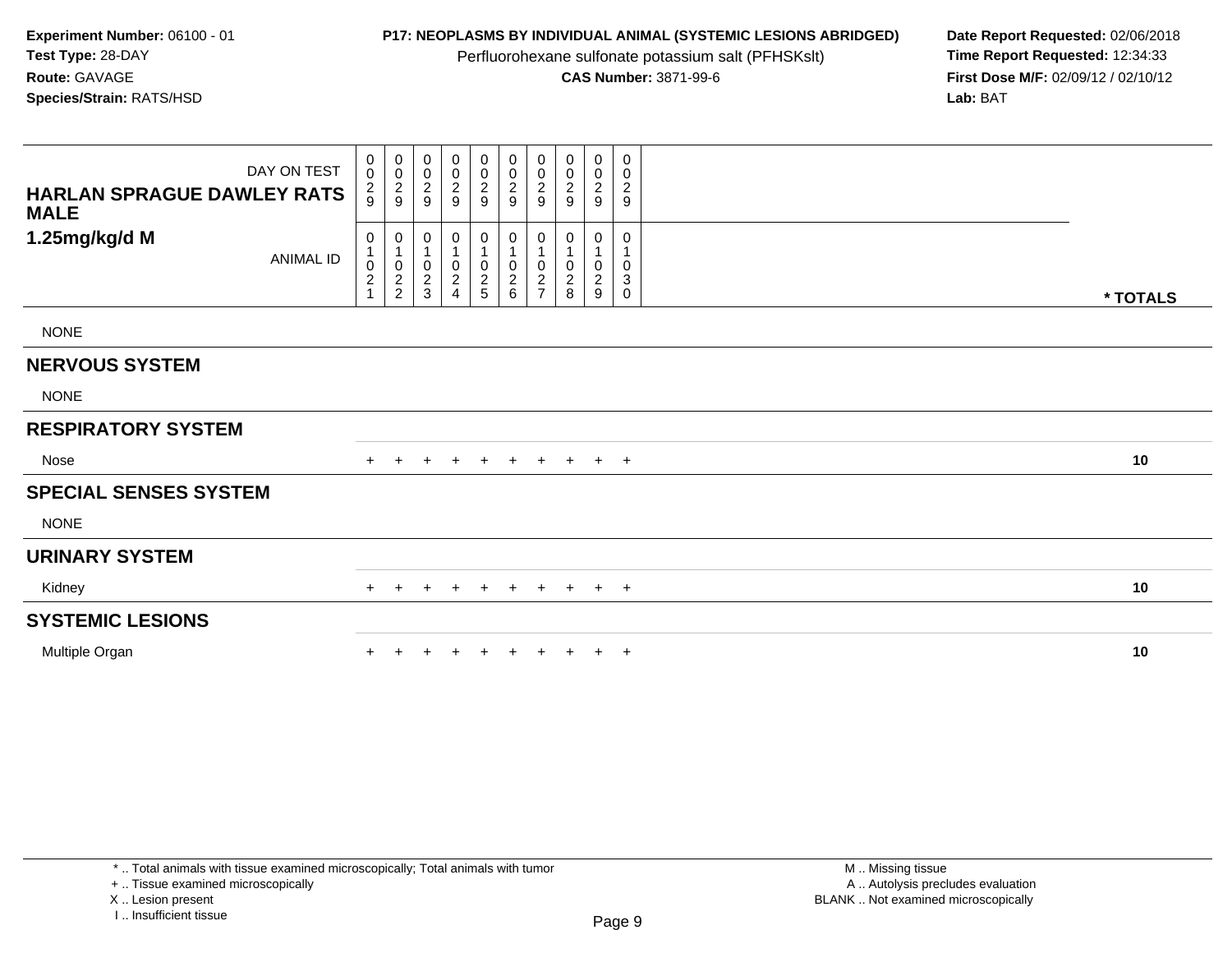Perfluorohexane sulfonate potassium salt (PFHSKslt)<br>**CAS Number:** 3871-99-6

**P17: NEOPLASMS BY INDIVIDUAL ANIMAL (SYSTEMIC LESIONS ABRIDGED)** Date Report Requested: 02/06/2018<br>Perfluorohexane sulfonate potassium salt (PFHSKslt) **Time Report Requested:** 12:34:33 **First Dose M/F:** 02/09/12 / 02/10/12<br>**Lab:** BAT **Lab:** BAT

| DAY ON TEST                                      | 0<br>$\mathbf 0$                       | $\pmb{0}$<br>$\pmb{0}$             | 0<br>0                             | $\begin{array}{c} 0 \\ 0 \\ 2 \\ 9 \end{array}$ | $\pmb{0}$<br>$\pmb{0}$     | $\pmb{0}$<br>$\pmb{0}$                             | 0<br>0                   | 0<br>0              | $\pmb{0}$<br>$\pmb{0}$ | 0<br>0                                       |          |
|--------------------------------------------------|----------------------------------------|------------------------------------|------------------------------------|-------------------------------------------------|----------------------------|----------------------------------------------------|--------------------------|---------------------|------------------------|----------------------------------------------|----------|
| <b>HARLAN SPRAGUE DAWLEY RATS</b><br><b>MALE</b> | $\frac{2}{9}$                          | $\overline{c}$<br>$\boldsymbol{9}$ | $\overline{2}$<br>$\boldsymbol{9}$ |                                                 | $\frac{2}{9}$              | $\sqrt{2}$<br>$\overline{9}$                       | $\overline{c}$<br>9      | $\overline{2}$<br>9 | $\overline{c}$<br>9    | $\overline{2}$<br>9                          |          |
| 2.5mg/kg/d M                                     | 0<br>$\mathbf{1}$                      | 0<br>$\mathbf{1}$                  | 0                                  | 0<br>$\mathbf{1}$                               | 0<br>$\mathbf{1}$          | 0<br>$\mathbf{1}$                                  | 0                        | 0                   | 0<br>1                 | 0                                            |          |
| <b>ANIMAL ID</b>                                 | $\pmb{0}$<br>$\ensuremath{\mathsf{3}}$ | $\pmb{0}$<br>$\frac{3}{2}$         | 0<br>$\sqrt{3}$<br>3               | $\pmb{0}$<br>$\frac{3}{4}$                      | $\pmb{0}$<br>$\frac{3}{5}$ | $\pmb{0}$<br>$\begin{array}{c} 3 \\ 6 \end{array}$ | 0<br>3<br>$\overline{7}$ | 0<br>3<br>8         | 0<br>$\frac{3}{9}$     | $\mathbf 0$<br>$\overline{4}$<br>$\mathbf 0$ |          |
|                                                  |                                        |                                    |                                    |                                                 |                            |                                                    |                          |                     |                        |                                              | * TOTALS |
| <b>ALIMENTARY SYSTEM</b>                         |                                        |                                    |                                    |                                                 |                            |                                                    |                          |                     |                        |                                              |          |
| Liver                                            |                                        |                                    |                                    |                                                 |                            |                                                    |                          |                     | $\ddot{}$              | $+$                                          | 10       |
| Pancreas                                         |                                        |                                    | +                                  | ٠                                               | $\ddot{}$                  | $\ddot{}$                                          | ÷                        |                     | $\ddot{}$              | $+$                                          | 10       |
| <b>CARDIOVASCULAR SYSTEM</b>                     |                                        |                                    |                                    |                                                 |                            |                                                    |                          |                     |                        |                                              |          |
| <b>NONE</b>                                      |                                        |                                    |                                    |                                                 |                            |                                                    |                          |                     |                        |                                              |          |
| <b>ENDOCRINE SYSTEM</b>                          |                                        |                                    |                                    |                                                 |                            |                                                    |                          |                     |                        |                                              |          |
| <b>Thyroid Gland</b>                             | $+$                                    | $\pm$                              |                                    |                                                 | $\ddot{}$                  | $\ddot{}$                                          | $\ddot{}$                | $\pm$               | $+$                    | $+$                                          | 10       |
| <b>GENERAL BODY SYSTEM</b>                       |                                        |                                    |                                    |                                                 |                            |                                                    |                          |                     |                        |                                              |          |
| <b>NONE</b>                                      |                                        |                                    |                                    |                                                 |                            |                                                    |                          |                     |                        |                                              |          |
| <b>GENITAL SYSTEM</b>                            |                                        |                                    |                                    |                                                 |                            |                                                    |                          |                     |                        |                                              |          |
| <b>Testes</b>                                    | $+$                                    | $\ddot{}$                          | +                                  |                                                 | $\ddot{}$                  | $\pm$                                              | $\ddot{}$                | $+$                 | $+$                    | $+$                                          | 10       |
| <b>HEMATOPOIETIC SYSTEM</b>                      |                                        |                                    |                                    |                                                 |                            |                                                    |                          |                     |                        |                                              |          |
| <b>Bone Marrow</b>                               |                                        |                                    |                                    |                                                 |                            |                                                    |                          |                     | $\mathbf +$            | $+$                                          | 10       |
| Spleen                                           |                                        |                                    | ┿                                  |                                                 | $\ddot{}$                  | $\ddot{}$                                          | ÷                        | $\ddot{}$           | $+$                    | $+$                                          | 10       |
| <b>INTEGUMENTARY SYSTEM</b>                      |                                        |                                    |                                    |                                                 |                            |                                                    |                          |                     |                        |                                              |          |

NONE

## **MUSCULOSKELETAL SYSTEM**

\* .. Total animals with tissue examined microscopically; Total animals with tumor

+ .. Tissue examined microscopically

X .. Lesion present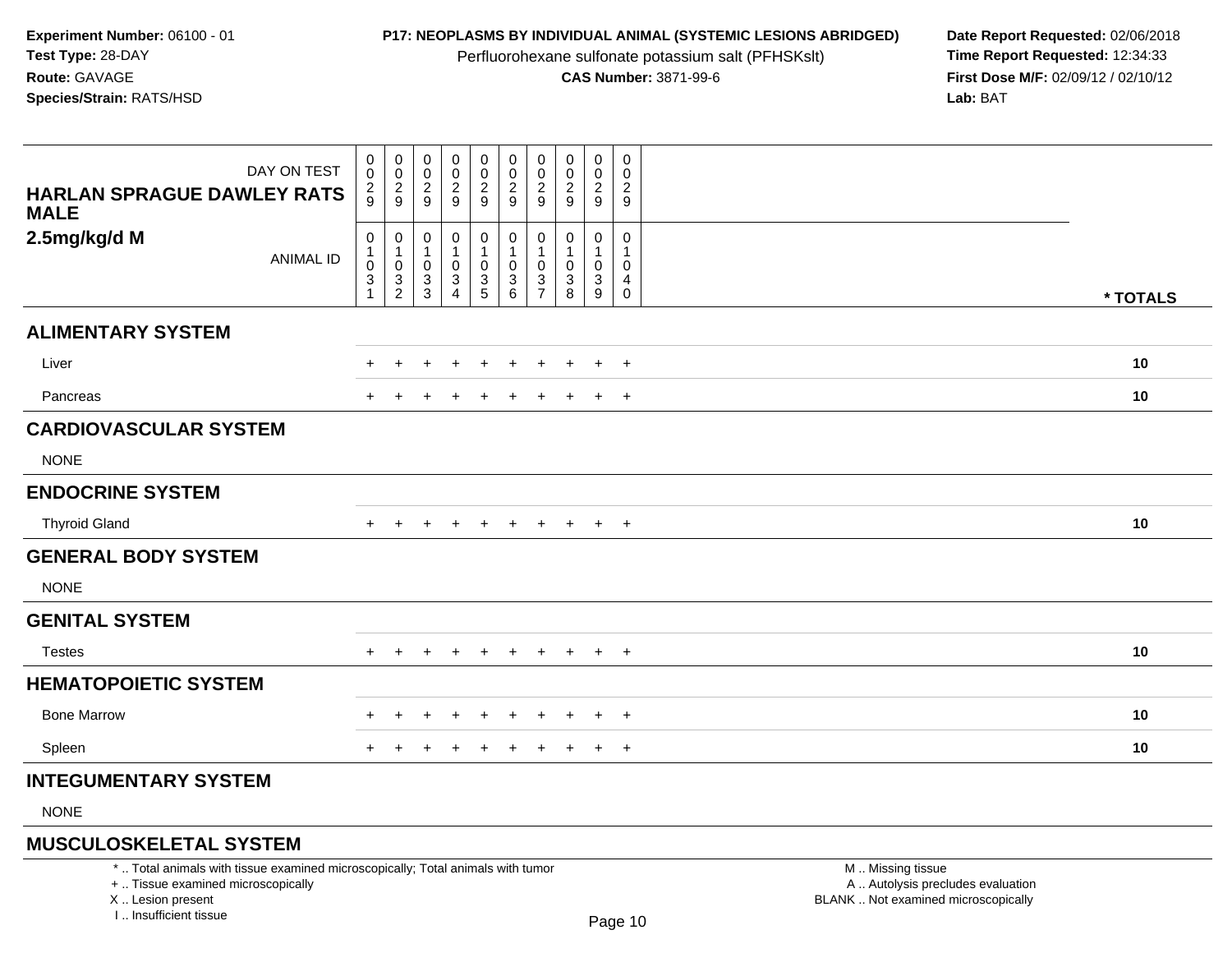Perfluorohexane sulfonate potassium salt (PFHSKslt)<br>**CAS Number:** 3871-99-6

**P17: NEOPLASMS BY INDIVIDUAL ANIMAL (SYSTEMIC LESIONS ABRIDGED)** Date Report Requested: 02/06/2018<br>Perfluorohexane sulfonate potassium salt (PFHSKslt) **Time Report Requested:** 12:34:33 **First Dose M/F:** 02/09/12 / 02/10/12<br>Lab: BAT **Lab:** BAT

| DAY ON TEST                                      | 0<br>$\boldsymbol{0}$                       | $\mathbf 0$<br>$\,0\,$                                                                    | $\pmb{0}$<br>$\mathbf 0$                                           | $\begin{smallmatrix}0\0\0\end{smallmatrix}$             | $_0^0$                      | $\begin{array}{c} 0 \\ 0 \\ 2 \\ 9 \end{array}$                 | 0<br>$\pmb{0}$<br>$\sqrt{2}$                               | $\pmb{0}$<br>$\pmb{0}$<br>$\boldsymbol{2}$ | $\mathbf 0$<br>$\pmb{0}$<br>$\overline{c}$ | 0<br>$\pmb{0}$<br>$\overline{c}$                |          |
|--------------------------------------------------|---------------------------------------------|-------------------------------------------------------------------------------------------|--------------------------------------------------------------------|---------------------------------------------------------|-----------------------------|-----------------------------------------------------------------|------------------------------------------------------------|--------------------------------------------|--------------------------------------------|-------------------------------------------------|----------|
| <b>HARLAN SPRAGUE DAWLEY RATS</b><br><b>MALE</b> | $\frac{2}{9}$                               | $\frac{2}{9}$                                                                             | $\frac{2}{9}$                                                      | $\frac{2}{9}$                                           | $\frac{2}{9}$               |                                                                 | 9                                                          | 9                                          | 9                                          | $9\,$                                           |          |
| 2.5mg/kg/d M<br><b>ANIMAL ID</b>                 | 0<br>$\pmb{0}$<br>$\ensuremath{\mathsf{3}}$ | $\mathbf 0$<br>$\mathbf{1}$<br>$\mathbf 0$<br>$\ensuremath{\mathsf{3}}$<br>$\overline{2}$ | 0<br>$\mathbf{1}$<br>$\mathbf 0$<br>$\ensuremath{\mathsf{3}}$<br>3 | 0<br>$\begin{smallmatrix} 0 \ 3 \end{smallmatrix}$<br>4 | 0<br>0<br>$\mathbf{3}$<br>5 | $\boldsymbol{0}$<br>$\overline{1}$<br>$_{3}^{\rm 0}$<br>$\,6\,$ | 0<br>1<br>0<br>$\ensuremath{\mathsf{3}}$<br>$\overline{ }$ | 0<br>$\pmb{0}$<br>3<br>8                   | 0<br>0<br>$\mathbf{3}$<br>9                | 0<br>$\pmb{0}$<br>$\overline{4}$<br>$\mathbf 0$ | * TOTALS |
| <b>NONE</b>                                      |                                             |                                                                                           |                                                                    |                                                         |                             |                                                                 |                                                            |                                            |                                            |                                                 |          |
| <b>NERVOUS SYSTEM</b>                            |                                             |                                                                                           |                                                                    |                                                         |                             |                                                                 |                                                            |                                            |                                            |                                                 |          |
| <b>NONE</b>                                      |                                             |                                                                                           |                                                                    |                                                         |                             |                                                                 |                                                            |                                            |                                            |                                                 |          |
| <b>RESPIRATORY SYSTEM</b>                        |                                             |                                                                                           |                                                                    |                                                         |                             |                                                                 |                                                            |                                            |                                            |                                                 |          |
| Nose                                             | $+$                                         | $\div$                                                                                    | $\div$                                                             | $\ddot{}$                                               | $\ddot{}$                   | $+$                                                             | $+$                                                        | $+$                                        | $+$                                        | $+$                                             | 10       |
| <b>SPECIAL SENSES SYSTEM</b>                     |                                             |                                                                                           |                                                                    |                                                         |                             |                                                                 |                                                            |                                            |                                            |                                                 |          |
| <b>NONE</b>                                      |                                             |                                                                                           |                                                                    |                                                         |                             |                                                                 |                                                            |                                            |                                            |                                                 |          |
| <b>URINARY SYSTEM</b>                            |                                             |                                                                                           |                                                                    |                                                         |                             |                                                                 |                                                            |                                            |                                            |                                                 |          |
| Kidney                                           | $\pm$                                       |                                                                                           |                                                                    | $\pm$                                                   | $\pm$                       | $\pm$                                                           | $\pm$                                                      | $+$                                        | $+$                                        | $+$                                             | 10       |
| <b>SYSTEMIC LESIONS</b>                          |                                             |                                                                                           |                                                                    |                                                         |                             |                                                                 |                                                            |                                            |                                            |                                                 |          |
| Multiple Organ                                   |                                             |                                                                                           |                                                                    | $\div$                                                  |                             |                                                                 |                                                            |                                            | $+$                                        | $+$                                             | 10       |

+ .. Tissue examined microscopically

X .. Lesion present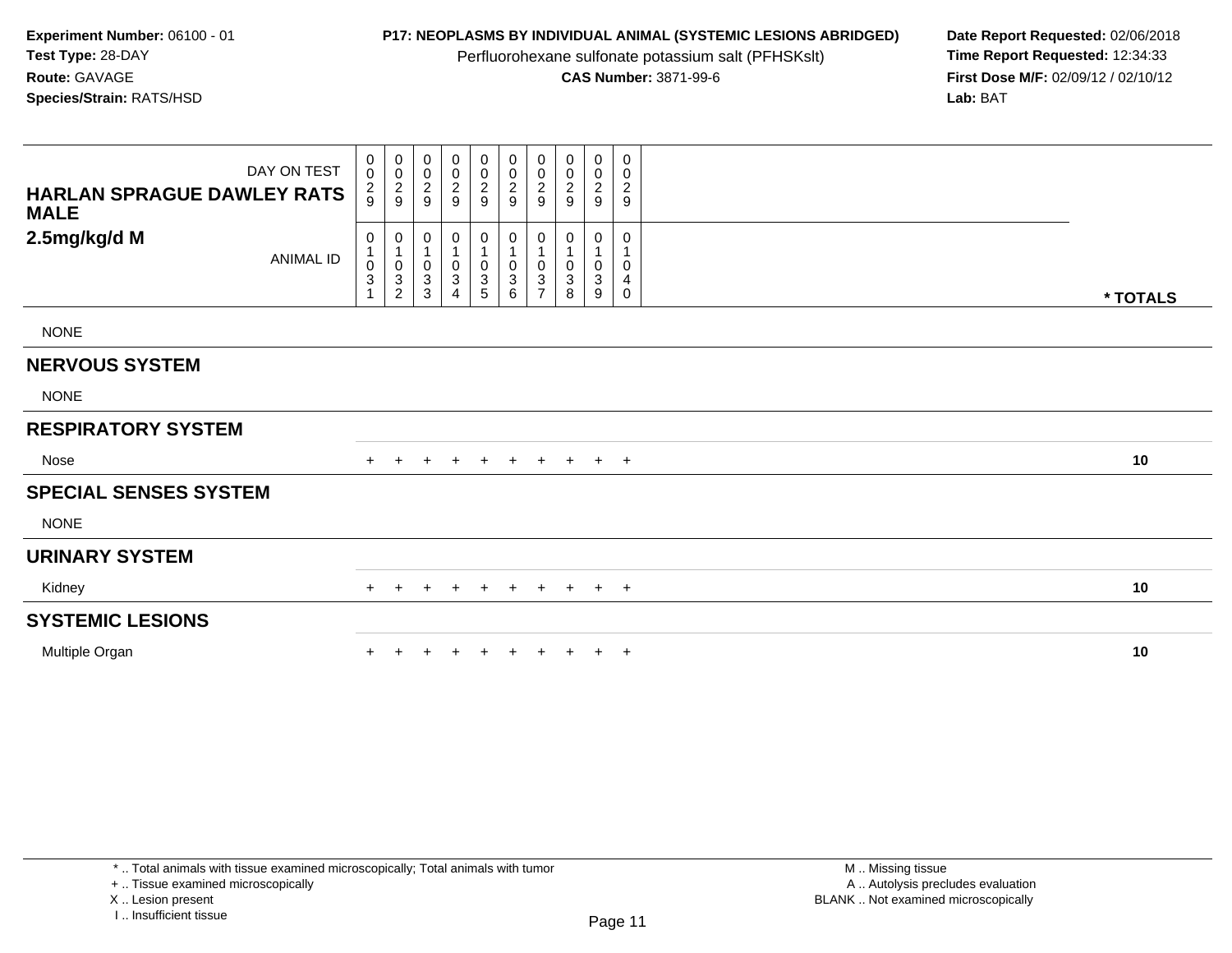Perfluorohexane sulfonate potassium salt (PFHSKslt)<br>**CAS Number:** 3871-99-6

**P17: NEOPLASMS BY INDIVIDUAL ANIMAL (SYSTEMIC LESIONS ABRIDGED)** Date Report Requested: 02/06/2018<br>Perfluorohexane sulfonate potassium salt (PFHSKslt) **Time Report Requested:** 12:34:33 **First Dose M/F:** 02/09/12 / 02/10/12<br>**Lab:** BAT **Lab:** BAT

| DAY ON TEST                                      | 0<br>$\mathbf 0$                                                 | $\begin{smallmatrix} 0\\0 \end{smallmatrix}$ | 0<br>$\pmb{0}$                                                  | $_{\rm 0}^{\rm 0}$                             | $_{\rm 0}^{\rm 0}$                                                              | $\pmb{0}$<br>$\frac{0}{2}$                                                                       | 0<br>0                        | 0<br>$\pmb{0}$      | $\mathbf 0$<br>0                              | 0<br>0                                            |          |
|--------------------------------------------------|------------------------------------------------------------------|----------------------------------------------|-----------------------------------------------------------------|------------------------------------------------|---------------------------------------------------------------------------------|--------------------------------------------------------------------------------------------------|-------------------------------|---------------------|-----------------------------------------------|---------------------------------------------------|----------|
| <b>HARLAN SPRAGUE DAWLEY RATS</b><br><b>MALE</b> | $\frac{2}{9}$                                                    | $\frac{2}{9}$                                | $\frac{2}{9}$                                                   | $\frac{2}{9}$                                  | $\frac{2}{9}$                                                                   | $9\,$                                                                                            | $\overline{c}$<br>9           | $\overline{a}$<br>9 | $\overline{c}$<br>$\boldsymbol{9}$            | $\overline{c}$<br>9                               |          |
| 5mg/kg/d M<br><b>ANIMAL ID</b>                   | 0<br>1<br>$\mathbf 0$<br>$\overline{\mathbf{4}}$<br>$\mathbf{1}$ | 0<br>1<br>$\pmb{0}$<br>$\frac{4}{2}$         | 0<br>$\mathbf 1$<br>0<br>$\overline{\mathbf{r}}$<br>$\mathsf 3$ | $\mathbf 0$<br>1<br>$\pmb{0}$<br>$\frac{4}{4}$ | $\pmb{0}$<br>$\mathbf{1}$<br>$\pmb{0}$<br>$\begin{array}{c} 4 \\ 5 \end{array}$ | $\begin{smallmatrix}0\\1\end{smallmatrix}$<br>$\pmb{0}$<br>$\begin{array}{c} 4 \\ 6 \end{array}$ | 0<br>0<br>4<br>$\overline{7}$ | 0<br>0<br>4<br>8    | 0<br>$\mathbf{1}$<br>0<br>$\overline{4}$<br>9 | 0<br>1<br>0<br>$\,$ 5 $\,$<br>$\mathsf{O}\xspace$ | * TOTALS |
| <b>ALIMENTARY SYSTEM</b>                         |                                                                  |                                              |                                                                 |                                                |                                                                                 |                                                                                                  |                               |                     |                                               |                                                   |          |
| Liver                                            |                                                                  |                                              |                                                                 |                                                |                                                                                 |                                                                                                  |                               |                     | $\ddot{}$                                     | $\ddot{}$                                         | 10       |
| Pancreas                                         |                                                                  |                                              |                                                                 |                                                | +                                                                               |                                                                                                  | ÷                             |                     | $\ddot{}$                                     | $+$                                               | 10       |
| <b>CARDIOVASCULAR SYSTEM</b>                     |                                                                  |                                              |                                                                 |                                                |                                                                                 |                                                                                                  |                               |                     |                                               |                                                   |          |
| <b>NONE</b>                                      |                                                                  |                                              |                                                                 |                                                |                                                                                 |                                                                                                  |                               |                     |                                               |                                                   |          |
| <b>ENDOCRINE SYSTEM</b>                          |                                                                  |                                              |                                                                 |                                                |                                                                                 |                                                                                                  |                               |                     |                                               |                                                   |          |
| <b>Thyroid Gland</b>                             |                                                                  |                                              |                                                                 |                                                | $\pm$                                                                           | $\pm$                                                                                            | $\pm$                         |                     | $+$                                           | $+$                                               | 10       |
| <b>GENERAL BODY SYSTEM</b>                       |                                                                  |                                              |                                                                 |                                                |                                                                                 |                                                                                                  |                               |                     |                                               |                                                   |          |
| <b>NONE</b>                                      |                                                                  |                                              |                                                                 |                                                |                                                                                 |                                                                                                  |                               |                     |                                               |                                                   |          |
| <b>GENITAL SYSTEM</b>                            |                                                                  |                                              |                                                                 |                                                |                                                                                 |                                                                                                  |                               |                     |                                               |                                                   |          |
| <b>Testes</b>                                    |                                                                  | $\ddot{}$                                    | ٠                                                               | $\pm$                                          | $\ddot{}$                                                                       | $\ddot{}$                                                                                        | $\ddot{}$                     | $+$                 | $+$                                           | $+$                                               | 10       |
| <b>HEMATOPOIETIC SYSTEM</b>                      |                                                                  |                                              |                                                                 |                                                |                                                                                 |                                                                                                  |                               |                     |                                               |                                                   |          |
| <b>Bone Marrow</b>                               |                                                                  |                                              |                                                                 |                                                |                                                                                 |                                                                                                  |                               |                     | $\div$                                        | $+$                                               | 10       |
| Spleen                                           |                                                                  |                                              |                                                                 | $\div$                                         | $\ddot{}$                                                                       | $\ddot{}$                                                                                        | $\ddot{}$                     |                     | $\ddot{}$                                     | $+$                                               | 10       |
| <b>INTEGUMENTARY SYSTEM</b>                      |                                                                  |                                              |                                                                 |                                                |                                                                                 |                                                                                                  |                               |                     |                                               |                                                   |          |

NONE

# **MUSCULOSKELETAL SYSTEM**

\* .. Total animals with tissue examined microscopically; Total animals with tumor

+ .. Tissue examined microscopically

X .. Lesion present

I .. Insufficient tissue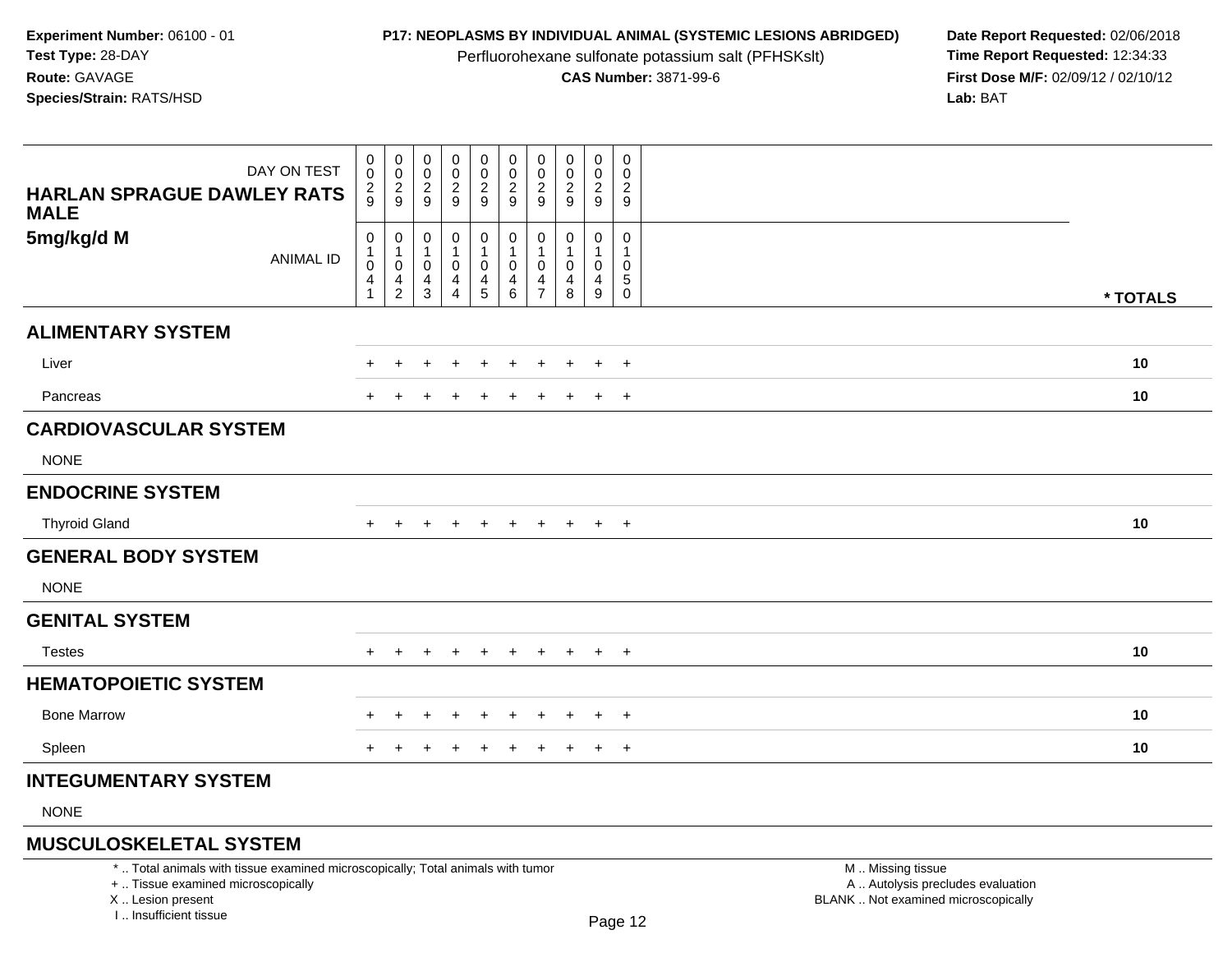Perfluorohexane sulfonate potassium salt (PFHSKslt)<br>**CAS Number:** 3871-99-6

**P17: NEOPLASMS BY INDIVIDUAL ANIMAL (SYSTEMIC LESIONS ABRIDGED)** Date Report Requested: 02/06/2018<br>Perfluorohexane sulfonate potassium salt (PFHSKslt) **Time Report Requested:** 12:34:33 **First Dose M/F:** 02/09/12 / 02/10/12<br>Lab: BAT **Lab:** BAT

| DAY ON TEST<br><b>HARLAN SPRAGUE DAWLEY RATS</b> | 0<br>$\boldsymbol{0}$<br>$\frac{2}{9}$ | $\mathbf 0$<br>$\boldsymbol{0}$<br>$\frac{2}{9}$                             | 0<br>$\mathbf 0$<br>$\frac{2}{9}$            | $\begin{smallmatrix}0\0\0\end{smallmatrix}$<br>$\frac{2}{9}$ | $_0^0$<br>$\frac{2}{9}$       | $\begin{array}{c} 0 \\ 0 \\ 2 \\ 9 \end{array}$                                | 0<br>$\pmb{0}$<br>$\sqrt{2}$<br>9 | $\pmb{0}$<br>$\pmb{0}$<br>$\boldsymbol{2}$<br>9 | $\mathbf 0$<br>$\pmb{0}$<br>$\overline{2}$<br>9  | 0<br>$\pmb{0}$<br>$\overline{c}$<br>9        |          |
|--------------------------------------------------|----------------------------------------|------------------------------------------------------------------------------|----------------------------------------------|--------------------------------------------------------------|-------------------------------|--------------------------------------------------------------------------------|-----------------------------------|-------------------------------------------------|--------------------------------------------------|----------------------------------------------|----------|
| <b>MALE</b><br>5mg/kg/d M<br><b>ANIMAL ID</b>    | 0<br>0<br>4                            | $\mathbf 0$<br>$\mathbf{1}$<br>$\pmb{0}$<br>$\overline{4}$<br>$\overline{c}$ | 0<br>1<br>$\mathbf 0$<br>$\overline{4}$<br>3 | 0<br>$\mathbf 0$<br>$\overline{\mathbf{4}}$<br>4             | 0<br>0<br>$\overline{4}$<br>5 | $\pmb{0}$<br>$\overline{1}$<br>$\pmb{0}$<br>$\overline{\mathbf{4}}$<br>$\,6\,$ | 0<br>0<br>4<br>$\overline{ }$     | 0<br>$\pmb{0}$<br>4<br>8                        | 0<br>$\mathbf 0$<br>$\overline{\mathbf{4}}$<br>9 | 0<br>$\pmb{0}$<br>$\,$ 5 $\,$<br>$\mathbf 0$ | * TOTALS |
| <b>NONE</b>                                      |                                        |                                                                              |                                              |                                                              |                               |                                                                                |                                   |                                                 |                                                  |                                              |          |
| <b>NERVOUS SYSTEM</b>                            |                                        |                                                                              |                                              |                                                              |                               |                                                                                |                                   |                                                 |                                                  |                                              |          |
| <b>NONE</b>                                      |                                        |                                                                              |                                              |                                                              |                               |                                                                                |                                   |                                                 |                                                  |                                              |          |
| <b>RESPIRATORY SYSTEM</b>                        |                                        |                                                                              |                                              |                                                              |                               |                                                                                |                                   |                                                 |                                                  |                                              |          |
| Nose                                             | $+$                                    | $\div$                                                                       | $\div$                                       | $\ddot{}$                                                    | $^{+}$                        | $+$                                                                            | $+$                               | $+$                                             | $+$                                              | $+$                                          | 10       |
| <b>SPECIAL SENSES SYSTEM</b>                     |                                        |                                                                              |                                              |                                                              |                               |                                                                                |                                   |                                                 |                                                  |                                              |          |
| <b>NONE</b>                                      |                                        |                                                                              |                                              |                                                              |                               |                                                                                |                                   |                                                 |                                                  |                                              |          |
| <b>URINARY SYSTEM</b>                            |                                        |                                                                              |                                              |                                                              |                               |                                                                                |                                   |                                                 |                                                  |                                              |          |
| Kidney                                           | $\pm$                                  |                                                                              |                                              | $\pm$                                                        | $+$                           | $\pm$                                                                          | $\pm$                             | $+$                                             | $+$                                              | $+$                                          | 10       |
| <b>SYSTEMIC LESIONS</b>                          |                                        |                                                                              |                                              |                                                              |                               |                                                                                |                                   |                                                 |                                                  |                                              |          |
| Multiple Organ                                   |                                        |                                                                              |                                              | $\div$                                                       | $\pm$                         |                                                                                |                                   |                                                 | $+$                                              | $+$                                          | 10       |

+ .. Tissue examined microscopically

X .. Lesion present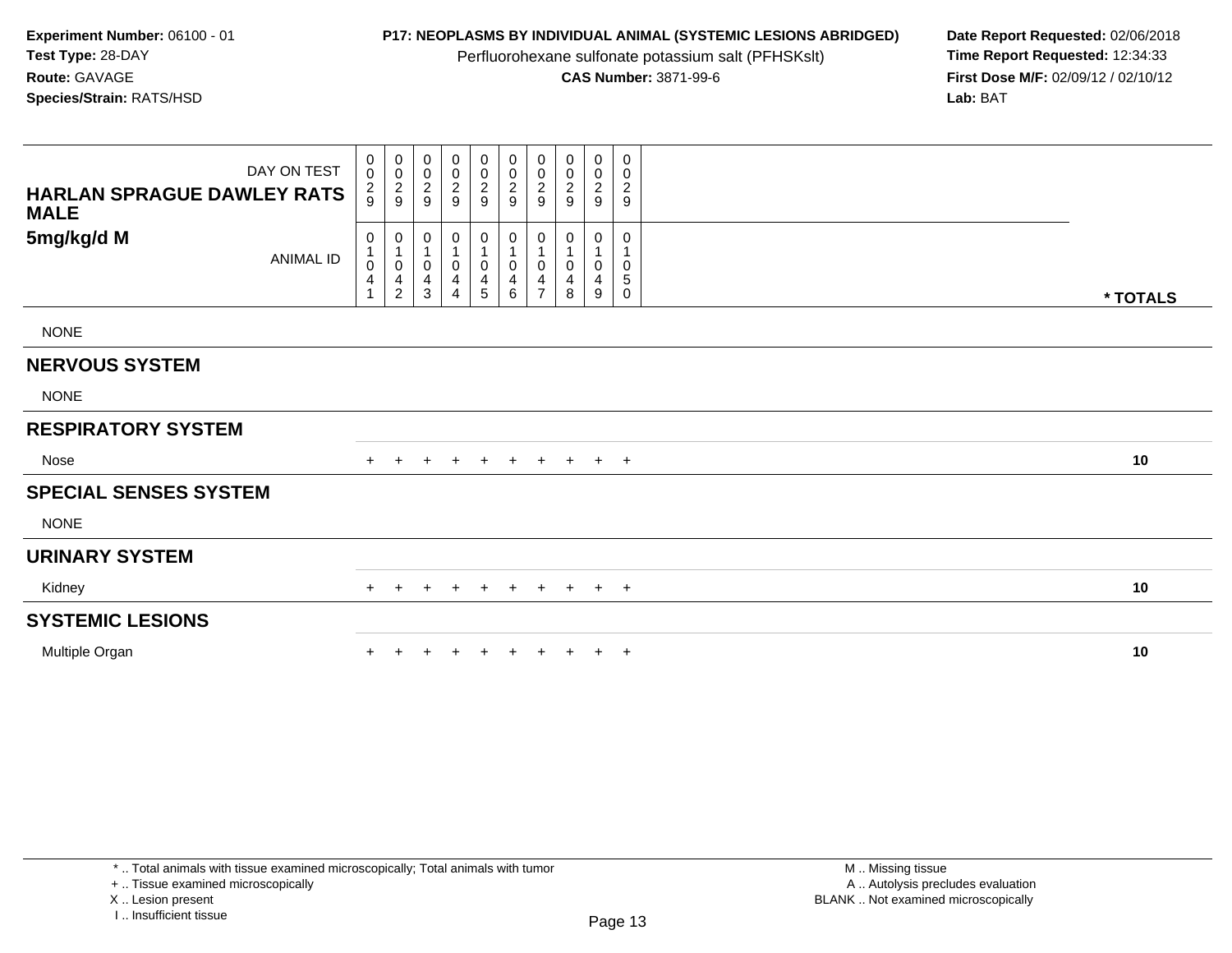Perfluorohexane sulfonate potassium salt (PFHSKslt)<br>**CAS Number:** 3871-99-6

**P17: NEOPLASMS BY INDIVIDUAL ANIMAL (SYSTEMIC LESIONS ABRIDGED)** Date Report Requested: 02/06/2018<br>Perfluorohexane sulfonate potassium salt (PFHSKslt) **Time Report Requested:** 12:34:33 **First Dose M/F:** 02/09/12 / 02/10/12<br>Lab: BAT **Lab:** BAT

| DAY ON TEST<br><b>HARLAN SPRAGUE DAWLEY RATS</b><br><b>MALE</b> | $\mathbf 0$<br>$\mathsf{O}\xspace$<br>$\frac{2}{9}$                                    | $\begin{array}{c}\n0 \\ 0 \\ 2 \\ 9\n\end{array}$ | $\pmb{0}$<br>$\mathbf 0$<br>$\frac{2}{9}$               | $\pmb{0}$<br>$\mathsf{O}\xspace$<br>$\frac{2}{9}$                                     | $\pmb{0}$<br>$\mathsf{O}\xspace$<br>$\overline{a}$<br>9                     | $\pmb{0}$<br>$\pmb{0}$<br>$\overline{c}$<br>9                | $\mathbf 0$<br>$\mathbf 0$<br>$\sqrt{2}$<br>9              | $\pmb{0}$<br>$\pmb{0}$<br>$\sqrt{2}$<br>9                     | $\pmb{0}$<br>$\pmb{0}$<br>$\frac{2}{9}$                 | $\pmb{0}$<br>$\mathbf 0$<br>$\overline{c}$<br>9 |          |
|-----------------------------------------------------------------|----------------------------------------------------------------------------------------|---------------------------------------------------|---------------------------------------------------------|---------------------------------------------------------------------------------------|-----------------------------------------------------------------------------|--------------------------------------------------------------|------------------------------------------------------------|---------------------------------------------------------------|---------------------------------------------------------|-------------------------------------------------|----------|
| 10mg/kg/d M<br><b>ANIMAL ID</b>                                 | $\mathsf{O}\xspace$<br>$\mathbf{1}$<br>$\mathbf 0$<br>$\overline{5}$<br>$\overline{1}$ | $\mathbf 0$<br>$\overline{1}$ 0<br>$\frac{5}{2}$  | $\,0\,$<br>$\mathbf{1}$<br>$\mathbf 0$<br>$\frac{5}{3}$ | $\mathbf 0$<br>$\mathbf 1$<br>$\mathsf{O}\xspace$<br>$\overline{5}$<br>$\overline{4}$ | $\boldsymbol{0}$<br>$\overline{1}$<br>$\mathsf{O}\xspace$<br>$\overline{5}$ | $\pmb{0}$<br>$\mathbf 1$<br>$\pmb{0}$<br>$\overline{5}$<br>6 | $\mathbf 0$<br>$\mathbf 0$<br>$\sqrt{5}$<br>$\overline{7}$ | $\mathsf 0$<br>$\mathbf{1}$<br>$\mathbf 0$<br>$\sqrt{5}$<br>8 | $\pmb{0}$<br>$\mathbf{1}$<br>$\pmb{0}$<br>$\frac{5}{9}$ | $\mathbf 0$<br>1<br>0<br>6<br>$\mathbf 0$       | * TOTALS |
| <b>ALIMENTARY SYSTEM</b>                                        |                                                                                        |                                                   |                                                         |                                                                                       |                                                                             |                                                              |                                                            |                                                               |                                                         |                                                 |          |
| Esophagus                                                       |                                                                                        |                                                   |                                                         |                                                                                       |                                                                             |                                                              |                                                            |                                                               | +                                                       | $\div$                                          | 10       |
| Intestine Large, Cecum                                          |                                                                                        |                                                   |                                                         |                                                                                       |                                                                             |                                                              |                                                            |                                                               | $\ddot{}$                                               | $\overline{+}$                                  | 10       |
| Intestine Large, Colon                                          | $\pm$                                                                                  |                                                   |                                                         |                                                                                       |                                                                             |                                                              |                                                            |                                                               | $\ddot{}$                                               | $\overline{+}$                                  | 10       |
| Intestine Large, Rectum                                         | $+$                                                                                    | $\div$                                            |                                                         |                                                                                       |                                                                             |                                                              |                                                            |                                                               | $\ddot{}$                                               | $+$                                             | 10       |
| Intestine Small, Duodenum                                       | $\ddot{}$                                                                              |                                                   |                                                         |                                                                                       |                                                                             |                                                              |                                                            |                                                               | $\ddot{}$                                               | $\overline{ }$                                  | 10       |
| Intestine Small, Ileum                                          |                                                                                        |                                                   |                                                         |                                                                                       |                                                                             |                                                              |                                                            |                                                               | $\div$                                                  | $+$                                             | 10       |
| Intestine Small, Jejunum                                        |                                                                                        |                                                   |                                                         |                                                                                       |                                                                             |                                                              |                                                            |                                                               | $\ddot{}$                                               | $\overline{+}$                                  | 10       |
| Liver                                                           |                                                                                        |                                                   |                                                         |                                                                                       |                                                                             |                                                              |                                                            |                                                               | $\ddot{}$                                               | $+$                                             | 10       |
| Pancreas                                                        |                                                                                        |                                                   |                                                         |                                                                                       |                                                                             |                                                              |                                                            |                                                               | $\ddot{}$                                               | $+$                                             | 10       |
| Salivary Glands                                                 |                                                                                        |                                                   |                                                         |                                                                                       |                                                                             |                                                              |                                                            |                                                               | ÷                                                       | $\ddot{}$                                       | 10       |
| Stomach, Forestomach                                            |                                                                                        |                                                   |                                                         |                                                                                       |                                                                             |                                                              |                                                            |                                                               | $\ddot{+}$                                              | $+$                                             | 10       |
| Stomach, Glandular                                              | $\ddot{}$                                                                              |                                                   |                                                         |                                                                                       |                                                                             |                                                              |                                                            |                                                               | $\ddot{}$                                               | $\overline{+}$                                  | 10       |
| <b>CARDIOVASCULAR SYSTEM</b>                                    |                                                                                        |                                                   |                                                         |                                                                                       |                                                                             |                                                              |                                                            |                                                               |                                                         |                                                 |          |
| <b>Blood Vessel</b>                                             | $\ddot{}$                                                                              | ÷                                                 |                                                         | $\ddot{}$                                                                             | $\ddot{}$                                                                   | $\ddot{}$                                                    |                                                            |                                                               | $\ddot{}$                                               | $\overline{+}$                                  | 10       |
| Heart                                                           |                                                                                        |                                                   |                                                         |                                                                                       |                                                                             |                                                              |                                                            |                                                               |                                                         | $\overline{ }$                                  | 10       |

\* .. Total animals with tissue examined microscopically; Total animals with tumor

+ .. Tissue examined microscopically

X .. Lesion present

I .. Insufficient tissue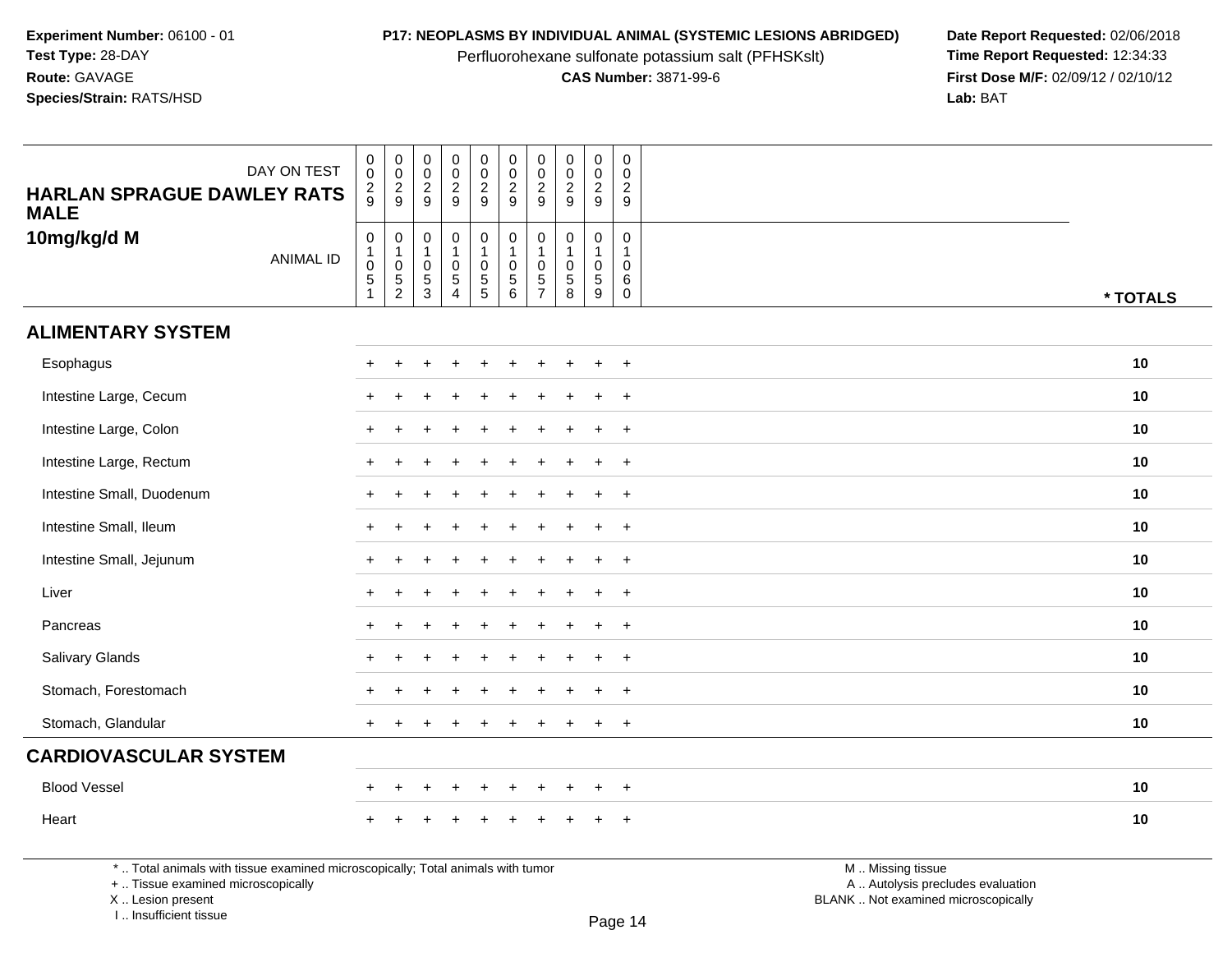Perfluorohexane sulfonate potassium salt (PFHSKslt)<br>**CAS Number:** 3871-99-6

**P17: NEOPLASMS BY INDIVIDUAL ANIMAL (SYSTEMIC LESIONS ABRIDGED)** Date Report Requested: 02/06/2018<br>Perfluorohexane sulfonate potassium salt (PFHSKslt) **Time Report Requested:** 12:34:33 **First Dose M/F:** 02/09/12 / 02/10/12<br>Lab: BAT **Lab:** BAT

| DAY ON TEST                                                                                                                                                         | $\pmb{0}$<br>$\mathbf 0$                                                | $\begin{array}{c} 0 \\ 0 \\ 2 \\ 9 \end{array}$              | $\pmb{0}$<br>$\mathbf 0$                                          | $\pmb{0}$<br>$\mathsf{O}\xspace$<br>$\overline{c}$                         | $\pmb{0}$<br>$\ddot{\mathbf{0}}$       | $\pmb{0}$<br>$\overline{0}$                                                     | $\pmb{0}$<br>$\ddot{\mathbf{0}}$<br>$\overline{c}$          | $\pmb{0}$<br>0                                              | $_{\rm 0}^{\rm 0}$                                      | $\pmb{0}$<br>$\mathbf 0$<br>$\boldsymbol{2}$          |                                                                                               |          |
|---------------------------------------------------------------------------------------------------------------------------------------------------------------------|-------------------------------------------------------------------------|--------------------------------------------------------------|-------------------------------------------------------------------|----------------------------------------------------------------------------|----------------------------------------|---------------------------------------------------------------------------------|-------------------------------------------------------------|-------------------------------------------------------------|---------------------------------------------------------|-------------------------------------------------------|-----------------------------------------------------------------------------------------------|----------|
| <b>HARLAN SPRAGUE DAWLEY RATS</b><br><b>MALE</b>                                                                                                                    | $\frac{2}{9}$                                                           |                                                              | $\frac{2}{9}$                                                     | 9                                                                          | $\frac{2}{9}$                          | $\frac{2}{9}$                                                                   | 9                                                           | $\overline{c}$<br>9                                         | $\frac{2}{9}$                                           | $\boldsymbol{9}$                                      |                                                                                               |          |
| 10mg/kg/d M<br><b>ANIMAL ID</b>                                                                                                                                     | $\mathsf 0$<br>$\begin{smallmatrix}1\\0\end{smallmatrix}$<br>$\sqrt{5}$ | $\pmb{0}$<br>$\mathbf{1}$<br>$\overline{0}$<br>$\frac{5}{2}$ | 0<br>$\mathbf{1}$<br>$\mathbf 0$<br>$\,$ 5 $\,$<br>$\overline{3}$ | $\pmb{0}$<br>$\overline{1}$<br>$\mathbf 0$<br>$\sqrt{5}$<br>$\overline{4}$ | 0<br>1<br>$\mathbf 0$<br>$\frac{5}{5}$ | $\pmb{0}$<br>$\mathbf{1}$<br>$\pmb{0}$<br>$\begin{array}{c} 5 \\ 6 \end{array}$ | $\mathbf 0$<br>$\mathbf{1}$<br>$\mathbf 0$<br>$\frac{5}{7}$ | $\mathbf 0$<br>$\mathbf 0$<br>$\,$ 5 $\,$<br>$\overline{8}$ | $\pmb{0}$<br>$\mathbf{1}$<br>$\pmb{0}$<br>$\frac{5}{9}$ | 0<br>$\mathbf{1}$<br>$\mathbf 0$<br>6<br>$\mathsf{O}$ |                                                                                               | * TOTALS |
| <b>ENDOCRINE SYSTEM</b>                                                                                                                                             |                                                                         |                                                              |                                                                   |                                                                            |                                        |                                                                                 |                                                             |                                                             |                                                         |                                                       |                                                                                               |          |
| <b>Adrenal Cortex</b>                                                                                                                                               | +                                                                       |                                                              |                                                                   |                                                                            |                                        |                                                                                 |                                                             | +                                                           | $\pm$                                                   | $+$                                                   |                                                                                               | 10       |
| Adrenal Medulla                                                                                                                                                     | $\pm$                                                                   |                                                              |                                                                   |                                                                            |                                        |                                                                                 |                                                             |                                                             |                                                         | $+$                                                   |                                                                                               | 10       |
| Parathyroid Gland                                                                                                                                                   | $+$                                                                     | м                                                            | $\div$                                                            |                                                                            | $\div$                                 | $\ddot{}$                                                                       | M                                                           | $\pm$                                                       | $\div$                                                  | $+$                                                   |                                                                                               | 8        |
| <b>Pituitary Gland</b>                                                                                                                                              |                                                                         |                                                              |                                                                   |                                                                            |                                        |                                                                                 |                                                             |                                                             |                                                         | $\ddot{}$                                             |                                                                                               | 10       |
| <b>Thyroid Gland</b>                                                                                                                                                |                                                                         |                                                              |                                                                   |                                                                            |                                        |                                                                                 |                                                             |                                                             |                                                         | $+$                                                   |                                                                                               | 10       |
| <b>GENERAL BODY SYSTEM</b>                                                                                                                                          |                                                                         |                                                              |                                                                   |                                                                            |                                        |                                                                                 |                                                             |                                                             |                                                         |                                                       |                                                                                               |          |
| <b>NONE</b>                                                                                                                                                         |                                                                         |                                                              |                                                                   |                                                                            |                                        |                                                                                 |                                                             |                                                             |                                                         |                                                       |                                                                                               |          |
| <b>GENITAL SYSTEM</b>                                                                                                                                               |                                                                         |                                                              |                                                                   |                                                                            |                                        |                                                                                 |                                                             |                                                             |                                                         |                                                       |                                                                                               |          |
| Epididymis                                                                                                                                                          |                                                                         |                                                              |                                                                   |                                                                            |                                        |                                                                                 |                                                             |                                                             |                                                         | $\overline{+}$                                        |                                                                                               | 10       |
| <b>Preputial Gland</b>                                                                                                                                              |                                                                         |                                                              |                                                                   |                                                                            |                                        |                                                                                 |                                                             |                                                             |                                                         | $+$                                                   |                                                                                               | 10       |
| Prostate                                                                                                                                                            |                                                                         |                                                              |                                                                   |                                                                            |                                        |                                                                                 |                                                             |                                                             |                                                         | $\overline{+}$                                        |                                                                                               | 10       |
| Seminal Vesicle                                                                                                                                                     |                                                                         |                                                              |                                                                   |                                                                            |                                        |                                                                                 |                                                             |                                                             |                                                         | $+$                                                   |                                                                                               | 10       |
| <b>Testes</b>                                                                                                                                                       | +                                                                       |                                                              |                                                                   |                                                                            |                                        |                                                                                 |                                                             |                                                             | ÷                                                       | $+$                                                   |                                                                                               | 10       |
| <b>HEMATOPOIETIC SYSTEM</b>                                                                                                                                         |                                                                         |                                                              |                                                                   |                                                                            |                                        |                                                                                 |                                                             |                                                             |                                                         |                                                       |                                                                                               |          |
| <b>Bone Marrow</b>                                                                                                                                                  |                                                                         |                                                              |                                                                   |                                                                            |                                        |                                                                                 |                                                             |                                                             |                                                         |                                                       |                                                                                               | 10       |
| *  Total animals with tissue examined microscopically; Total animals with tumor<br>+  Tissue examined microscopically<br>X  Lesion present<br>I Insufficient tissue |                                                                         |                                                              |                                                                   |                                                                            |                                        |                                                                                 |                                                             |                                                             |                                                         | Page 15                                               | M  Missing tissue<br>A  Autolysis precludes evaluation<br>BLANK  Not examined microscopically |          |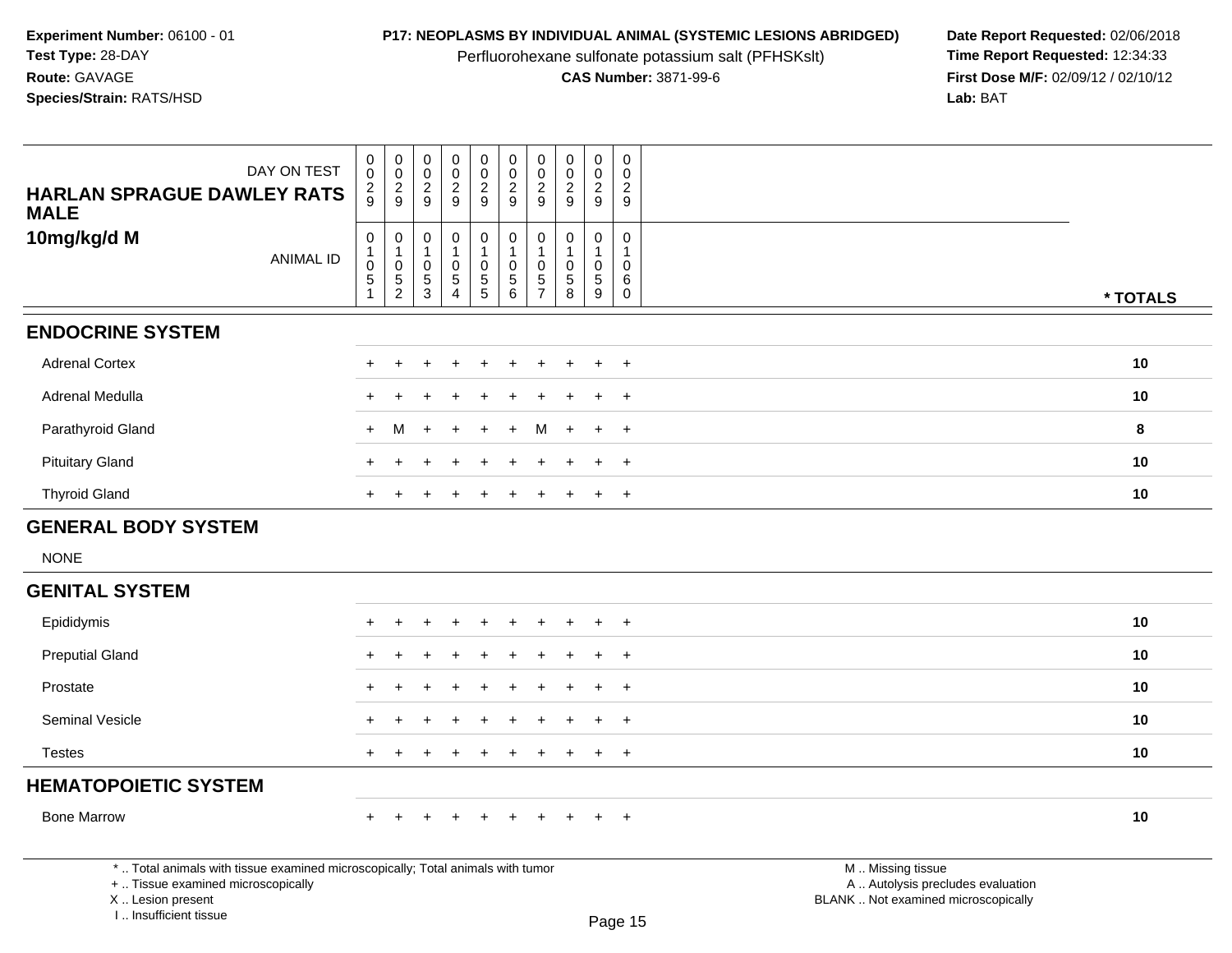Perfluorohexane sulfonate potassium salt (PFHSKslt)<br>**CAS Number:** 3871-99-6

**P17: NEOPLASMS BY INDIVIDUAL ANIMAL (SYSTEMIC LESIONS ABRIDGED)** Date Report Requested: 02/06/2018<br>Perfluorohexane sulfonate potassium salt (PFHSKslt) **Time Report Requested:** 12:34:33 **First Dose M/F:** 02/09/12 / 02/10/12<br>Lab: BAT **Lab:** BAT

| DAY ON TEST<br><b>HARLAN SPRAGUE DAWLEY RATS</b><br><b>MALE</b> | $\pmb{0}$<br>$\pmb{0}$<br>$\frac{2}{9}$                                 | $\pmb{0}$<br>$\frac{0}{2}$                        | $_{\rm 0}^{\rm 0}$<br>$\frac{2}{9}$                               | $\pmb{0}$<br>$\mathsf 0$<br>$\frac{2}{9}$                            | $\pmb{0}$<br>$\pmb{0}$<br>$\frac{2}{9}$              | $\pmb{0}$<br>$\pmb{0}$<br>$\overline{\mathbf{c}}$<br>9                      | $\pmb{0}$<br>$\pmb{0}$<br>$\overline{c}$<br>9 | $\pmb{0}$<br>$\frac{0}{2}$                     | $\pmb{0}$<br>$\mathbf 0$<br>$\frac{2}{9}$                | $\mathbf 0$<br>$\mathbf 0$<br>$\sqrt{2}$<br>9        |          |
|-----------------------------------------------------------------|-------------------------------------------------------------------------|---------------------------------------------------|-------------------------------------------------------------------|----------------------------------------------------------------------|------------------------------------------------------|-----------------------------------------------------------------------------|-----------------------------------------------|------------------------------------------------|----------------------------------------------------------|------------------------------------------------------|----------|
| 10mg/kg/d M<br><b>ANIMAL ID</b>                                 | $\pmb{0}$<br>$\mathbf{1}$<br>$\mathbf 0$<br>$\mathbf 5$<br>$\mathbf{1}$ | 0<br>$\mathbf{1}$<br>$\mathbf 0$<br>$\frac{5}{2}$ | $\mathbf 0$<br>$\overline{1}$<br>$\mathsf{O}$<br>$\,$ 5 $\,$<br>3 | 0<br>$\mathbf{1}$<br>$\mathbf 0$<br>$\overline{5}$<br>$\overline{4}$ | $\mathbf 0$<br>$\mathbf{1}$<br>0<br>$\,$ 5 $\,$<br>5 | $\mathbf 0$<br>$\mathbf{1}$<br>$\mathbf 0$<br>$\,$ 5 $\,$<br>$6\phantom{a}$ | 0<br>0<br>$\frac{5}{7}$                       | $\mathbf 0$<br>$\mathbf 0$<br>$\,$ 5 $\,$<br>8 | 0<br>$\mathbf{1}$<br>0<br>$\sqrt{5}$<br>$\boldsymbol{9}$ | $\mathbf 0$<br>$\mathbf{1}$<br>$\mathbf 0$<br>6<br>0 | * TOTALS |
| Lymph Node, Mandibular                                          | $\ddot{}$                                                               |                                                   |                                                                   |                                                                      |                                                      |                                                                             |                                               |                                                | $\ddot{}$                                                | $\ddot{}$                                            | 10       |
| Lymph Node, Mesenteric                                          | ÷                                                                       |                                                   |                                                                   |                                                                      |                                                      |                                                                             |                                               |                                                | $\pm$                                                    | $+$                                                  | 10       |
| Spleen                                                          | $\pm$                                                                   |                                                   |                                                                   | $\ddot{}$                                                            | ÷                                                    | $\ddot{}$                                                                   | $\div$                                        |                                                | $+$                                                      | $+$                                                  | 10       |
| Thymus                                                          | $\ddot{}$                                                               |                                                   |                                                                   |                                                                      |                                                      |                                                                             |                                               |                                                | $+$                                                      | $+$                                                  | 10       |
| <b>INTEGUMENTARY SYSTEM</b>                                     |                                                                         |                                                   |                                                                   |                                                                      |                                                      |                                                                             |                                               |                                                |                                                          |                                                      |          |
| Mammary Gland                                                   | $\pm$                                                                   | $\div$                                            |                                                                   |                                                                      |                                                      |                                                                             |                                               |                                                | $\pm$                                                    | $^{+}$                                               | 10       |
| Skin                                                            | $+$                                                                     | ÷                                                 |                                                                   |                                                                      |                                                      |                                                                             |                                               | $\overline{ }$                                 | $\ddot{}$                                                | $+$                                                  | 10       |
| <b>MUSCULOSKELETAL SYSTEM</b>                                   |                                                                         |                                                   |                                                                   |                                                                      |                                                      |                                                                             |                                               |                                                |                                                          |                                                      |          |
| <b>Bone</b>                                                     | $+$                                                                     | $+$                                               | $\div$                                                            | $+$                                                                  | $\ddot{}$                                            | $+$                                                                         | $+$                                           | $\overline{+}$                                 | $+$                                                      | $+$                                                  | 10       |
| <b>NERVOUS SYSTEM</b>                                           |                                                                         |                                                   |                                                                   |                                                                      |                                                      |                                                                             |                                               |                                                |                                                          |                                                      |          |
| <b>Brain</b>                                                    | $+$                                                                     |                                                   |                                                                   | $\ddot{}$                                                            |                                                      | $\pm$                                                                       |                                               | $\overline{+}$                                 | $+$                                                      | $+$                                                  | 10       |
| <b>RESPIRATORY SYSTEM</b>                                       |                                                                         |                                                   |                                                                   |                                                                      |                                                      |                                                                             |                                               |                                                |                                                          |                                                      |          |
| Lung                                                            | $\pm$                                                                   | $\div$                                            |                                                                   | ÷.                                                                   |                                                      |                                                                             |                                               | ÷.                                             | $\ddot{}$                                                | $+$                                                  | 10       |
| Nose                                                            | $\div$                                                                  |                                                   |                                                                   |                                                                      |                                                      |                                                                             |                                               |                                                | $\pm$                                                    | $+$                                                  | 10       |
| Trachea                                                         | $\pm$                                                                   |                                                   |                                                                   |                                                                      |                                                      |                                                                             |                                               |                                                | $\pm$                                                    | $+$                                                  | 10       |

## **SPECIAL SENSES SYSTEM**

\* .. Total animals with tissue examined microscopically; Total animals with tumor

+ .. Tissue examined microscopically

X .. Lesion present

I .. Insufficient tissue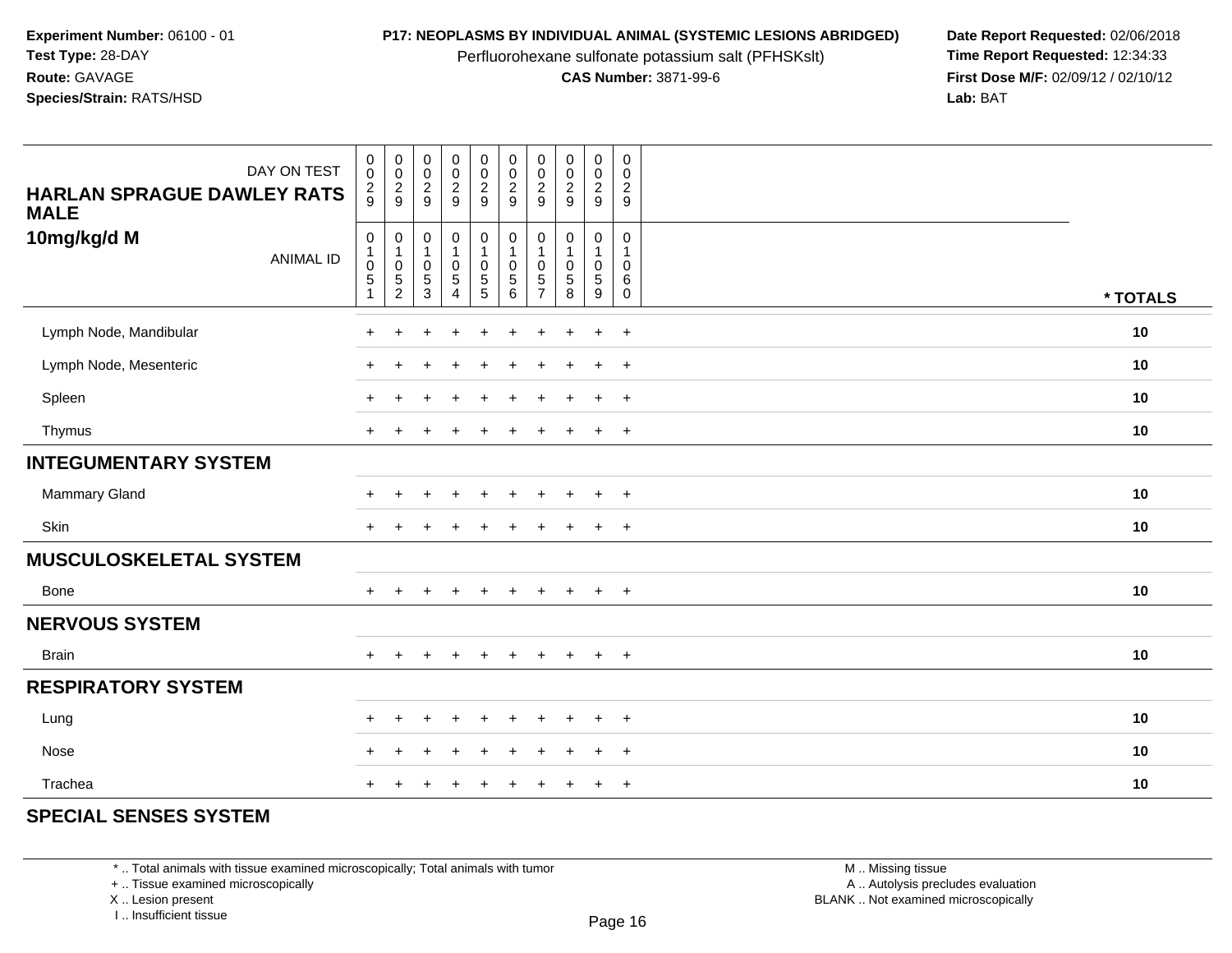Perfluorohexane sulfonate potassium salt (PFHSKslt)<br>**CAS Number:** 3871-99-6

**P17: NEOPLASMS BY INDIVIDUAL ANIMAL (SYSTEMIC LESIONS ABRIDGED)** Date Report Requested: 02/06/2018<br>Perfluorohexane sulfonate potassium salt (PFHSKslt) **Time Report Requested:** 12:34:33 **First Dose M/F:** 02/09/12 / 02/10/12<br>Lab: BAT **Lab:** BAT

| DAY ON TEST<br><b>HARLAN SPRAGUE DAWLEY RATS</b><br><b>MALE</b> | $_{\rm 0}^{\rm 0}$<br>$\frac{2}{9}$ | 00029                                                     | 00029                                                            | $\begin{array}{c} 0 \\ 0 \\ 2 \\ 9 \end{array}$ | $\pmb{0}$<br>$\frac{0}{2}$                           | $\begin{array}{c} 0 \\ 0 \\ 2 \\ 9 \end{array}$                                 | 0<br>$\pmb{0}$<br>$\frac{2}{9}$ | $\begin{array}{c} 0 \\ 0 \\ 2 \\ 9 \end{array}$ | 0<br>$\frac{0}{2}$                 | 0<br>0<br>$\boldsymbol{2}$<br>$\boldsymbol{9}$ |          |
|-----------------------------------------------------------------|-------------------------------------|-----------------------------------------------------------|------------------------------------------------------------------|-------------------------------------------------|------------------------------------------------------|---------------------------------------------------------------------------------|---------------------------------|-------------------------------------------------|------------------------------------|------------------------------------------------|----------|
| 10mg/kg/d M<br>ANIMAL ID                                        | 0<br>$\mathbf 0$<br>$\sqrt{5}$      | $\mathbf 0$<br>$\begin{array}{c} 0 \\ 5 \\ 2 \end{array}$ | $\boldsymbol{0}$<br>$\overline{1}$<br>$\pmb{0}$<br>$\frac{5}{3}$ | 0<br>0<br>5<br>4                                | $\frac{0}{1}$<br>$\mathbf 0$<br>$5\phantom{.0}$<br>5 | $\pmb{0}$<br>$\overline{A}$<br>$\begin{smallmatrix}0\0\0\end{smallmatrix}$<br>6 | $\sqrt{5}$                      | 0<br>$\pmb{0}$<br>$\sqrt{5}$<br>8               | 0<br>$\overline{1}$<br>0<br>5<br>9 | 0<br>0<br>6<br>0                               | * TOTALS |
| Eye                                                             | $+$                                 |                                                           | ÷                                                                | $\div$                                          | $\pm$                                                | $\pm$                                                                           | $+$                             |                                                 | $+$                                | $+$                                            | 10       |
| Harderian Gland                                                 | $+$                                 |                                                           |                                                                  | $\ddot{}$                                       |                                                      | $+$                                                                             | $+$                             |                                                 | $+$                                | $+$                                            | 10       |
| <b>URINARY SYSTEM</b>                                           |                                     |                                                           |                                                                  |                                                 |                                                      |                                                                                 |                                 |                                                 |                                    |                                                |          |
| Kidney                                                          | $+$                                 |                                                           |                                                                  | $\ddot{}$                                       | $+$                                                  | $\ddot{}$                                                                       | $+$                             |                                                 | $+$                                | $+$                                            | 10       |
| <b>Urinary Bladder</b>                                          | $\ddot{}$                           |                                                           |                                                                  | $\div$                                          |                                                      | $+$                                                                             | $+$                             |                                                 | $+$                                | $+$                                            | 10       |
| <b>SYSTEMIC LESIONS</b>                                         |                                     |                                                           |                                                                  |                                                 |                                                      |                                                                                 |                                 |                                                 |                                    |                                                |          |
| Multiple Organ                                                  |                                     |                                                           |                                                                  |                                                 |                                                      |                                                                                 | ÷.                              |                                                 | $\pm$                              | $+$                                            | 10       |

\*\*\* END OF MALE DATA \*\*\*

<sup>\* ..</sup> Total animals with tissue examined microscopically; Total animals with tumor

<sup>+ ..</sup> Tissue examined microscopically

X .. Lesion present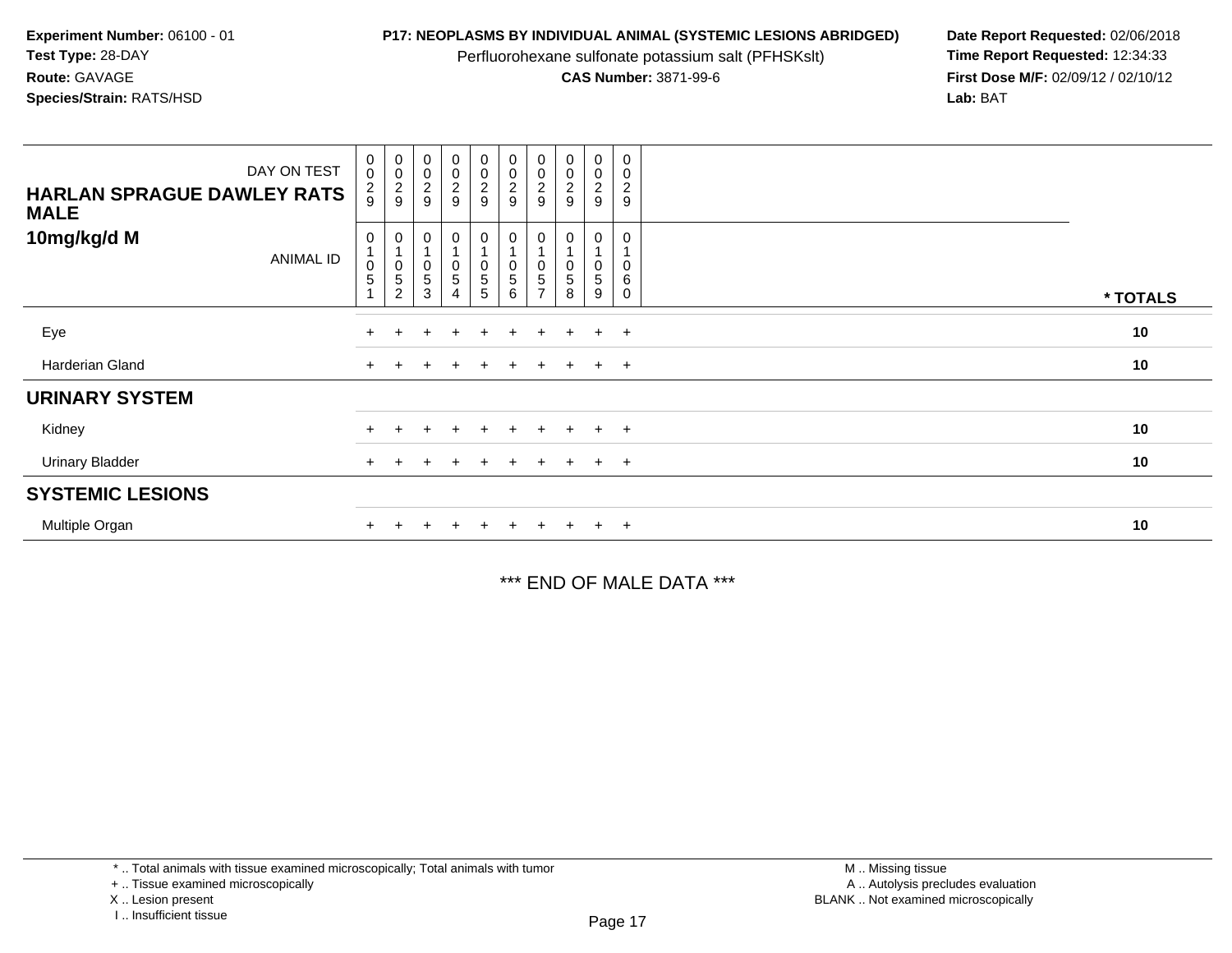Perfluorohexane sulfonate potassium salt (PFHSKslt)<br>**CAS Number:** 3871-99-6

**P17: NEOPLASMS BY INDIVIDUAL ANIMAL (SYSTEMIC LESIONS ABRIDGED)** Date Report Requested: 02/06/2018<br>Perfluorohexane sulfonate potassium salt (PFHSKslt) **Time Report Requested:** 12:34:33 **First Dose M/F:** 02/09/12 / 02/10/12<br>Lab: BAT **Lab:** BAT

| DAY ON TEST<br><b>HARLAN SPRAGUE DAWLEY RATS</b><br><b>FEMALE</b> | $\pmb{0}$<br>$\mathbf 0$<br>$\frac{2}{9}$ | $\begin{array}{c} 0 \\ 0 \\ 2 \\ 9 \end{array}$                | $\mathbf 0$<br>$\mathbf 0$<br>$\sqrt{2}$<br>9                         | $\pmb{0}$<br>$\pmb{0}$<br>$\frac{2}{9}$                                                 | $\pmb{0}$<br>$\pmb{0}$<br>$\frac{2}{9}$                                       | $\mathsf{O}\xspace$<br>$\pmb{0}$<br>$\overline{c}$<br>9                            | $\pmb{0}$<br>$\mathbf 0$<br>$\overline{2}$<br>9           | $\pmb{0}$<br>$\frac{0}{2}$<br>9                                     | $\pmb{0}$<br>$\mathsf{O}\xspace$<br>$\overline{c}$<br>9 | $\pmb{0}$<br>$\Omega$<br>$\sqrt{2}$<br>9                                  |          |
|-------------------------------------------------------------------|-------------------------------------------|----------------------------------------------------------------|-----------------------------------------------------------------------|-----------------------------------------------------------------------------------------|-------------------------------------------------------------------------------|------------------------------------------------------------------------------------|-----------------------------------------------------------|---------------------------------------------------------------------|---------------------------------------------------------|---------------------------------------------------------------------------|----------|
| 0mg/kg/d F<br><b>ANIMAL ID</b>                                    | $\pmb{0}$<br>1<br>$\mathbf 0$<br>$\,6\,$  | $\mathbf 0$<br>$\begin{array}{c} 1 \\ 0 \\ 6 \\ 2 \end{array}$ | $\pmb{0}$<br>$\overline{1}$<br>$\mathbf 0$<br>$\,6\,$<br>$\mathbf{3}$ | $\mathsf{O}\xspace$<br>$\mathbf{1}$<br>$\mathsf{O}\xspace$<br>$\,6\,$<br>$\overline{4}$ | $\begin{smallmatrix}0\1\end{smallmatrix}$<br>$\pmb{0}$<br>$\overline{6}$<br>5 | $\mathsf{O}\xspace$<br>$\mathbf{1}$<br>$\mathsf{O}\xspace$<br>6<br>$6\overline{6}$ | $\mathsf{O}\xspace$<br>$\mathbf 0$<br>6<br>$\overline{7}$ | $\pmb{0}$<br>$\mathbf{1}$<br>$\pmb{0}$<br>$\,6\,$<br>$\overline{8}$ | 0<br>$\mathbf{1}$<br>$\mathbf 0$<br>$\,6\,$<br>9        | $\pmb{0}$<br>$\mathbf{1}$<br>$\mathbf 0$<br>$\overline{7}$<br>$\mathbf 0$ | * TOTALS |
| <b>ALIMENTARY SYSTEM</b>                                          |                                           |                                                                |                                                                       |                                                                                         |                                                                               |                                                                                    |                                                           |                                                                     |                                                         |                                                                           |          |
| Esophagus                                                         | $\div$                                    |                                                                |                                                                       |                                                                                         |                                                                               |                                                                                    |                                                           |                                                                     | $\ddot{}$                                               | $\overline{+}$                                                            | 10       |
| Intestine Large, Cecum                                            | $\div$                                    |                                                                |                                                                       |                                                                                         |                                                                               |                                                                                    |                                                           |                                                                     | $\ddot{}$                                               | $\overline{+}$                                                            | 10       |
| Intestine Large, Colon                                            | $\ddot{}$                                 |                                                                |                                                                       |                                                                                         |                                                                               |                                                                                    |                                                           |                                                                     | $\ddot{}$                                               | $\overline{+}$                                                            | 10       |
| Intestine Large, Rectum                                           | $\ddot{}$                                 |                                                                |                                                                       |                                                                                         |                                                                               |                                                                                    |                                                           |                                                                     | +                                                       | $+$                                                                       | 10       |
| Intestine Small, Duodenum                                         | $\pm$                                     |                                                                |                                                                       |                                                                                         |                                                                               |                                                                                    |                                                           |                                                                     | $\ddot{}$                                               | $\overline{+}$                                                            | 10       |
| Intestine Small, Ileum                                            | $\ddot{}$                                 |                                                                |                                                                       |                                                                                         |                                                                               |                                                                                    |                                                           |                                                                     | $\ddot{}$                                               | $+$                                                                       | 10       |
| Intestine Small, Jejunum                                          | $\div$                                    |                                                                |                                                                       |                                                                                         |                                                                               |                                                                                    |                                                           |                                                                     | $\ddot{}$                                               | $+$                                                                       | 10       |
| Liver                                                             | $+$                                       |                                                                |                                                                       |                                                                                         |                                                                               | ÷.                                                                                 |                                                           |                                                                     | $\ddot{}$                                               | $+$                                                                       | 10       |
| Pancreas                                                          | $\pm$                                     |                                                                |                                                                       |                                                                                         |                                                                               |                                                                                    |                                                           |                                                                     | $\ddot{}$                                               | $\overline{+}$                                                            | 10       |
| Salivary Glands                                                   | $\div$                                    |                                                                |                                                                       |                                                                                         |                                                                               |                                                                                    |                                                           |                                                                     | ÷                                                       | $+$                                                                       | 10       |
| Stomach, Forestomach                                              | $\div$                                    |                                                                |                                                                       |                                                                                         |                                                                               | ÷.                                                                                 |                                                           |                                                                     | $\ddot{}$                                               | $+$                                                                       | 10       |
| Stomach, Glandular                                                | $+$                                       |                                                                |                                                                       |                                                                                         |                                                                               |                                                                                    |                                                           |                                                                     | $\ddot{}$                                               | $+$                                                                       | 10       |
| <b>CARDIOVASCULAR SYSTEM</b>                                      |                                           |                                                                |                                                                       |                                                                                         |                                                                               |                                                                                    |                                                           |                                                                     |                                                         |                                                                           |          |
| <b>Blood Vessel</b>                                               | $\ddot{}$                                 | $\div$                                                         | ÷                                                                     | $\ddot{}$                                                                               | $\div$                                                                        | $\ddot{}$                                                                          | ÷                                                         | $\div$                                                              | $\ddot{}$                                               | $+$                                                                       | 10       |
| Heart                                                             |                                           |                                                                |                                                                       |                                                                                         |                                                                               |                                                                                    |                                                           |                                                                     |                                                         | $\ddot{}$                                                                 | 10       |

\* .. Total animals with tissue examined microscopically; Total animals with tumor

+ .. Tissue examined microscopically

 Lesion present BLANK .. Not examined microscopicallyX .. Lesion present

I .. Insufficient tissue

 M .. Missing tissuey the contract of the contract of the contract of the contract of the contract of  $\mathsf A$  . Autolysis precludes evaluation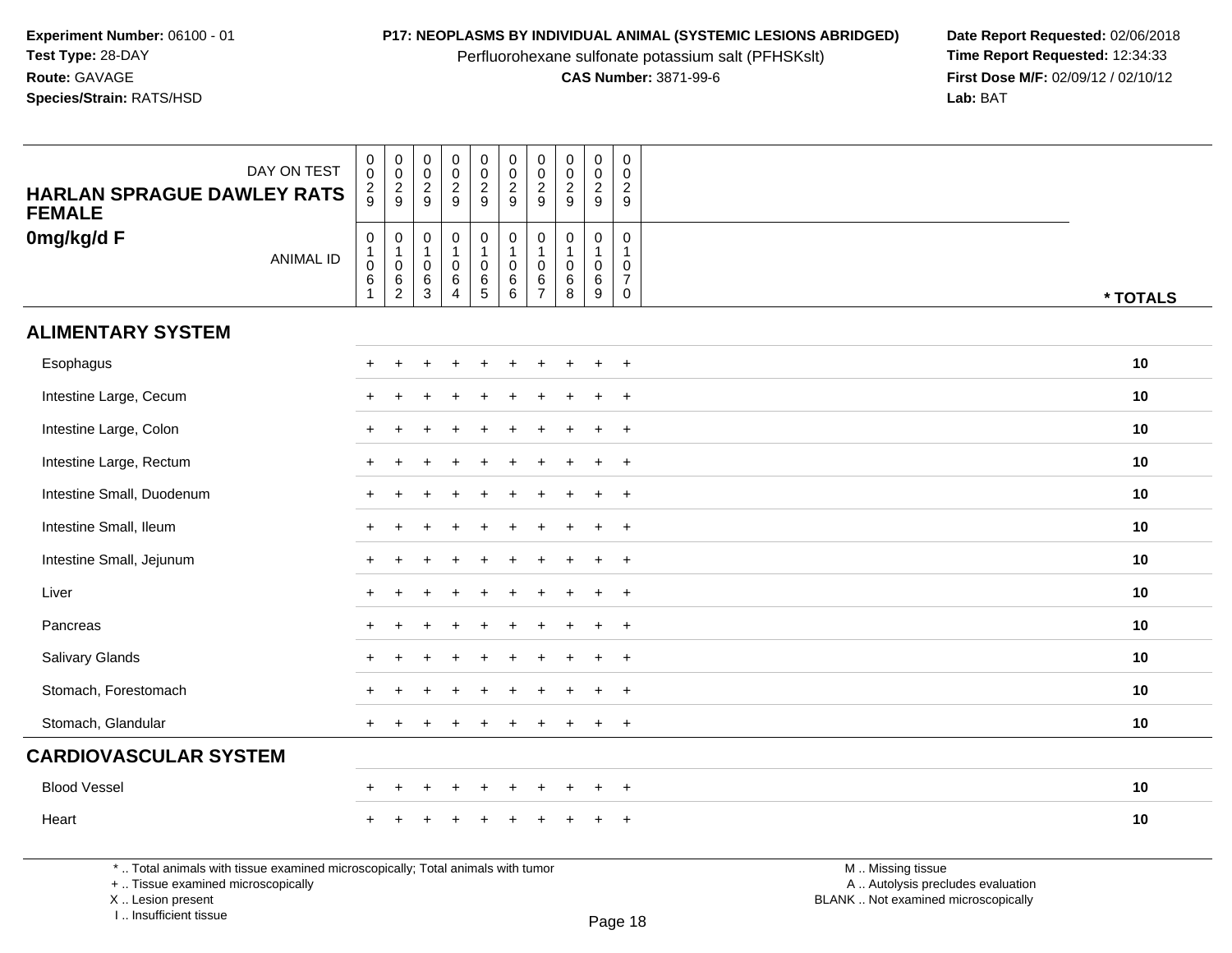Perfluorohexane sulfonate potassium salt (PFHSKslt)<br>**CAS Number:** 3871-99-6

**P17: NEOPLASMS BY INDIVIDUAL ANIMAL (SYSTEMIC LESIONS ABRIDGED)** Date Report Requested: 02/06/2018<br>Perfluorohexane sulfonate potassium salt (PFHSKslt) **Time Report Requested:** 12:34:33 **First Dose M/F:** 02/09/12 / 02/10/12<br>Lab: BAT **Lab:** BAT

| DAY ON TEST<br><b>HARLAN SPRAGUE DAWLEY RATS</b><br><b>FEMALE</b> | $\,0\,$<br>$\ddot{\mathbf{0}}$<br>$\frac{2}{9}$ | $\begin{smallmatrix} 0\\0 \end{smallmatrix}$<br>$\frac{2}{9}$  | $\begin{smallmatrix} 0\\0 \end{smallmatrix}$<br>$\frac{2}{9}$ | $\pmb{0}$<br>$\mathbf 0$<br>$\frac{2}{9}$                                 | $_{\rm 0}^{\rm 0}$<br>$\frac{2}{9}$        | $\pmb{0}$<br>$\ddot{\mathbf{0}}$<br>$\overline{c}$<br>9                                  | $\pmb{0}$<br>$\pmb{0}$<br>$\overline{2}$<br>9 | $\pmb{0}$<br>$\ddot{\mathbf{0}}$<br>$\frac{2}{9}$         | $\pmb{0}$<br>$\pmb{0}$<br>$\overline{c}$<br>9 | $\pmb{0}$<br>$\mathbf 0$<br>$\sqrt{2}$<br>9                                 |          |
|-------------------------------------------------------------------|-------------------------------------------------|----------------------------------------------------------------|---------------------------------------------------------------|---------------------------------------------------------------------------|--------------------------------------------|------------------------------------------------------------------------------------------|-----------------------------------------------|-----------------------------------------------------------|-----------------------------------------------|-----------------------------------------------------------------------------|----------|
| 0mg/kg/d F<br><b>ANIMAL ID</b>                                    | $\pmb{0}$<br>$\pmb{0}$<br>$\,6\,$               | $\mathbf 0$<br>$\begin{array}{c} 1 \\ 0 \\ 6 \\ 2 \end{array}$ | $\pmb{0}$<br>$\mathbf{1}$<br>$\pmb{0}$<br>$\,6\,$<br>3        | $\mathbf 0$<br>$\mathbf{1}$<br>$\mathsf{O}\xspace$<br>$\overline{6}$<br>4 | $\pmb{0}$<br>$\mathbf{1}$<br>$\frac{0}{6}$ | $\pmb{0}$<br>$\mathbf{1}$<br>$\mathsf{O}\xspace$<br>$\begin{matrix} 6 \\ 6 \end{matrix}$ | 0<br>$\mathbf 0$<br>6<br>$\overline{7}$       | $\mathbf 0$<br>$\mathbf{1}$<br>$\pmb{0}$<br>$\frac{6}{8}$ | 0<br>$\mathbf{1}$<br>$\mathbf 0$<br>6<br>9    | $\mathbf 0$<br>$\mathbf{1}$<br>$\mathbf 0$<br>$\overline{7}$<br>$\mathbf 0$ | * TOTALS |
| <b>ENDOCRINE SYSTEM</b>                                           |                                                 |                                                                |                                                               |                                                                           |                                            |                                                                                          |                                               |                                                           |                                               |                                                                             |          |
| <b>Adrenal Cortex</b>                                             | $+$                                             | $+$                                                            |                                                               | $\ddot{}$                                                                 |                                            | $\ddot{}$                                                                                |                                               |                                                           | $\ddot{}$                                     | $+$                                                                         | 10       |
| Adrenal Medulla                                                   | $\ddot{}$                                       |                                                                |                                                               |                                                                           |                                            |                                                                                          |                                               |                                                           | $\ddot{}$                                     | $+$                                                                         | 10       |
| Parathyroid Gland                                                 | $\pm$                                           |                                                                |                                                               |                                                                           |                                            |                                                                                          |                                               |                                                           | ÷                                             | $+$                                                                         | 10       |
| <b>Pituitary Gland</b>                                            | $\div$                                          |                                                                |                                                               |                                                                           |                                            |                                                                                          |                                               |                                                           | $\ddot{}$                                     | $+$                                                                         | 10       |
| <b>Thyroid Gland</b>                                              | $\div$                                          |                                                                |                                                               |                                                                           |                                            |                                                                                          |                                               |                                                           | $\ddot{}$                                     | $+$                                                                         | 10       |
| <b>GENERAL BODY SYSTEM</b>                                        |                                                 |                                                                |                                                               |                                                                           |                                            |                                                                                          |                                               |                                                           |                                               |                                                                             |          |
| <b>NONE</b>                                                       |                                                 |                                                                |                                                               |                                                                           |                                            |                                                                                          |                                               |                                                           |                                               |                                                                             |          |
| <b>GENITAL SYSTEM</b>                                             |                                                 |                                                                |                                                               |                                                                           |                                            |                                                                                          |                                               |                                                           |                                               |                                                                             |          |
| <b>Clitoral Gland</b>                                             | $\pm$                                           | $\div$                                                         |                                                               | $\ddot{}$                                                                 | $\ddot{}$                                  | $\ddot{}$                                                                                | $\pm$                                         | $+$                                                       | $M +$                                         |                                                                             | 9        |
| Ovary                                                             | $\pm$                                           |                                                                |                                                               |                                                                           |                                            | ÷                                                                                        |                                               |                                                           | $\ddot{}$                                     | $+$                                                                         | 10       |
| <b>Uterus</b>                                                     | $\ddot{}$                                       | $\ddot{}$                                                      | $\div$                                                        | $\ddot{}$                                                                 |                                            | $\ddot{}$                                                                                | $\ddot{}$                                     | $\ddot{}$                                                 | $+$                                           | $+$                                                                         | 10       |
| <b>HEMATOPOIETIC SYSTEM</b>                                       |                                                 |                                                                |                                                               |                                                                           |                                            |                                                                                          |                                               |                                                           |                                               |                                                                             |          |
| <b>Bone Marrow</b>                                                | $+$                                             | $\pm$                                                          | ÷                                                             | $\ddot{}$                                                                 | $\ddot{}$                                  | $\ddot{}$                                                                                | $\pm$                                         |                                                           | $+$                                           | $+$                                                                         | 10       |
| Lymph Node, Mandibular                                            |                                                 |                                                                |                                                               |                                                                           |                                            |                                                                                          |                                               |                                                           | ÷                                             | $+$                                                                         | 10       |
| Lymph Node, Mesenteric                                            |                                                 |                                                                |                                                               |                                                                           |                                            |                                                                                          |                                               |                                                           |                                               | $\overline{+}$                                                              | 10       |

\* .. Total animals with tissue examined microscopically; Total animals with tumor

+ .. Tissue examined microscopically

X .. Lesion present

I .. Insufficient tissue

Page 19

M .. Missing tissue

y the contract of the contract of the contract of the contract of the contract of  $\mathsf A$  . Autolysis precludes evaluation Lesion present BLANK .. Not examined microscopically

Τ

┯ ┱ ┱ ┱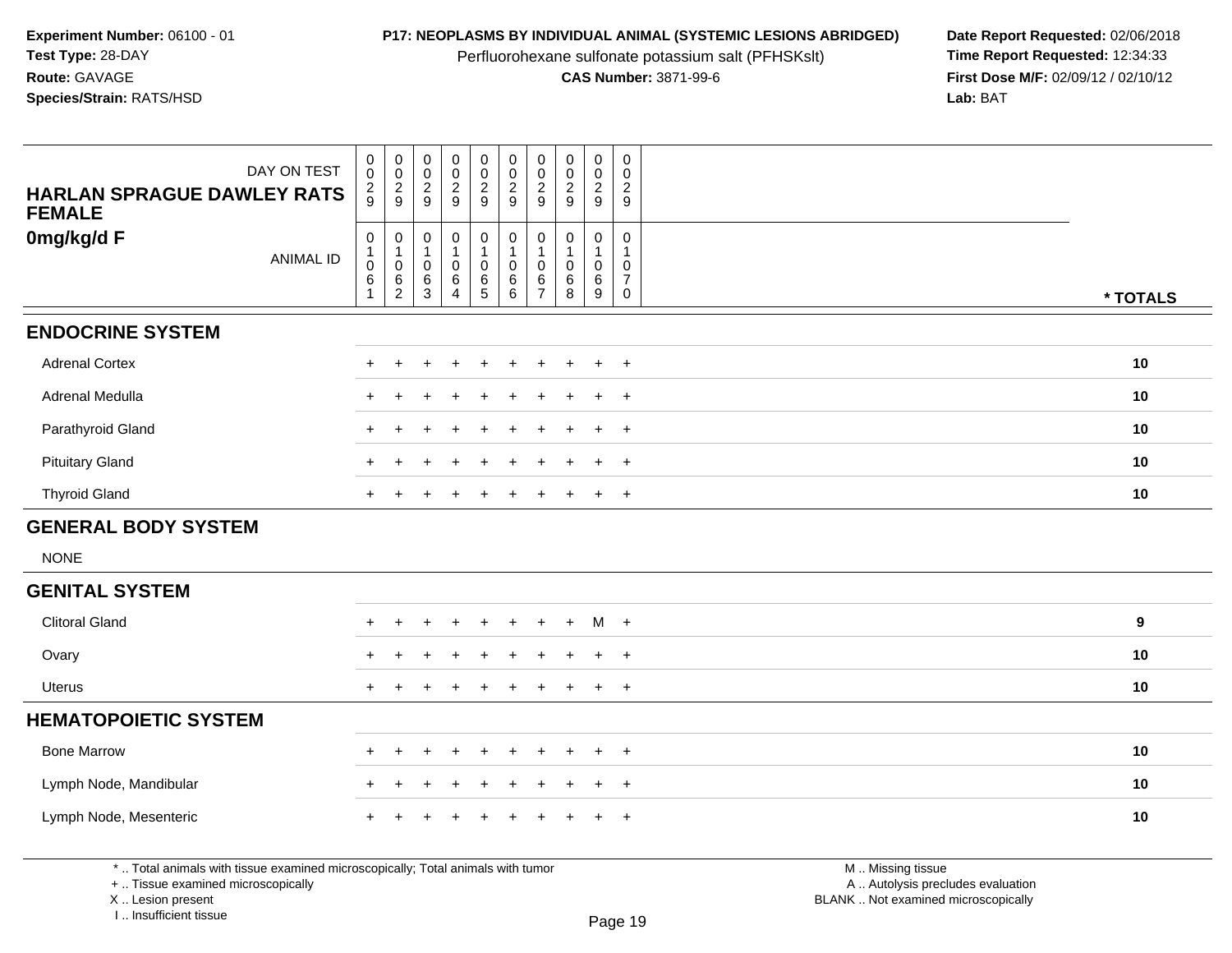Perfluorohexane sulfonate potassium salt (PFHSKslt)<br>**CAS Number:** 3871-99-6

**P17: NEOPLASMS BY INDIVIDUAL ANIMAL (SYSTEMIC LESIONS ABRIDGED)** Date Report Requested: 02/06/2018<br>Perfluorohexane sulfonate potassium salt (PFHSKslt) **Time Report Requested:** 12:34:33 **First Dose M/F:** 02/09/12 / 02/10/12<br>Lab: BAT **Lab:** BAT

| <b>HARLAN SPRAGUE DAWLEY RATS</b><br><b>FEMALE</b> | DAY ON TEST      | $\pmb{0}$<br>$\mathbf 0$<br>$\frac{2}{9}$                                | $_{\rm 0}^{\rm 0}$<br>$\frac{2}{9}$                                           | $_{\rm 0}^{\rm 0}$<br>$\frac{2}{9}$                               | $\pmb{0}$<br>$\pmb{0}$<br>$\frac{2}{9}$                             | $\pmb{0}$<br>$\pmb{0}$<br>$\frac{2}{9}$      | $\pmb{0}$<br>$\pmb{0}$<br>$\frac{2}{9}$   | $\pmb{0}$<br>$\mathsf 0$<br>$\frac{2}{9}$     | $\pmb{0}$<br>$\pmb{0}$<br>$\frac{2}{9}$ | $_{\rm 0}^{\rm 0}$<br>$\frac{2}{9}$                                                   | $\mathbf 0$<br>$\mathbf 0$<br>$\overline{c}$<br>9                 |          |
|----------------------------------------------------|------------------|--------------------------------------------------------------------------|-------------------------------------------------------------------------------|-------------------------------------------------------------------|---------------------------------------------------------------------|----------------------------------------------|-------------------------------------------|-----------------------------------------------|-----------------------------------------|---------------------------------------------------------------------------------------|-------------------------------------------------------------------|----------|
| 0mg/kg/d F                                         | <b>ANIMAL ID</b> | $\pmb{0}$<br>$\mathbf{1}$<br>$\boldsymbol{0}$<br>$\,6\,$<br>$\mathbf{1}$ | $\mathbf 0$<br>$\mathbf{1}$<br>$\mathsf{O}\xspace$<br>$\,6$<br>$\overline{2}$ | $\mathbf 0$<br>$\overline{1}$<br>$\mathbf 0$<br>6<br>$\mathbf{3}$ | 0<br>$\mathbf{1}$<br>$\mathsf{O}\xspace$<br>$\,6$<br>$\overline{4}$ | 0<br>$\mathbf{1}$<br>$\pmb{0}$<br>$\,6$<br>5 | 0<br>1<br>$\pmb{0}$<br>$\,6\,$<br>$\,6\,$ | 0<br>$\mathbf{1}$<br>0<br>6<br>$\overline{7}$ | $\pmb{0}$<br>$\pmb{0}$<br>$\,6\,$<br>8  | $\boldsymbol{0}$<br>$\overline{1}$<br>$\mathbf 0$<br>$6\phantom{a}$<br>$\overline{9}$ | 0<br>$\mathbf{1}$<br>$\mathbf 0$<br>$\overline{7}$<br>$\mathbf 0$ | * TOTALS |
| Spleen                                             |                  | $+$                                                                      | $\ddot{}$                                                                     | $\ddot{}$                                                         | $\ddot{}$                                                           | $\ddot{}$                                    | $\ddot{}$                                 | $\ddot{}$                                     | $\ddot{}$                               | $+$                                                                                   | $+$                                                               | 10       |
| Thymus                                             |                  | $+$                                                                      | $\ddot{}$                                                                     | $\div$                                                            | $\ddot{}$                                                           | $\ddot{}$                                    | $\ddot{}$                                 | $\ddot{}$                                     | $\ddot{}$                               | $+$                                                                                   | $+$                                                               | 10       |
| <b>INTEGUMENTARY SYSTEM</b>                        |                  |                                                                          |                                                                               |                                                                   |                                                                     |                                              |                                           |                                               |                                         |                                                                                       |                                                                   |          |
| <b>Mammary Gland</b>                               |                  | $+$                                                                      | $+$                                                                           | $\ddot{}$                                                         | $+$                                                                 | $\ddot{}$                                    | $\ddot{}$                                 | $\ddot{}$                                     | $+$                                     | $+$                                                                                   | $+$                                                               | 10       |
| Skin                                               |                  | $+$                                                                      |                                                                               |                                                                   |                                                                     |                                              |                                           |                                               |                                         | $\ddot{}$                                                                             | $+$                                                               | 10       |
| <b>MUSCULOSKELETAL SYSTEM</b>                      |                  |                                                                          |                                                                               |                                                                   |                                                                     |                                              |                                           |                                               |                                         |                                                                                       |                                                                   |          |
| Bone                                               |                  | $+$                                                                      | $\div$                                                                        |                                                                   | $\overline{+}$                                                      | $\div$                                       | $\div$                                    | $\pm$                                         | $\overline{+}$                          | $+$                                                                                   | $+$                                                               | 10       |
| <b>NERVOUS SYSTEM</b>                              |                  |                                                                          |                                                                               |                                                                   |                                                                     |                                              |                                           |                                               |                                         |                                                                                       |                                                                   |          |
| <b>Brain</b>                                       |                  | $+$                                                                      | $+$                                                                           | $\div$                                                            | $\ddot{}$                                                           | $\ddot{}$                                    | $\ddot{}$                                 | $+$                                           | $+$                                     | $+$                                                                                   | $+$                                                               | 10       |
| <b>RESPIRATORY SYSTEM</b>                          |                  |                                                                          |                                                                               |                                                                   |                                                                     |                                              |                                           |                                               |                                         |                                                                                       |                                                                   |          |
| Lung                                               |                  | $\ddot{}$                                                                | $\ddot{}$                                                                     | $\ddot{}$                                                         | $\ddot{}$                                                           | $\ddot{}$                                    | $\div$                                    | $\ddot{}$                                     | $\ddot{}$                               | $\ddot{}$                                                                             | $+$                                                               | 10       |
| Nose                                               |                  | $+$                                                                      | $\ddot{}$                                                                     |                                                                   | +                                                                   | ÷                                            | $\ddot{}$                                 |                                               | $\ddot{}$                               | $+$                                                                                   | $+$                                                               | 10       |
| Trachea                                            |                  | $+$                                                                      | $+$                                                                           | $\div$                                                            | $\ddot{}$                                                           | $\ddot{}$                                    | $\ddot{}$                                 | $\ddot{}$                                     | $\ddot{}$                               | $+$                                                                                   | $+$                                                               | 10       |
| <b>SPECIAL SENSES SYSTEM</b>                       |                  |                                                                          |                                                                               |                                                                   |                                                                     |                                              |                                           |                                               |                                         |                                                                                       |                                                                   |          |
| Eye                                                |                  | $+$                                                                      | $\ddot{}$                                                                     | $\ddot{}$                                                         | $+$                                                                 | $\ddot{}$                                    | $\ddot{}$                                 | $\pm$                                         | $\ddot{}$                               | $+$                                                                                   | $+$                                                               | 10       |
| Harderian Gland                                    |                  |                                                                          |                                                                               |                                                                   |                                                                     |                                              |                                           |                                               |                                         | +                                                                                     | $+$                                                               | 10       |

\* .. Total animals with tissue examined microscopically; Total animals with tumor

+ .. Tissue examined microscopically

X .. Lesion present

I .. Insufficient tissue

M .. Missing tissue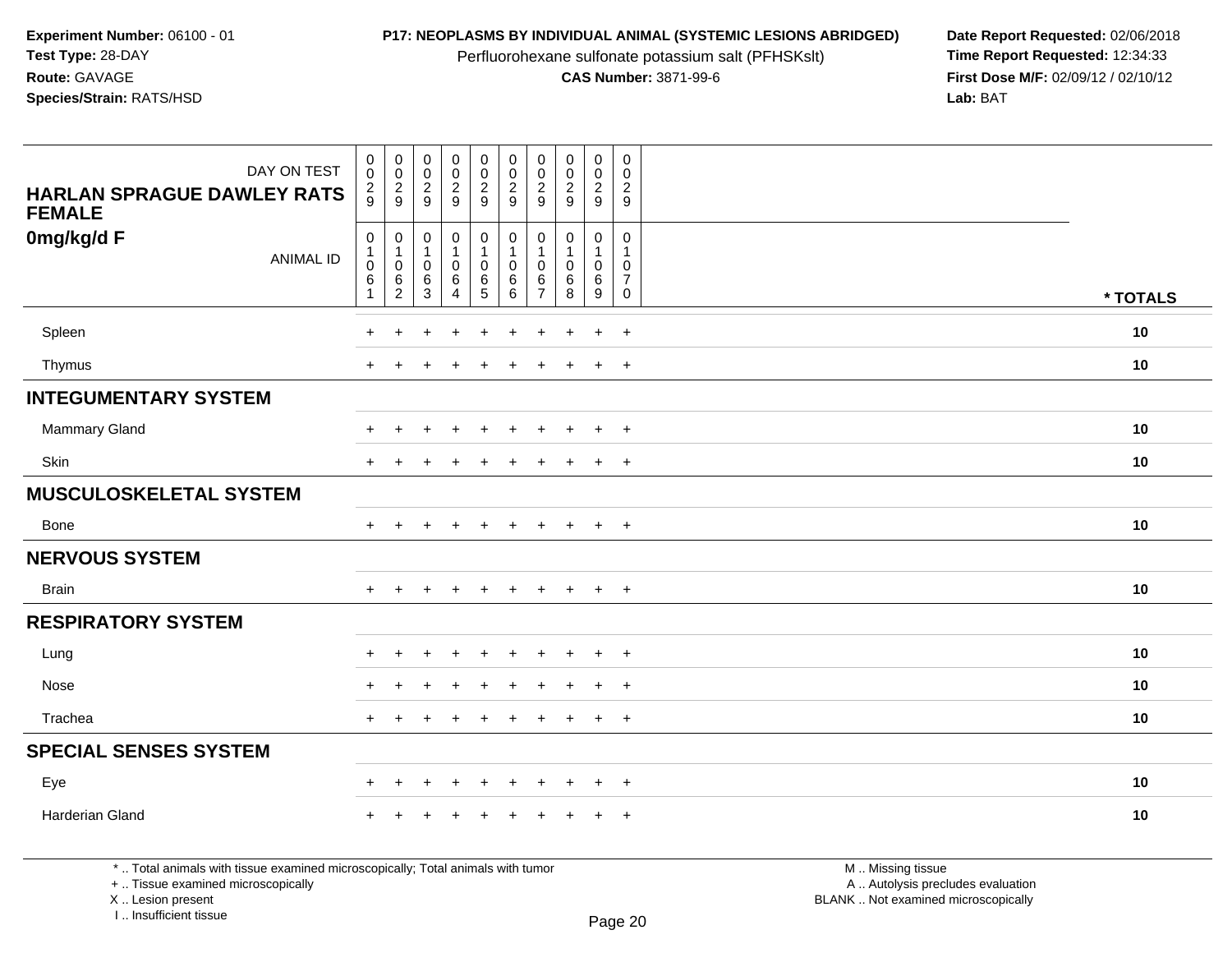Perfluorohexane sulfonate potassium salt (PFHSKslt)<br>**CAS Number:** 3871-99-6

**P17: NEOPLASMS BY INDIVIDUAL ANIMAL (SYSTEMIC LESIONS ABRIDGED)** Date Report Requested: 02/06/2018<br>Perfluorohexane sulfonate potassium salt (PFHSKslt) **Time Report Requested:** 12:34:33 **First Dose M/F:** 02/09/12 / 02/10/12<br>Lab: BAT **Lab:** BAT

| DAY ON TEST<br><b>HARLAN SPRAGUE DAWLEY RATS</b><br><b>FEMALE</b> |                  | $\pmb{0}$<br>$\boldsymbol{0}$<br>$\frac{2}{9}$ | $\begin{smallmatrix}0\0\0\end{smallmatrix}$<br>$\frac{2}{9}$ | 0<br>$\mathbf 0$<br>$\sqrt{2}$<br>9 | $\mathbf 0$<br>$\pmb{0}$<br>$\frac{2}{9}$           | $\overline{0}$<br>$\begin{array}{c} 0 \\ 2 \\ 9 \end{array}$ |                                            | $\mathbf 0$<br>$\pmb{0}$<br>$\frac{2}{9}$   | $\pmb{0}$<br>0<br>$\frac{2}{9}$ | $\pmb{0}$<br>$\mathsf 0$<br>$\frac{2}{9}$ | $\mathbf 0$<br>$\pmb{0}$<br>$\sqrt{2}$<br>$\boldsymbol{9}$ |          |
|-------------------------------------------------------------------|------------------|------------------------------------------------|--------------------------------------------------------------|-------------------------------------|-----------------------------------------------------|--------------------------------------------------------------|--------------------------------------------|---------------------------------------------|---------------------------------|-------------------------------------------|------------------------------------------------------------|----------|
| 0mg/kg/d F                                                        | <b>ANIMAL ID</b> | 0<br>0<br>$\,6\,$<br>$\overline{A}$            | $\overline{0}$<br>$\mathsf{O}\xspace$<br>6<br>$\overline{2}$ | 0<br>0<br>6<br>3                    | $\mathbf 0$<br>$\pmb{0}$<br>$\,6$<br>$\overline{4}$ | 0<br>0<br>$\frac{6}{5}$                                      | $\mathbf 0$<br>$\pmb{0}$<br>$\,6$<br>$\,6$ | 0<br>$\mathbf 0$<br>$\,6$<br>$\overline{ }$ | 0<br>6<br>8                     | 0<br>0<br>6<br>9                          | 0<br>0<br>$\rightarrow$<br>0                               | * TOTALS |
| <b>URINARY SYSTEM</b>                                             |                  |                                                |                                                              |                                     |                                                     |                                                              |                                            |                                             |                                 |                                           |                                                            |          |
| Kidney                                                            |                  |                                                |                                                              |                                     |                                                     | $+$                                                          | $+$                                        | $+$                                         | $+$                             | $+$                                       | $+$                                                        | 10       |
| <b>Urinary Bladder</b>                                            |                  | $+$                                            |                                                              |                                     |                                                     | $\pm$                                                        | $+$                                        | $\div$                                      | $+$                             | $+$ $+$                                   |                                                            | 10       |
| <b>SYSTEMIC LESIONS</b>                                           |                  |                                                |                                                              |                                     |                                                     |                                                              |                                            |                                             |                                 |                                           |                                                            |          |
| Multiple Organ                                                    |                  |                                                |                                                              |                                     |                                                     | $\pm$                                                        | $+$                                        |                                             | ÷.                              | $+$                                       | $\pm$                                                      | 10       |

\* .. Total animals with tissue examined microscopically; Total animals with tumor

X .. Lesion present

<sup>+ ..</sup> Tissue examined microscopically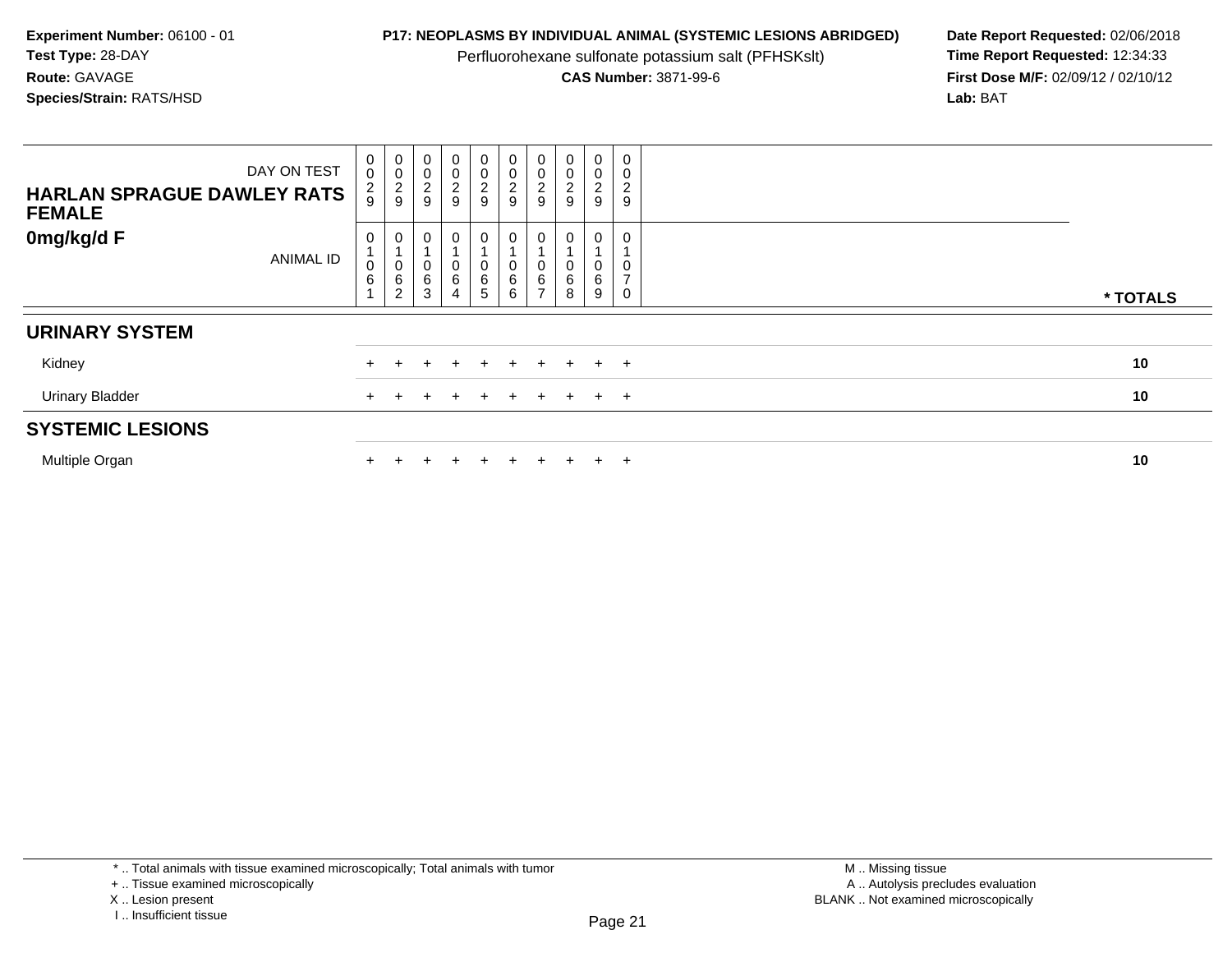Perfluorohexane sulfonate potassium salt (PFHSKslt)<br>**CAS Number:** 3871-99-6

**P17: NEOPLASMS BY INDIVIDUAL ANIMAL (SYSTEMIC LESIONS ABRIDGED)** Date Report Requested: 02/06/2018<br>Perfluorohexane sulfonate potassium salt (PFHSKslt) **Time Report Requested:** 12:34:33 **First Dose M/F:** 02/09/12 / 02/10/12<br>Lab: BAT **Lab:** BAT

| DAY ON TEST<br><b>HARLAN SPRAGUE DAWLEY RATS</b><br><b>FEMALE</b> | $\,0\,$<br>$\pmb{0}$<br>$\frac{2}{9}$                                  | $\boldsymbol{0}$<br>$\,0\,$<br>$\frac{2}{9}$                               | $\pmb{0}$<br>$\mathsf{O}\xspace$<br>$\frac{2}{9}$     | $\begin{array}{c} 0 \\ 0 \\ 2 \\ 9 \end{array}$                 | $\mathsf 0$<br>$\frac{0}{2}$                                                     | $\pmb{0}$<br>$\pmb{0}$<br>$\overline{2}$<br>$\boldsymbol{9}$ | $\pmb{0}$<br>$\pmb{0}$<br>$\overline{2}$<br>9   | $\pmb{0}$<br>$\frac{0}{2}$                              | $\mathbf 0$<br>$\pmb{0}$<br>$\overline{2}$<br>9         | 0<br>0<br>$\overline{c}$<br>9                              |              |
|-------------------------------------------------------------------|------------------------------------------------------------------------|----------------------------------------------------------------------------|-------------------------------------------------------|-----------------------------------------------------------------|----------------------------------------------------------------------------------|--------------------------------------------------------------|-------------------------------------------------|---------------------------------------------------------|---------------------------------------------------------|------------------------------------------------------------|--------------|
| 3.12mg/kg/d F<br><b>ANIMAL ID</b>                                 | $\,0\,$<br>$\mathbf{1}$<br>$\,0\,$<br>$\overline{7}$<br>$\overline{1}$ | $\pmb{0}$<br>$\mathbf{1}$<br>$\pmb{0}$<br>$\overline{7}$<br>$\overline{2}$ | $\pmb{0}$<br>$\mathbf{1}$<br>0<br>$\overline{7}$<br>3 | $\pmb{0}$<br>1<br>$\pmb{0}$<br>$\overline{7}$<br>$\overline{4}$ | $\mathbf 0$<br>$\mathbf{1}$<br>$\mathbf 0$<br>$\boldsymbol{7}$<br>$\overline{5}$ | 0<br>$\mathbf{1}$<br>$\mathbf 0$<br>$\overline{7}$<br>6      | 0<br>1<br>0<br>$\overline{7}$<br>$\overline{7}$ | $\mathbf 0$<br>$\mathbf{1}$<br>0<br>$\overline{7}$<br>8 | 0<br>$\mathbf{1}$<br>$\mathbf 0$<br>$\overline{7}$<br>9 | $\mathbf 0$<br>$\mathbf{1}$<br>0<br>$\bf 8$<br>$\mathbf 0$ | * TOTALS     |
| <b>ALIMENTARY SYSTEM</b>                                          |                                                                        |                                                                            |                                                       |                                                                 |                                                                                  |                                                              |                                                 |                                                         |                                                         |                                                            |              |
| Liver                                                             |                                                                        |                                                                            |                                                       |                                                                 |                                                                                  |                                                              |                                                 |                                                         | $\ddot{}$                                               | $+$                                                        | 10           |
| Pancreas                                                          |                                                                        |                                                                            |                                                       | $\div$                                                          | $\pm$                                                                            | $\ddot{}$                                                    | $\pm$                                           |                                                         | $\ddot{}$                                               | $+$                                                        | 10           |
| <b>CARDIOVASCULAR SYSTEM</b><br><b>NONE</b>                       |                                                                        |                                                                            |                                                       |                                                                 |                                                                                  |                                                              |                                                 |                                                         |                                                         |                                                            |              |
| <b>ENDOCRINE SYSTEM</b>                                           |                                                                        |                                                                            |                                                       |                                                                 |                                                                                  |                                                              |                                                 |                                                         |                                                         |                                                            |              |
| <b>Thyroid Gland</b>                                              | $+$                                                                    | $\pm$                                                                      |                                                       | ٠                                                               | +                                                                                | $\div$                                                       | $\pm$                                           | $\ddot{}$                                               | $+$                                                     | $+$                                                        | 10           |
| <b>GENERAL BODY SYSTEM</b><br><b>NONE</b>                         |                                                                        |                                                                            |                                                       |                                                                 |                                                                                  |                                                              |                                                 |                                                         |                                                         |                                                            |              |
| <b>GENITAL SYSTEM</b>                                             |                                                                        |                                                                            |                                                       |                                                                 |                                                                                  |                                                              |                                                 |                                                         |                                                         |                                                            |              |
| Ovary                                                             | $+$                                                                    | $\pm$                                                                      |                                                       | $\div$                                                          | ÷                                                                                |                                                              |                                                 |                                                         | $\ddot{}$                                               | $+$                                                        | 10           |
| Uterus                                                            |                                                                        |                                                                            |                                                       |                                                                 |                                                                                  | $+$                                                          |                                                 |                                                         |                                                         |                                                            | $\mathbf{1}$ |
| <b>HEMATOPOIETIC SYSTEM</b>                                       |                                                                        |                                                                            |                                                       |                                                                 |                                                                                  |                                                              |                                                 |                                                         |                                                         |                                                            |              |
| <b>Bone Marrow</b>                                                | $+$                                                                    | $\div$                                                                     | $\pm$                                                 | $\overline{+}$                                                  | $\pm$                                                                            | $\ddot{}$                                                    | $\pm$                                           | $\pm$                                                   | $\ddot{}$                                               | $+$                                                        | 10           |
| Spleen                                                            |                                                                        |                                                                            |                                                       |                                                                 |                                                                                  |                                                              |                                                 |                                                         | $+$                                                     | $+$                                                        | 10           |

## **INTEGUMENTARY SYSTEM**

### NONE

\* .. Total animals with tissue examined microscopically; Total animals with tumor

+ .. Tissue examined microscopically

X .. Lesion present

I .. Insufficient tissue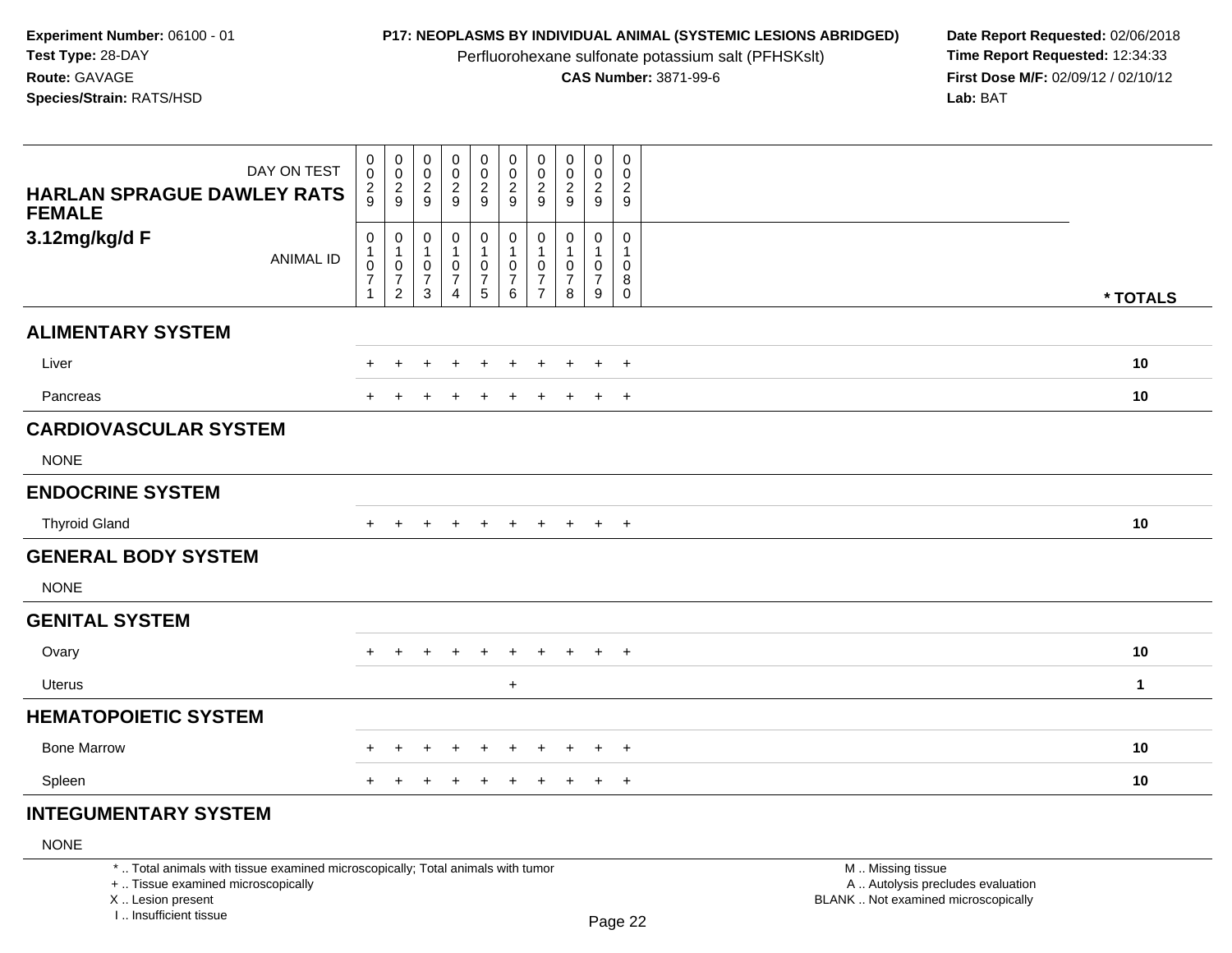Perfluorohexane sulfonate potassium salt (PFHSKslt)<br>**CAS Number:** 3871-99-6

**P17: NEOPLASMS BY INDIVIDUAL ANIMAL (SYSTEMIC LESIONS ABRIDGED)** Date Report Requested: 02/06/2018<br>Perfluorohexane sulfonate potassium salt (PFHSKslt) **Time Report Requested:** 12:34:33 **First Dose M/F:** 02/09/12 / 02/10/12<br>Lab: BAT **Lab:** BAT

| DAY ON TEST<br><b>HARLAN SPRAGUE DAWLEY RATS</b><br><b>FEMALE</b> | $\pmb{0}$<br>$\mathbf 0$<br>$\frac{2}{9}$ | $\boldsymbol{0}$<br>0<br>$\frac{2}{9}$                    | $\mathbf 0$<br>$\mathbf 0$<br>$\boldsymbol{2}$<br>9 | $\begin{smallmatrix}0\0\0\end{smallmatrix}$<br>$\frac{2}{9}$ | $\begin{smallmatrix}0\\0\end{smallmatrix}$<br>$\frac{2}{9}$ | $\begin{smallmatrix} 0\\0 \end{smallmatrix}$<br>$\frac{2}{9}$ | 0<br>0<br>$\overline{\mathbf{c}}$<br>9 | $\pmb{0}$<br>0<br>2<br>9 | $\mathbf 0$<br>0<br>$\overline{c}$<br>9 | $\pmb{0}$<br>0<br>$\frac{2}{9}$ |          |  |
|-------------------------------------------------------------------|-------------------------------------------|-----------------------------------------------------------|-----------------------------------------------------|--------------------------------------------------------------|-------------------------------------------------------------|---------------------------------------------------------------|----------------------------------------|--------------------------|-----------------------------------------|---------------------------------|----------|--|
| 3.12mg/kg/d F<br><b>ANIMAL ID</b>                                 | 0<br>$\pmb{0}$<br>$\overline{7}$          | 0<br>$\mathbf 1$<br>0<br>$\overline{7}$<br>$\overline{c}$ | 0<br>1<br>$\,0\,$<br>$\overline{7}$<br>3            | 0<br>$\frac{0}{7}$<br>4                                      | 0<br>$\mathbf{1}$<br>$\frac{0}{7}$<br>5                     | 0<br>1<br>$\frac{0}{7}$<br>6                                  | 0<br>$\overline{7}$<br>$\overline{7}$  | 0<br>$\Omega$<br>7<br>8  | 0<br>0<br>$\overline{7}$<br>9           | 0<br>0<br>8<br>$\pmb{0}$        | * TOTALS |  |
| <b>MUSCULOSKELETAL SYSTEM</b>                                     |                                           |                                                           |                                                     |                                                              |                                                             |                                                               |                                        |                          |                                         |                                 |          |  |
| <b>NONE</b>                                                       |                                           |                                                           |                                                     |                                                              |                                                             |                                                               |                                        |                          |                                         |                                 |          |  |
| <b>NERVOUS SYSTEM</b>                                             |                                           |                                                           |                                                     |                                                              |                                                             |                                                               |                                        |                          |                                         |                                 |          |  |
| <b>NONE</b>                                                       |                                           |                                                           |                                                     |                                                              |                                                             |                                                               |                                        |                          |                                         |                                 |          |  |
| <b>RESPIRATORY SYSTEM</b>                                         |                                           |                                                           |                                                     |                                                              |                                                             |                                                               |                                        |                          |                                         |                                 |          |  |
| Nose                                                              | $+$                                       | $\ddot{}$                                                 |                                                     | $\ddot{}$                                                    | $+$                                                         | $+$                                                           |                                        |                          | $+$ $+$ $+$ $+$                         |                                 | 10       |  |
| <b>SPECIAL SENSES SYSTEM</b>                                      |                                           |                                                           |                                                     |                                                              |                                                             |                                                               |                                        |                          |                                         |                                 |          |  |
| <b>NONE</b>                                                       |                                           |                                                           |                                                     |                                                              |                                                             |                                                               |                                        |                          |                                         |                                 |          |  |
| <b>URINARY SYSTEM</b>                                             |                                           |                                                           |                                                     |                                                              |                                                             |                                                               |                                        |                          |                                         |                                 |          |  |
| Kidney                                                            | $+$                                       | $+$                                                       | $\pm$                                               | $+$                                                          | $+$                                                         | $+$                                                           | $+$ $+$                                |                          | $+$                                     | $+$                             | 10       |  |
| <b>SYSTEMIC LESIONS</b>                                           |                                           |                                                           |                                                     |                                                              |                                                             |                                                               |                                        |                          |                                         |                                 |          |  |
| Multiple Organ                                                    |                                           |                                                           |                                                     |                                                              |                                                             |                                                               |                                        |                          | $+$                                     | $+$                             | 10       |  |

\* .. Total animals with tissue examined microscopically; Total animals with tumor

+ .. Tissue examined microscopically

X .. Lesion present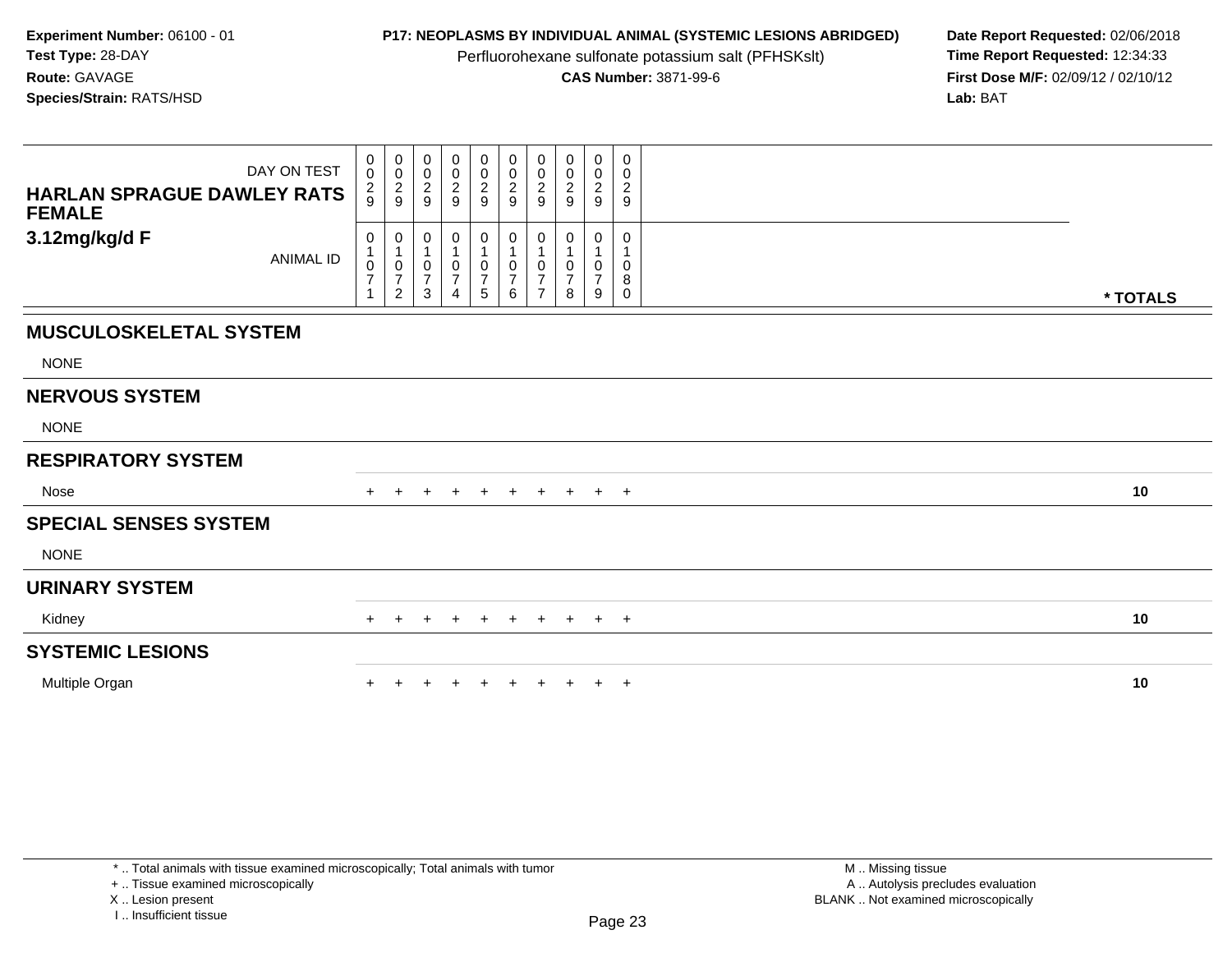Perfluorohexane sulfonate potassium salt (PFHSKslt)<br>**CAS Number:** 3871-99-6

**P17: NEOPLASMS BY INDIVIDUAL ANIMAL (SYSTEMIC LESIONS ABRIDGED)** Date Report Requested: 02/06/2018<br>Perfluorohexane sulfonate potassium salt (PFHSKslt) **Time Report Requested:** 12:34:33 **First Dose M/F:** 02/09/12 / 02/10/12<br>Lab: BAT **Lab:** BAT

| DAY ON TEST<br><b>HARLAN SPRAGUE DAWLEY RATS</b><br><b>FEMALE</b> | $\pmb{0}$<br>$\boldsymbol{0}$<br>$\frac{2}{9}$                        | $\boldsymbol{0}$<br>$\,0\,$<br>$\frac{2}{9}$                     | $\pmb{0}$<br>$\mathsf{O}\xspace$<br>$\frac{2}{9}$ | $\begin{array}{c} 0 \\ 0 \\ 2 \\ 9 \end{array}$          | $\mathsf 0$<br>$\frac{0}{2}$                                | $\pmb{0}$<br>$\pmb{0}$<br>$\overline{2}$<br>$\boldsymbol{9}$ | $\pmb{0}$<br>$\boldsymbol{0}$<br>$\overline{2}$<br>9 | $\pmb{0}$<br>$\frac{0}{2}$                       | $\mathbf 0$<br>$\pmb{0}$<br>$\overline{2}$<br>9  | 0<br>0<br>$\overline{c}$<br>9                  |              |
|-------------------------------------------------------------------|-----------------------------------------------------------------------|------------------------------------------------------------------|---------------------------------------------------|----------------------------------------------------------|-------------------------------------------------------------|--------------------------------------------------------------|------------------------------------------------------|--------------------------------------------------|--------------------------------------------------|------------------------------------------------|--------------|
| 6.25mg/kg/d F<br><b>ANIMAL ID</b>                                 | $\pmb{0}$<br>$\mathbf{1}$<br>$\mathbf 0$<br>$\bf 8$<br>$\overline{1}$ | $\pmb{0}$<br>$\mathbf{1}$<br>$\,0\,$<br>$\bf8$<br>$\overline{c}$ | 0<br>$\mathbf{1}$<br>0<br>$\, 8$<br>3             | $\pmb{0}$<br>1<br>$\pmb{0}$<br>$\bf 8$<br>$\overline{4}$ | $\mathbf 0$<br>$\mathbf{1}$<br>$\mathbf 0$<br>$\frac{8}{5}$ | 0<br>$\mathbf{1}$<br>0<br>$\,8\,$<br>6                       | 0<br>1<br>0<br>8<br>$\overline{7}$                   | $\mathbf 0$<br>$\mathbf{1}$<br>0<br>$\bf 8$<br>8 | 0<br>$\mathbf{1}$<br>$\mathbf 0$<br>$\bf 8$<br>9 | $\mathbf 0$<br>$\mathbf{1}$<br>0<br>$_{0}^{9}$ | * TOTALS     |
| <b>ALIMENTARY SYSTEM</b>                                          |                                                                       |                                                                  |                                                   |                                                          |                                                             |                                                              |                                                      |                                                  |                                                  |                                                |              |
| Liver                                                             |                                                                       |                                                                  |                                                   |                                                          |                                                             |                                                              |                                                      |                                                  | $\ddot{}$                                        | $+$                                            | 10           |
| Pancreas                                                          |                                                                       |                                                                  |                                                   | $\div$                                                   | $\ddot{}$                                                   | $\ddot{}$                                                    | $\ddot{}$                                            |                                                  | $\ddot{}$                                        | $+$                                            | 10           |
| <b>CARDIOVASCULAR SYSTEM</b><br><b>NONE</b>                       |                                                                       |                                                                  |                                                   |                                                          |                                                             |                                                              |                                                      |                                                  |                                                  |                                                |              |
| <b>ENDOCRINE SYSTEM</b>                                           |                                                                       |                                                                  |                                                   |                                                          |                                                             |                                                              |                                                      |                                                  |                                                  |                                                |              |
| <b>Thyroid Gland</b>                                              | $+$                                                                   | $\pm$                                                            |                                                   | ٠                                                        | +                                                           | $\div$                                                       | $\pm$                                                | $\ddot{}$                                        | $+$                                              | $+$                                            | 10           |
| <b>GENERAL BODY SYSTEM</b><br><b>NONE</b>                         |                                                                       |                                                                  |                                                   |                                                          |                                                             |                                                              |                                                      |                                                  |                                                  |                                                |              |
| <b>GENITAL SYSTEM</b>                                             |                                                                       |                                                                  |                                                   |                                                          |                                                             |                                                              |                                                      |                                                  |                                                  |                                                |              |
| Ovary                                                             | $+$                                                                   | $\div$                                                           |                                                   |                                                          |                                                             |                                                              | $\pm$                                                |                                                  | $+$                                              | $+$                                            | 10           |
| Uterus                                                            |                                                                       |                                                                  | $+$                                               |                                                          |                                                             |                                                              |                                                      |                                                  |                                                  |                                                | $\mathbf{1}$ |
| <b>HEMATOPOIETIC SYSTEM</b>                                       |                                                                       |                                                                  |                                                   |                                                          |                                                             |                                                              |                                                      |                                                  |                                                  |                                                |              |
| <b>Bone Marrow</b>                                                | $\pm$                                                                 | $\div$                                                           | $\div$                                            | $\overline{+}$                                           | $\pm$                                                       | $\ddot{}$                                                    | $\ddot{}$                                            | $\pm$                                            | $\ddot{}$                                        | $+$                                            | 10           |
| Spleen                                                            |                                                                       |                                                                  |                                                   |                                                          |                                                             |                                                              |                                                      |                                                  | $+$                                              | $+$                                            | 10           |

## **INTEGUMENTARY SYSTEM**

### NONE

\* .. Total animals with tissue examined microscopically; Total animals with tumor

+ .. Tissue examined microscopically

X .. Lesion present

I .. Insufficient tissue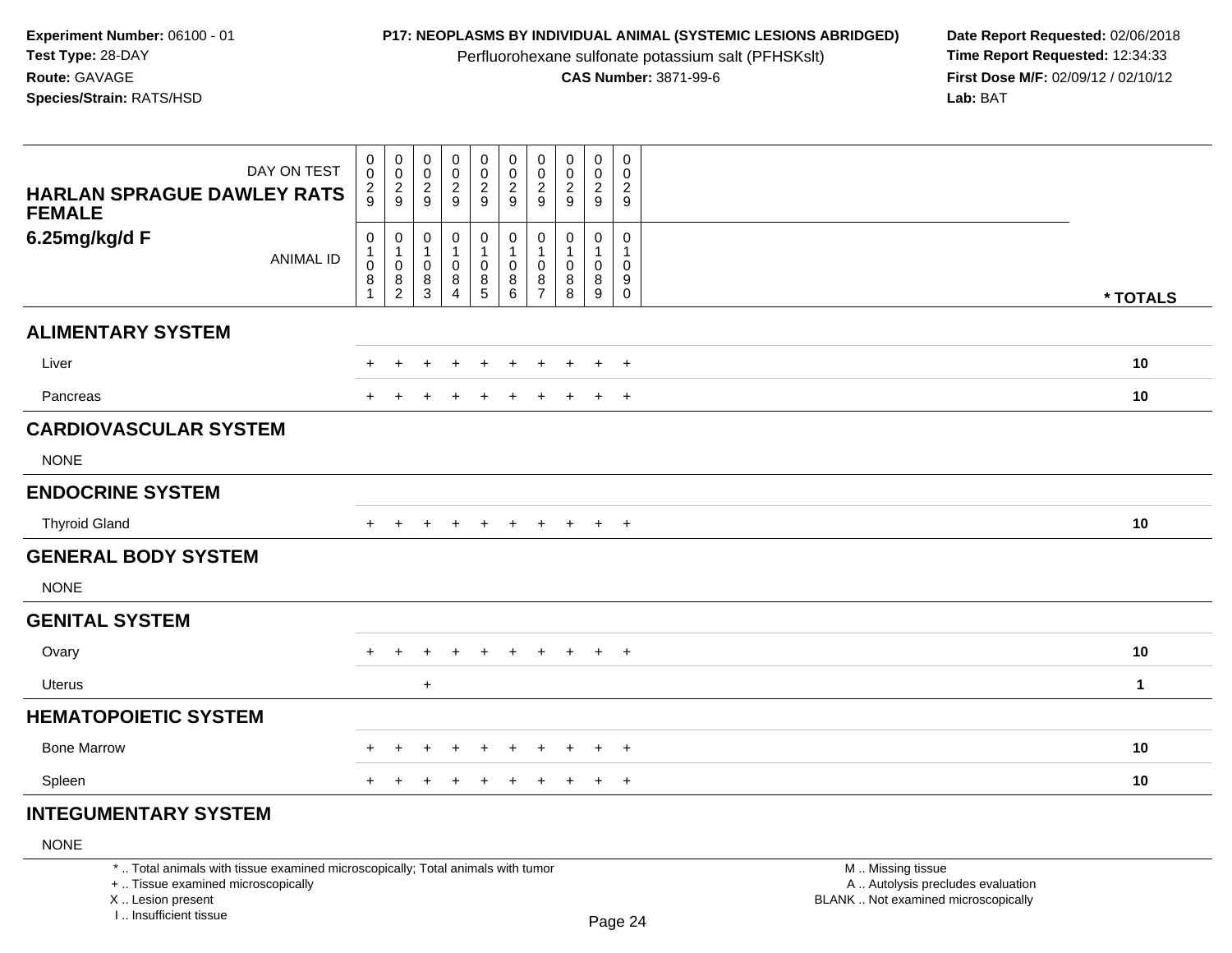Perfluorohexane sulfonate potassium salt (PFHSKslt)<br>**CAS Number:** 3871-99-6

**P17: NEOPLASMS BY INDIVIDUAL ANIMAL (SYSTEMIC LESIONS ABRIDGED)** Date Report Requested: 02/06/2018<br>Perfluorohexane sulfonate potassium salt (PFHSKslt) **Time Report Requested:** 12:34:33 **First Dose M/F:** 02/09/12 / 02/10/12<br>Lab: BAT **Lab:** BAT

| DAY ON TEST<br><b>HARLAN SPRAGUE DAWLEY RATS</b><br><b>FEMALE</b> | $\pmb{0}$<br>$\pmb{0}$<br>$\frac{2}{9}$ | $\pmb{0}$<br>$\pmb{0}$<br>$\frac{2}{9}$ | $\begin{smallmatrix} 0\\0 \end{smallmatrix}$<br>$\overline{c}$<br>9 | $\begin{smallmatrix} 0\\0 \end{smallmatrix}$<br>$\frac{2}{9}$ | $\mathbf 0$<br>$\pmb{0}$<br>$\frac{2}{9}$ | $\pmb{0}$<br>$\mathbf 0$<br>$\frac{2}{9}$ | $\pmb{0}$<br>$\pmb{0}$<br>$\overline{c}$<br>9 | $\pmb{0}$<br>0<br>$\overline{\mathbf{c}}$<br>9 | 0<br>$\mathbf 0$<br>$\overline{c}$<br>9 | $\pmb{0}$<br>0<br>$\boldsymbol{2}$<br>$\boldsymbol{9}$ |          |
|-------------------------------------------------------------------|-----------------------------------------|-----------------------------------------|---------------------------------------------------------------------|---------------------------------------------------------------|-------------------------------------------|-------------------------------------------|-----------------------------------------------|------------------------------------------------|-----------------------------------------|--------------------------------------------------------|----------|
| 6.25mg/kg/d F<br><b>ANIMAL ID</b>                                 | 0<br>$\pmb{0}$<br>8                     | 0<br>$\,0\,$<br>8<br>$\overline{2}$     | 0<br>$\mathbf{1}$<br>0<br>8<br>3                                    | 0<br>0<br>8<br>4                                              | 0<br>0<br>8<br>5                          | 0<br>$\pmb{0}$<br>$\bf 8$<br>6            | 0<br>0<br>8                                   | 0<br>1<br>$\Omega$<br>8<br>8                   | 0<br>0<br>8<br>9                        | 0<br>0<br>9<br>0                                       | * TOTALS |
| <b>MUSCULOSKELETAL SYSTEM</b>                                     |                                         |                                         |                                                                     |                                                               |                                           |                                           |                                               |                                                |                                         |                                                        |          |
| <b>NONE</b>                                                       |                                         |                                         |                                                                     |                                                               |                                           |                                           |                                               |                                                |                                         |                                                        |          |
| <b>NERVOUS SYSTEM</b>                                             |                                         |                                         |                                                                     |                                                               |                                           |                                           |                                               |                                                |                                         |                                                        |          |
| <b>NONE</b>                                                       |                                         |                                         |                                                                     |                                                               |                                           |                                           |                                               |                                                |                                         |                                                        |          |
| <b>RESPIRATORY SYSTEM</b>                                         |                                         |                                         |                                                                     |                                                               |                                           |                                           |                                               |                                                |                                         |                                                        |          |
| Nose                                                              | $+$                                     | $\ddot{}$                               | $\ddot{}$                                                           | $+$                                                           | $+$                                       | $+$                                       |                                               | $+$ $+$ $+$ $+$                                |                                         |                                                        | 10       |
| <b>SPECIAL SENSES SYSTEM</b>                                      |                                         |                                         |                                                                     |                                                               |                                           |                                           |                                               |                                                |                                         |                                                        |          |
| <b>NONE</b>                                                       |                                         |                                         |                                                                     |                                                               |                                           |                                           |                                               |                                                |                                         |                                                        |          |
| <b>URINARY SYSTEM</b>                                             |                                         |                                         |                                                                     |                                                               |                                           |                                           |                                               |                                                |                                         |                                                        |          |
| Kidney                                                            | $+$                                     | $\pm$                                   | $\pm$                                                               | $+$                                                           | $+$                                       | $+$                                       | $+$                                           | $+$                                            | $+$                                     | $+$                                                    | 10       |
| <b>SYSTEMIC LESIONS</b>                                           |                                         |                                         |                                                                     |                                                               |                                           |                                           |                                               |                                                |                                         |                                                        |          |
| Multiple Organ                                                    |                                         |                                         |                                                                     |                                                               |                                           |                                           |                                               |                                                | $\ddot{}$                               | $+$                                                    | 10       |

\* .. Total animals with tissue examined microscopically; Total animals with tumor

+ .. Tissue examined microscopically

X .. Lesion present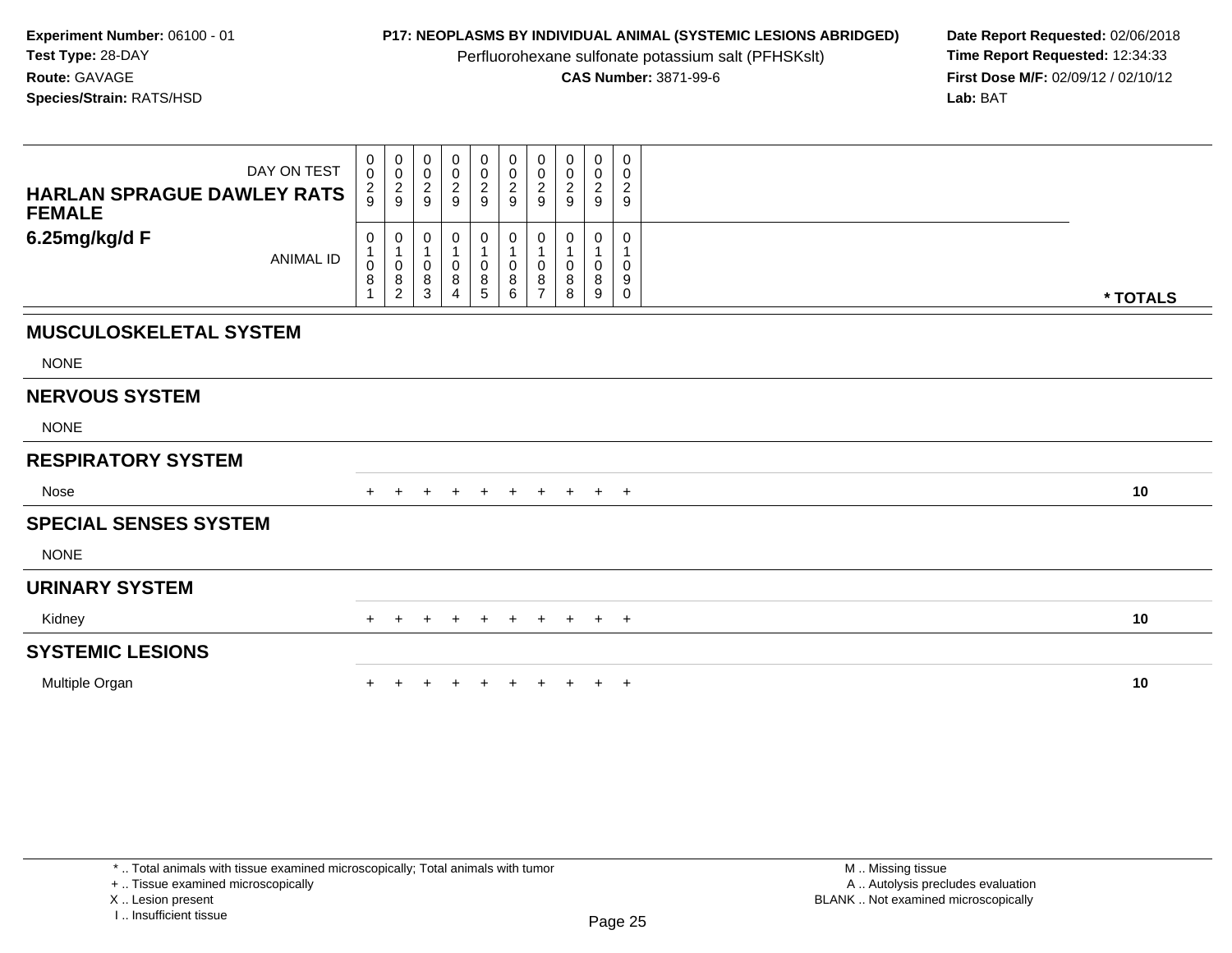Perfluorohexane sulfonate potassium salt (PFHSKslt)<br>**CAS Number:** 3871-99-6

**P17: NEOPLASMS BY INDIVIDUAL ANIMAL (SYSTEMIC LESIONS ABRIDGED)** Date Report Requested: 02/06/2018<br>Perfluorohexane sulfonate potassium salt (PFHSKslt) **Time Report Requested:** 12:34:33 **First Dose M/F:** 02/09/12 / 02/10/12<br>Lab: BAT **Lab:** BAT

| DAY ON TEST<br><b>HARLAN SPRAGUE DAWLEY RATS</b> | $\pmb{0}$<br>0<br>$\frac{2}{9}$                             | $\overline{0}$<br>$\mathbf 0$<br>$\frac{2}{9}$             | $\pmb{0}$<br>$\pmb{0}$<br>$\frac{2}{9}$           | $\begin{smallmatrix}0\0\0\end{smallmatrix}$<br>$\frac{2}{9}$ | $\mathbf 0$<br>$\mathbf 0$<br>$\frac{2}{9}$                             | $\pmb{0}$<br>$\pmb{0}$<br>$\frac{2}{9}$                    | $\pmb{0}$<br>0<br>$\overline{2}$ | $\pmb{0}$<br>$\pmb{0}$<br>$\sqrt{2}$ | $\mathbf 0$<br>$\mathbf 0$<br>$\frac{2}{9}$ | 0<br>$\mathbf 0$<br>$\boldsymbol{2}$             |          |
|--------------------------------------------------|-------------------------------------------------------------|------------------------------------------------------------|---------------------------------------------------|--------------------------------------------------------------|-------------------------------------------------------------------------|------------------------------------------------------------|----------------------------------|--------------------------------------|---------------------------------------------|--------------------------------------------------|----------|
| <b>FEMALE</b>                                    |                                                             |                                                            |                                                   |                                                              |                                                                         |                                                            | 9                                | 9                                    |                                             | 9                                                |          |
| 12.5mg/kg/d F<br><b>ANIMAL ID</b>                | $\pmb{0}$<br>$\mathbf 1$<br>$\mathbf 0$<br>$\boldsymbol{9}$ | $\pmb{0}$<br>$\mathbf{1}$<br>$\pmb{0}$<br>$\boldsymbol{9}$ | $\pmb{0}$<br>1<br>$\mathbf 0$<br>$\boldsymbol{9}$ | 0<br>$\mathbf{1}$<br>0<br>$\boldsymbol{9}$                   | 0<br>$\mathbf{1}$<br>$\pmb{0}$<br>$\begin{array}{c} 9 \\ 5 \end{array}$ | $\pmb{0}$<br>$\mathbf{1}$<br>$\pmb{0}$<br>$\boldsymbol{9}$ | 0<br>-1<br>0<br>9                | 0<br>1<br>0<br>9                     | 0<br>$\mathbf{1}$<br>0<br>9                 | $\mathbf 0$<br>-1<br>$\overline{1}$<br>$\pmb{0}$ |          |
|                                                  | $\overline{1}$                                              | $\overline{c}$                                             | 3                                                 | 4                                                            |                                                                         | 6                                                          | $\overline{7}$                   | 8                                    | 9                                           | $\mathbf 0$                                      | * TOTALS |
| <b>ALIMENTARY SYSTEM</b>                         |                                                             |                                                            |                                                   |                                                              |                                                                         |                                                            |                                  |                                      |                                             |                                                  |          |
| Liver                                            |                                                             |                                                            |                                                   |                                                              | ÷                                                                       |                                                            | ÷                                |                                      | $\ddot{}$                                   | $+$                                              | 10       |
| Pancreas                                         |                                                             |                                                            |                                                   | $\div$                                                       | $\ddot{}$                                                               |                                                            |                                  |                                      | $\ddot{}$                                   | $+$                                              | 10       |
| <b>CARDIOVASCULAR SYSTEM</b>                     |                                                             |                                                            |                                                   |                                                              |                                                                         |                                                            |                                  |                                      |                                             |                                                  |          |
| <b>NONE</b>                                      |                                                             |                                                            |                                                   |                                                              |                                                                         |                                                            |                                  |                                      |                                             |                                                  |          |
| <b>ENDOCRINE SYSTEM</b>                          |                                                             |                                                            |                                                   |                                                              |                                                                         |                                                            |                                  |                                      |                                             |                                                  |          |
| <b>Thyroid Gland</b>                             | $+$                                                         |                                                            |                                                   | $\div$                                                       | $\pm$                                                                   |                                                            | $+$                              | $\pm$                                | $+$                                         | $+$                                              | 10       |
| <b>GENERAL BODY SYSTEM</b>                       |                                                             |                                                            |                                                   |                                                              |                                                                         |                                                            |                                  |                                      |                                             |                                                  |          |
| <b>NONE</b>                                      |                                                             |                                                            |                                                   |                                                              |                                                                         |                                                            |                                  |                                      |                                             |                                                  |          |
| <b>GENITAL SYSTEM</b>                            |                                                             |                                                            |                                                   |                                                              |                                                                         |                                                            |                                  |                                      |                                             |                                                  |          |
| Ovary                                            |                                                             |                                                            |                                                   |                                                              |                                                                         |                                                            |                                  |                                      | $\ddot{}$                                   | $+$                                              | 10       |
| <b>Uterus</b>                                    |                                                             | $\ddot{}$                                                  |                                                   |                                                              |                                                                         | $+$ $+$                                                    |                                  |                                      |                                             |                                                  | 3        |
| <b>HEMATOPOIETIC SYSTEM</b>                      |                                                             |                                                            |                                                   |                                                              |                                                                         |                                                            |                                  |                                      |                                             |                                                  |          |
| <b>Bone Marrow</b>                               | ÷                                                           | $\ddot{}$                                                  | ÷                                                 | $\ddot{}$                                                    | $\ddot{}$                                                               | $\ddot{}$                                                  | $\pm$                            | $\pm$                                | $\ddot{}$                                   | $+$                                              | 10       |
| Spleen                                           |                                                             |                                                            |                                                   |                                                              |                                                                         |                                                            |                                  |                                      | $\pm$                                       | $+$                                              | 10       |

## **INTEGUMENTARY SYSTEM**

### NONE

\* .. Total animals with tissue examined microscopically; Total animals with tumor

+ .. Tissue examined microscopically

X .. Lesion present

I .. Insufficient tissue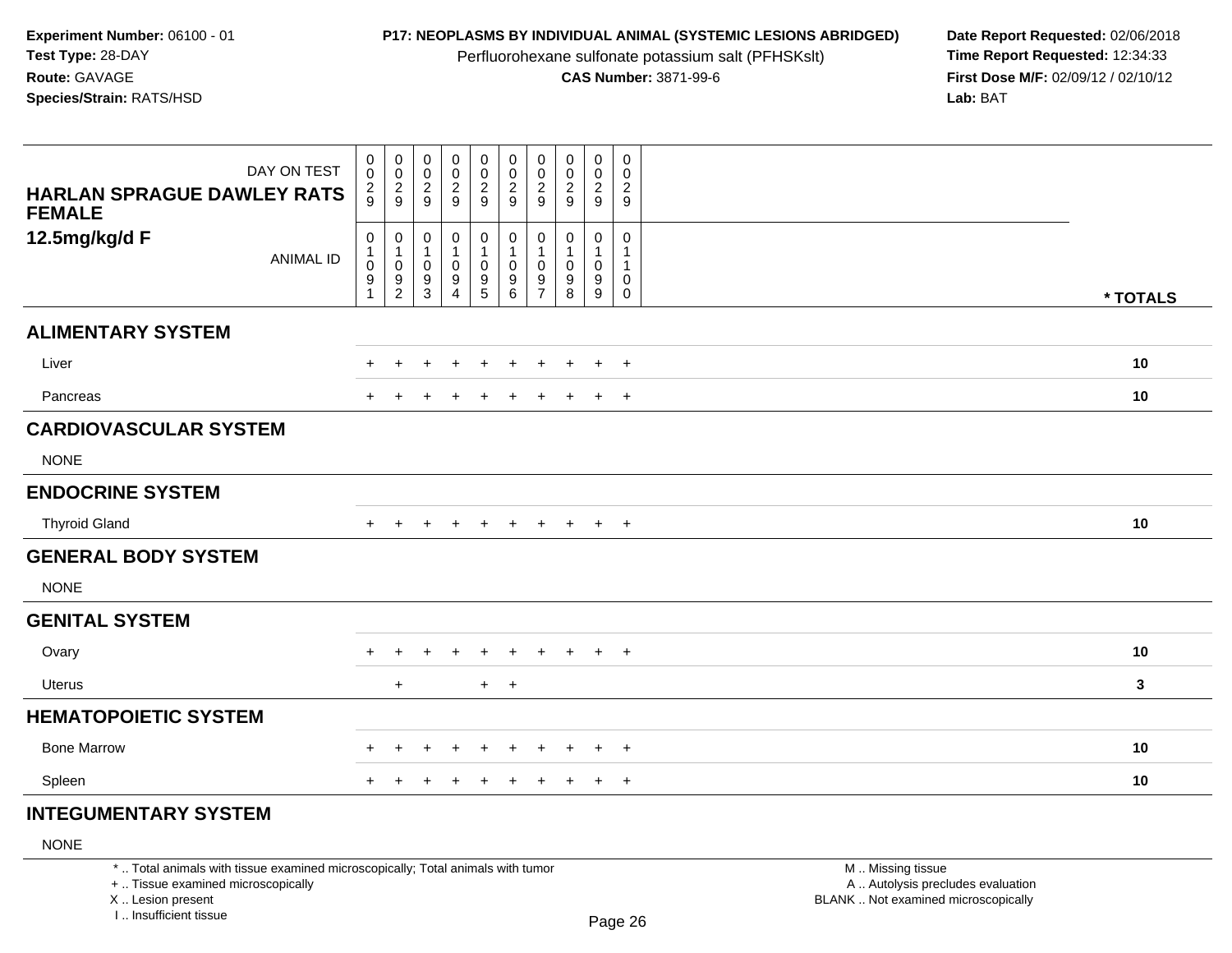Perfluorohexane sulfonate potassium salt (PFHSKslt)<br>**CAS Number:** 3871-99-6

**P17: NEOPLASMS BY INDIVIDUAL ANIMAL (SYSTEMIC LESIONS ABRIDGED)** Date Report Requested: 02/06/2018<br>Perfluorohexane sulfonate potassium salt (PFHSKslt) **Time Report Requested:** 12:34:33 **First Dose M/F:** 02/09/12 / 02/10/12<br>Lab: BAT **Lab:** BAT

| <b>HARLAN SPRAGUE DAWLEY RATS</b><br><b>FEMALE</b> | DAY ON TEST      | 0<br>$\mathbf 0$<br>$\overline{c}$<br>9 | 0<br>$\pmb{0}$<br>$\frac{2}{9}$ | $_{\rm 0}^{\rm 0}$<br>$\frac{2}{9}$ | $\begin{smallmatrix} 0\\0 \end{smallmatrix}$<br>$\sqrt{2}$<br>$\boldsymbol{9}$ | $\mathbf 0$<br>$\pmb{0}$<br>$\sqrt{2}$<br>$\boldsymbol{9}$                 | 0<br>0<br>$\overline{c}$<br>9 | 0<br>0<br>$\overline{\mathbf{c}}$<br>9 | 0<br>$\pmb{0}$<br>$\overline{\mathbf{c}}$<br>9 | $\mathbf 0$<br>$\mathbf 0$<br>$\overline{2}$<br>9               | 0<br>0<br>$\overline{2}$<br>9 |          |
|----------------------------------------------------|------------------|-----------------------------------------|---------------------------------|-------------------------------------|--------------------------------------------------------------------------------|----------------------------------------------------------------------------|-------------------------------|----------------------------------------|------------------------------------------------|-----------------------------------------------------------------|-------------------------------|----------|
| 12.5mg/kg/d F                                      | <b>ANIMAL ID</b> | 0<br>$\Omega$<br>9                      | 0<br>0<br>9<br>$\overline{c}$   | 0<br>$\mathbf 0$<br>9<br>3          | $\mathbf 0$<br>1<br>$\pmb{0}$<br>$\boldsymbol{9}$<br>4                         | $\boldsymbol{0}$<br>$\overline{1}$<br>$\mathbf 0$<br>$\boldsymbol{9}$<br>5 | 0<br>0<br>9<br>6              | $\Omega$<br>9                          | 0<br>$\mathbf 0$<br>9<br>8                     | 0<br>$\overline{1}$<br>$\mathbf 0$<br>$9\,$<br>$\boldsymbol{9}$ | 0<br>1<br>0<br>0              | * TOTALS |
| <b>MUSCULOSKELETAL SYSTEM</b>                      |                  |                                         |                                 |                                     |                                                                                |                                                                            |                               |                                        |                                                |                                                                 |                               |          |
| <b>NONE</b>                                        |                  |                                         |                                 |                                     |                                                                                |                                                                            |                               |                                        |                                                |                                                                 |                               |          |
| <b>NERVOUS SYSTEM</b>                              |                  |                                         |                                 |                                     |                                                                                |                                                                            |                               |                                        |                                                |                                                                 |                               |          |
| <b>NONE</b>                                        |                  |                                         |                                 |                                     |                                                                                |                                                                            |                               |                                        |                                                |                                                                 |                               |          |
| <b>RESPIRATORY SYSTEM</b>                          |                  |                                         |                                 |                                     |                                                                                |                                                                            |                               |                                        |                                                |                                                                 |                               |          |
| Nose                                               |                  | $+$                                     | $+$                             | $+$                                 | $+$                                                                            | $+$                                                                        |                               |                                        | + + + + +                                      |                                                                 |                               | 10       |
| <b>SPECIAL SENSES SYSTEM</b>                       |                  |                                         |                                 |                                     |                                                                                |                                                                            |                               |                                        |                                                |                                                                 |                               |          |
| <b>NONE</b>                                        |                  |                                         |                                 |                                     |                                                                                |                                                                            |                               |                                        |                                                |                                                                 |                               |          |
| <b>URINARY SYSTEM</b>                              |                  |                                         |                                 |                                     |                                                                                |                                                                            |                               |                                        |                                                |                                                                 |                               |          |
| Kidney                                             |                  | $+$                                     | $+$                             | $+$                                 | $+$                                                                            | $+$                                                                        | $+$                           | $+$                                    | $+$                                            | $+$                                                             | $+$                           | 10       |
| <b>SYSTEMIC LESIONS</b>                            |                  |                                         |                                 |                                     |                                                                                |                                                                            |                               |                                        |                                                |                                                                 |                               |          |
| Multiple Organ                                     |                  |                                         |                                 |                                     |                                                                                |                                                                            |                               |                                        | $\pm$                                          | $+$                                                             | $+$                           | 10       |

+ .. Tissue examined microscopically

X .. Lesion present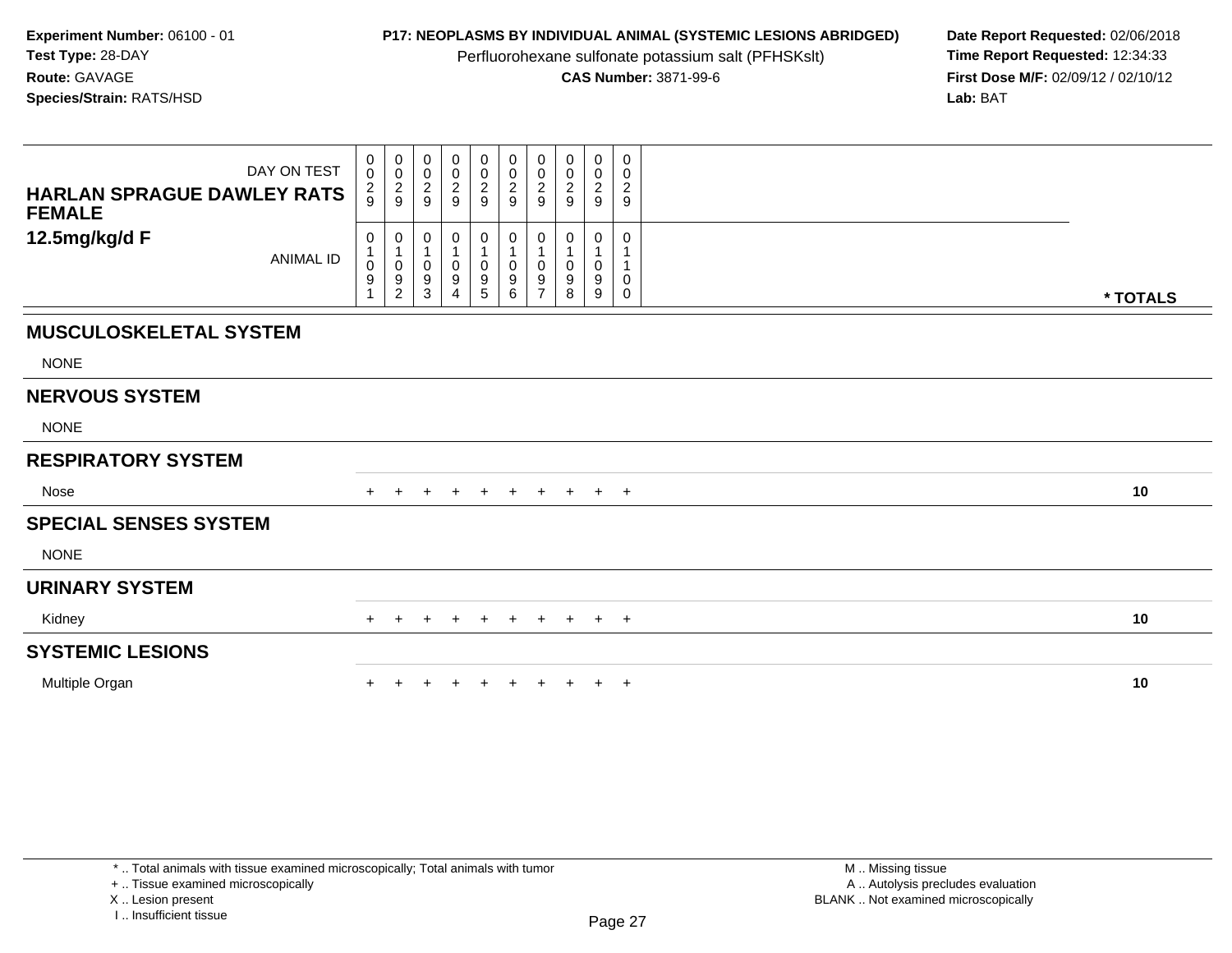Perfluorohexane sulfonate potassium salt (PFHSKslt)<br>**CAS Number:** 3871-99-6

**P17: NEOPLASMS BY INDIVIDUAL ANIMAL (SYSTEMIC LESIONS ABRIDGED)** Date Report Requested: 02/06/2018<br>Perfluorohexane sulfonate potassium salt (PFHSKslt) **Time Report Requested:** 12:34:33 **First Dose M/F:** 02/09/12 / 02/10/12 Lab: BAT **Lab:** BAT

| DAY ON TEST                                        | $\pmb{0}$<br>$\pmb{0}$                                                          | $\pmb{0}$<br>$\boldsymbol{0}$         | 0<br>$\,0\,$                                                | $\pmb{0}$<br>$\pmb{0}$                             | 0<br>0                                     | $\pmb{0}$                                                                      | 0<br>0                   | 0<br>0              | 0<br>0                          | $\mathbf 0$<br>0                                       |          |
|----------------------------------------------------|---------------------------------------------------------------------------------|---------------------------------------|-------------------------------------------------------------|----------------------------------------------------|--------------------------------------------|--------------------------------------------------------------------------------|--------------------------|---------------------|---------------------------------|--------------------------------------------------------|----------|
| <b>HARLAN SPRAGUE DAWLEY RATS</b><br><b>FEMALE</b> | $\frac{2}{9}$                                                                   | $\frac{2}{9}$                         | $\frac{2}{9}$                                               | $\frac{2}{9}$                                      | $\frac{2}{9}$                              | $\frac{0}{2}$                                                                  | $\frac{2}{9}$            | $\overline{2}$<br>9 | $\frac{2}{9}$                   | $\frac{2}{9}$                                          |          |
| 25mg/kg/d F<br><b>ANIMAL ID</b>                    | $\boldsymbol{0}$<br>$\mathbf{1}$<br>$\overline{1}$<br>$\pmb{0}$<br>$\mathbf{1}$ | 0<br>1<br>$\,0\,$<br>$\boldsymbol{2}$ | 0<br>$\mathbf 1$<br>$\mathbf{1}$<br>$\pmb{0}$<br>$\sqrt{3}$ | $\pmb{0}$<br>1<br>1<br>$\pmb{0}$<br>$\overline{4}$ | 0<br>$\begin{array}{c} 0 \\ 5 \end{array}$ | 0<br>$\overline{1}$<br>$\overline{1}$<br>$\begin{array}{c} 0 \\ 6 \end{array}$ | 0<br>0<br>$\overline{7}$ | 0<br>1<br>0<br>8    | 0<br>1<br>$\mathbf 1$<br>0<br>9 | $\mathbf 0$<br>1<br>$\mathbf 1$<br>$\overline{1}$<br>0 | * TOTALS |
| <b>ALIMENTARY SYSTEM</b>                           |                                                                                 |                                       |                                                             |                                                    |                                            |                                                                                |                          |                     |                                 |                                                        |          |
| Liver                                              |                                                                                 |                                       |                                                             |                                                    |                                            |                                                                                |                          |                     |                                 | $\ddot{}$                                              | 10       |
| Pancreas                                           |                                                                                 |                                       |                                                             |                                                    |                                            |                                                                                |                          |                     | $\div$                          | $+$                                                    | 10       |
| <b>CARDIOVASCULAR SYSTEM</b>                       |                                                                                 |                                       |                                                             |                                                    |                                            |                                                                                |                          |                     |                                 |                                                        |          |
| <b>NONE</b>                                        |                                                                                 |                                       |                                                             |                                                    |                                            |                                                                                |                          |                     |                                 |                                                        |          |
| <b>ENDOCRINE SYSTEM</b>                            |                                                                                 |                                       |                                                             |                                                    |                                            |                                                                                |                          |                     |                                 |                                                        |          |
| <b>Thyroid Gland</b>                               | $\pm$                                                                           |                                       |                                                             | $\pm$                                              | $\ddot{}$                                  | $\pm$                                                                          | $\pm$                    | $\pm$               | $+$                             | $+$                                                    | 10       |
| <b>GENERAL BODY SYSTEM</b>                         |                                                                                 |                                       |                                                             |                                                    |                                            |                                                                                |                          |                     |                                 |                                                        |          |
| <b>NONE</b>                                        |                                                                                 |                                       |                                                             |                                                    |                                            |                                                                                |                          |                     |                                 |                                                        |          |
| <b>GENITAL SYSTEM</b>                              |                                                                                 |                                       |                                                             |                                                    |                                            |                                                                                |                          |                     |                                 |                                                        |          |
| Ovary                                              | $+$                                                                             | $\pm$                                 |                                                             | $\div$                                             | $\ddot{}$                                  | $\pm$                                                                          | $\pm$                    | $\pm$               | $+$                             | $+$                                                    | 10       |
| <b>HEMATOPOIETIC SYSTEM</b>                        |                                                                                 |                                       |                                                             |                                                    |                                            |                                                                                |                          |                     |                                 |                                                        |          |
| <b>Bone Marrow</b>                                 |                                                                                 |                                       |                                                             |                                                    |                                            |                                                                                |                          |                     |                                 | $\div$                                                 | 10       |
| Spleen                                             |                                                                                 |                                       |                                                             | $\div$                                             | $\ddot{}$                                  |                                                                                | +                        | $\ddot{}$           | $\ddot{}$                       | $+$                                                    | 10       |
| <b>INTEGUMENTARY SYSTEM</b>                        |                                                                                 |                                       |                                                             |                                                    |                                            |                                                                                |                          |                     |                                 |                                                        |          |

NONE

### **MUSCULOSKELETAL SYSTEM**

\* .. Total animals with tissue examined microscopically; Total animals with tumor

+ .. Tissue examined microscopically

X .. Lesion present

I .. Insufficient tissue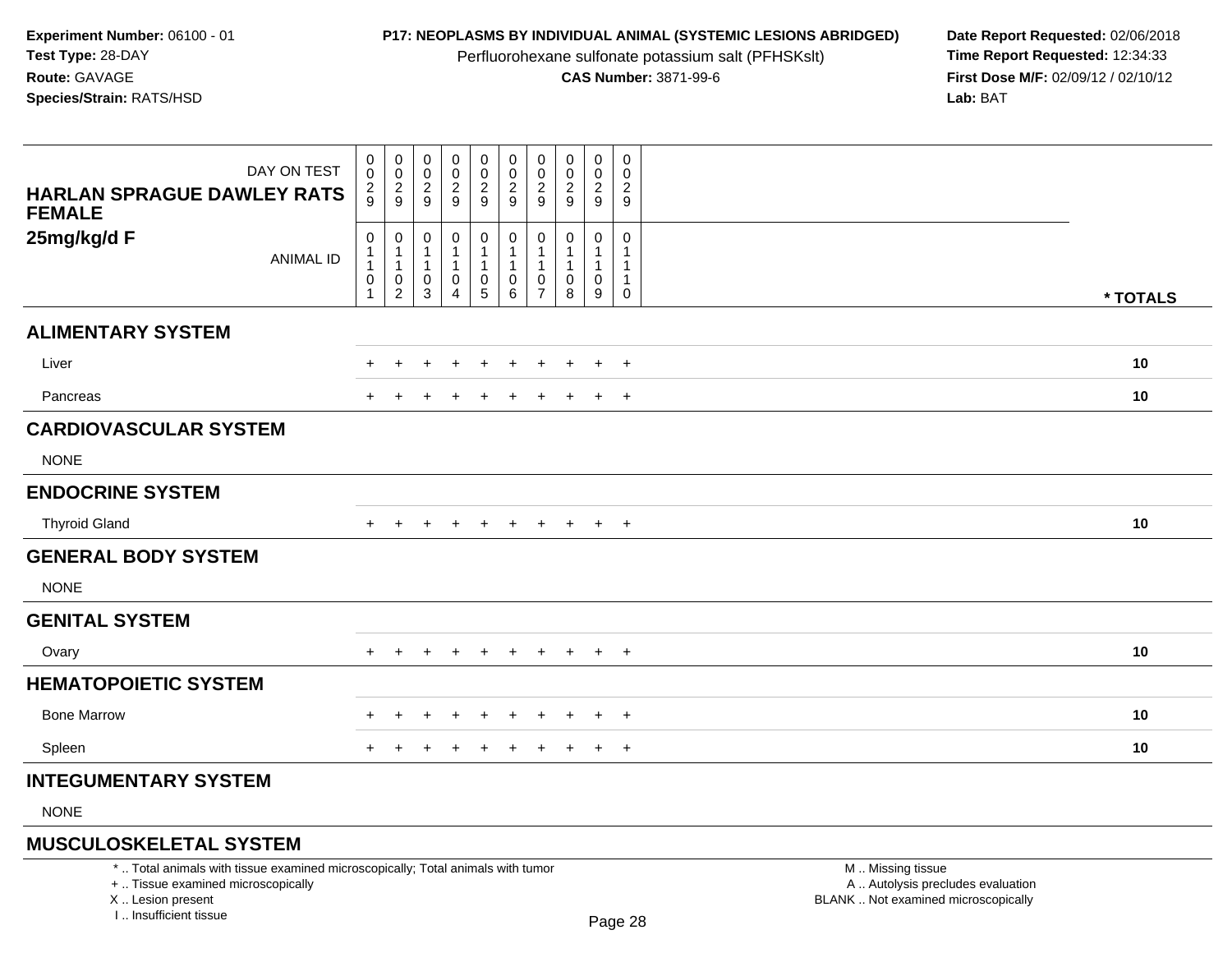Perfluorohexane sulfonate potassium salt (PFHSKslt)<br>**CAS Number:** 3871-99-6

**P17: NEOPLASMS BY INDIVIDUAL ANIMAL (SYSTEMIC LESIONS ABRIDGED)** Date Report Requested: 02/06/2018<br>Perfluorohexane sulfonate potassium salt (PFHSKslt) **Time Report Requested:** 12:34:33 **First Dose M/F:** 02/09/12 / 02/10/12<br>Lab: BAT **Lab:** BAT

| DAY ON TEST<br><b>HARLAN SPRAGUE DAWLEY RATS</b><br><b>FEMALE</b> | $\begin{smallmatrix}0\\0\end{smallmatrix}$<br>$\frac{2}{9}$ | 00029                                         | $_{\rm 0}^{\rm 0}$<br>$\overline{2}$<br>9 | 00029                 | $\begin{array}{c} 0 \\ 0 \\ 2 \\ 9 \end{array}$       | 00029                               | $_{\rm 0}^{\rm 0}$<br>$\sqrt{2}$<br>9 | $_{\rm 0}^{\rm 0}$<br>$\overline{2}$<br>9 | $\boldsymbol{0}$<br>$\frac{0}{2}$ | 0<br>0<br>$\overline{\mathbf{c}}$<br>$\boldsymbol{9}$ |          |
|-------------------------------------------------------------------|-------------------------------------------------------------|-----------------------------------------------|-------------------------------------------|-----------------------|-------------------------------------------------------|-------------------------------------|---------------------------------------|-------------------------------------------|-----------------------------------|-------------------------------------------------------|----------|
| 25mg/kg/d F<br>ANIMAL ID                                          | 0<br>1<br>0<br>1                                            | 0<br>$\mathbf{1}$<br>1<br>0<br>$\overline{c}$ | 0<br>1<br>$\pmb{0}$<br>3                  | 0<br>$\mathbf 0$<br>4 | 0<br>1<br>$\mathbf{1}$<br>$\pmb{0}$<br>$\overline{5}$ | 0<br>$\mathbf{1}$<br>$\pmb{0}$<br>6 | 0<br>0<br>$\overline{7}$              | 0<br>$\mathbf 0$<br>8                     | 0<br>0<br>9                       | 0<br>1<br>$\mathbf{1}$<br>$\mathbf 0$                 | * TOTALS |
| <b>NONE</b>                                                       |                                                             |                                               |                                           |                       |                                                       |                                     |                                       |                                           |                                   |                                                       |          |
| <b>NERVOUS SYSTEM</b>                                             |                                                             |                                               |                                           |                       |                                                       |                                     |                                       |                                           |                                   |                                                       |          |
| <b>NONE</b>                                                       |                                                             |                                               |                                           |                       |                                                       |                                     |                                       |                                           |                                   |                                                       |          |
| <b>RESPIRATORY SYSTEM</b>                                         |                                                             |                                               |                                           |                       |                                                       |                                     |                                       |                                           |                                   |                                                       |          |
| Nose                                                              | $+$                                                         | $+$                                           | $\ddot{}$                                 | $\ddot{}$             | $+$                                                   | $+$                                 | $+$                                   | $+$                                       | $+$ $+$                           |                                                       | 10       |
| <b>SPECIAL SENSES SYSTEM</b>                                      |                                                             |                                               |                                           |                       |                                                       |                                     |                                       |                                           |                                   |                                                       |          |
| <b>NONE</b>                                                       |                                                             |                                               |                                           |                       |                                                       |                                     |                                       |                                           |                                   |                                                       |          |
| <b>URINARY SYSTEM</b>                                             |                                                             |                                               |                                           |                       |                                                       |                                     |                                       |                                           |                                   |                                                       |          |
| Kidney                                                            | $+$                                                         | $\pm$                                         | $\pm$                                     | $\ddot{}$             | $+$                                                   | $+$                                 | $+$                                   | $+$                                       | $+$                               | $+$                                                   | 10       |
| <b>SYSTEMIC LESIONS</b>                                           |                                                             |                                               |                                           |                       |                                                       |                                     |                                       |                                           |                                   |                                                       |          |
| Multiple Organ                                                    |                                                             |                                               |                                           | $\pm$                 | $+$                                                   | $\ddot{}$                           | $+$                                   | $+$                                       | $+$                               | $+$                                                   | 10       |

+ .. Tissue examined microscopically

X .. Lesion present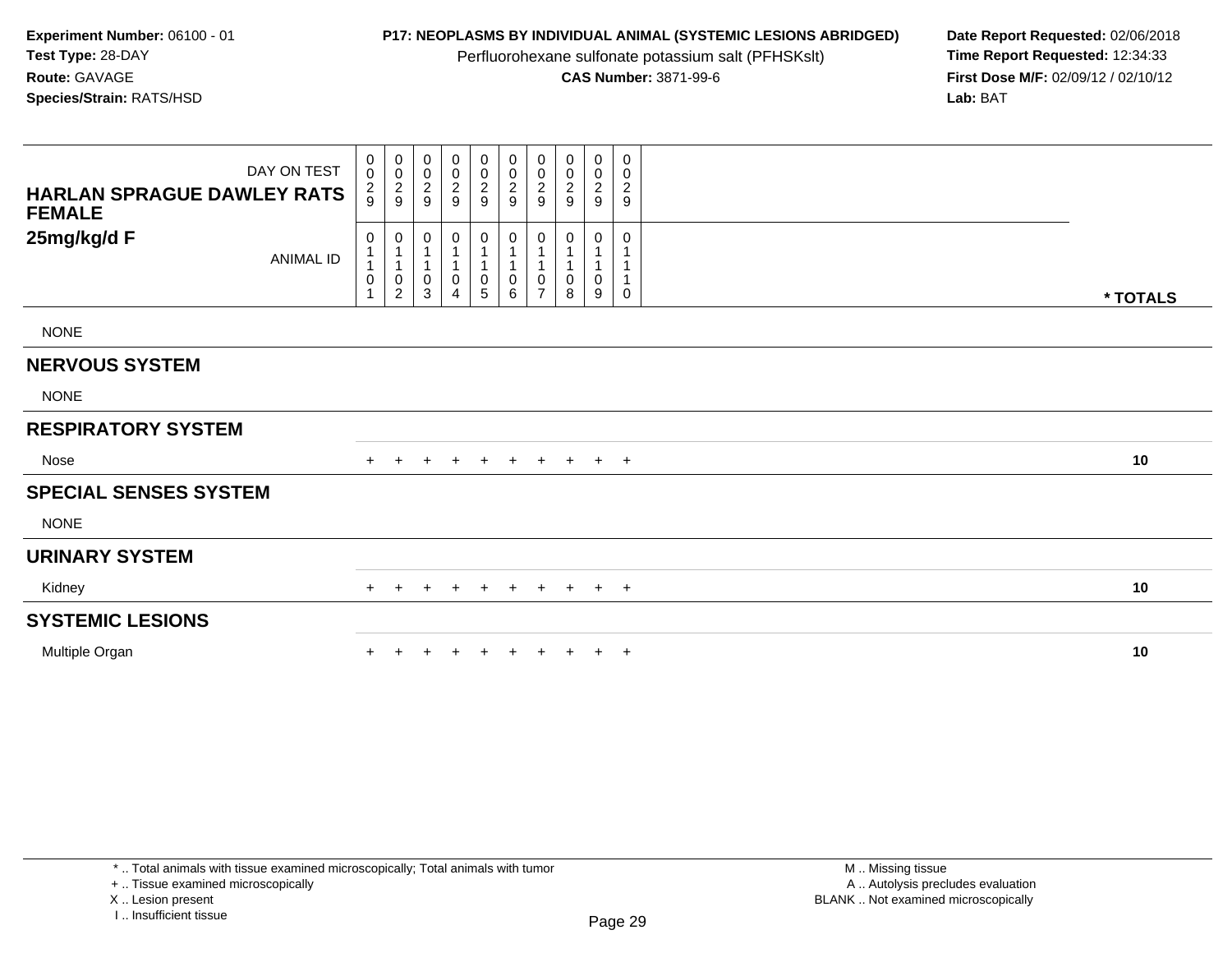Perfluorohexane sulfonate potassium salt (PFHSKslt)<br>**CAS Number:** 3871-99-6

**P17: NEOPLASMS BY INDIVIDUAL ANIMAL (SYSTEMIC LESIONS ABRIDGED)** Date Report Requested: 02/06/2018<br>Perfluorohexane sulfonate potassium salt (PFHSKslt) **Time Report Requested:** 12:34:33 **First Dose M/F:** 02/09/12 / 02/10/12<br>Lab: BAT **Lab:** BAT

| DAY ON TEST<br><b>HARLAN SPRAGUE DAWLEY RATS</b><br><b>FEMALE</b> | $\mathbf 0$<br>$\ddot{\mathbf{0}}$<br>$\frac{2}{9}$                                 | $\pmb{0}$<br>$\overline{0}$<br>$\frac{2}{9}$                                  | $\mathsf 0$<br>$\overline{0}$<br>$\frac{2}{9}$                    | $\pmb{0}$<br>$\bar{0}$<br>$\frac{2}{9}$               | $\pmb{0}$<br>$\ddot{\mathbf{0}}$<br>$\frac{2}{9}$                          | $\pmb{0}$<br>$\frac{0}{2}$<br>$9\,$ | $\mathbf 0$<br>$\mathbf 0$<br>$\frac{2}{9}$     | $\mathsf 0$<br>$\ddot{\mathbf{0}}$<br>$\overline{2}$<br>9        | $\mathbf 0$<br>$\ddot{\mathbf{0}}$<br>$\frac{2}{9}$              | $\mathbf 0$<br>$\Omega$<br>$\sqrt{2}$<br>9                        |          |  |
|-------------------------------------------------------------------|-------------------------------------------------------------------------------------|-------------------------------------------------------------------------------|-------------------------------------------------------------------|-------------------------------------------------------|----------------------------------------------------------------------------|-------------------------------------|-------------------------------------------------|------------------------------------------------------------------|------------------------------------------------------------------|-------------------------------------------------------------------|----------|--|
| 50mg/kg/d F<br><b>ANIMAL ID</b>                                   | $\mathbf 0$<br>$\overline{1}$<br>$\overline{1}$<br>$\overline{1}$<br>$\overline{1}$ | $\mathbf 0$<br>$\mathbf{1}$<br>$\mathbf{1}$<br>$\mathbf{1}$<br>$\overline{2}$ | $\mathbf 0$<br>$\mathbf 1$<br>$\overline{1}$<br>$\mathbf{1}$<br>3 | $\mathbf 0$<br>$\mathbf{1}$<br>$\mathbf{1}$<br>1<br>4 | $\mathsf{O}\xspace$<br>$\mathbf{1}$<br>$\mathbf{1}$<br>$\overline{1}$<br>5 | $\pmb{0}$<br>1<br>1<br>6            | $\mathbf 0$<br>$\overline{1}$<br>$\overline{7}$ | $\mathbf 0$<br>$\mathbf{1}$<br>$\mathbf{1}$<br>$\mathbf{1}$<br>8 | $\mathbf 0$<br>$\mathbf{1}$<br>$\mathbf{1}$<br>$\mathbf{1}$<br>9 | $\mathbf 0$<br>1<br>$\mathbf{1}$<br>$\overline{2}$<br>$\mathbf 0$ | * TOTALS |  |
| <b>ALIMENTARY SYSTEM</b>                                          |                                                                                     |                                                                               |                                                                   |                                                       |                                                                            |                                     |                                                 |                                                                  |                                                                  |                                                                   |          |  |
| Esophagus                                                         |                                                                                     |                                                                               |                                                                   |                                                       |                                                                            |                                     |                                                 |                                                                  | +                                                                | $\div$                                                            | 10       |  |
| Intestine Large, Cecum                                            |                                                                                     |                                                                               |                                                                   |                                                       |                                                                            |                                     |                                                 |                                                                  | $\ddot{}$                                                        | $\overline{+}$                                                    | 10       |  |
| Intestine Large, Colon                                            |                                                                                     |                                                                               |                                                                   |                                                       |                                                                            |                                     |                                                 |                                                                  | $\ddot{}$                                                        | $\overline{+}$                                                    | 10       |  |
| Intestine Large, Rectum                                           | $\ddot{}$                                                                           | $\ddot{}$                                                                     |                                                                   |                                                       |                                                                            |                                     |                                                 |                                                                  | $\ddot{}$                                                        | $\overline{+}$                                                    | 10       |  |
| Intestine Small, Duodenum                                         | $\div$                                                                              |                                                                               |                                                                   |                                                       |                                                                            |                                     |                                                 |                                                                  | $\ddot{}$                                                        | $\overline{ }$                                                    | 10       |  |
| Intestine Small, Ileum                                            |                                                                                     |                                                                               |                                                                   |                                                       |                                                                            |                                     |                                                 |                                                                  | $\div$                                                           | $\ddot{}$                                                         | 10       |  |
| Intestine Small, Jejunum                                          |                                                                                     |                                                                               |                                                                   |                                                       |                                                                            |                                     |                                                 |                                                                  | $\ddot{}$                                                        | $+$                                                               | 10       |  |
| Liver                                                             | $+$                                                                                 | $\div$                                                                        |                                                                   |                                                       |                                                                            |                                     |                                                 |                                                                  | $\ddot{}$                                                        | $+$                                                               | 10       |  |
| Pancreas                                                          | $\ddot{}$                                                                           | $\ddot{}$                                                                     |                                                                   |                                                       |                                                                            |                                     |                                                 |                                                                  | $\ddot{}$                                                        | $\overline{+}$                                                    | 10       |  |
| Salivary Glands                                                   |                                                                                     |                                                                               |                                                                   |                                                       |                                                                            |                                     |                                                 |                                                                  | $\div$                                                           | $\ddot{}$                                                         | 10       |  |
| Stomach, Forestomach                                              |                                                                                     |                                                                               |                                                                   |                                                       |                                                                            |                                     |                                                 |                                                                  | $\ddot{}$                                                        | $\overline{+}$                                                    | 10       |  |
| Stomach, Glandular                                                | $+$                                                                                 |                                                                               |                                                                   |                                                       |                                                                            |                                     |                                                 |                                                                  | $\ddot{}$                                                        | $+$                                                               | 10       |  |
| <b>CARDIOVASCULAR SYSTEM</b>                                      |                                                                                     |                                                                               |                                                                   |                                                       |                                                                            |                                     |                                                 |                                                                  |                                                                  |                                                                   |          |  |
| <b>Blood Vessel</b>                                               | $\pm$                                                                               | $\ddot{}$                                                                     |                                                                   | $\ddot{}$                                             | $\ddot{}$                                                                  | $\overline{+}$                      | ÷                                               | $\div$                                                           | $\ddot{}$                                                        | $+$                                                               | 10       |  |
| Heart                                                             |                                                                                     |                                                                               |                                                                   |                                                       |                                                                            |                                     |                                                 |                                                                  |                                                                  |                                                                   | 10       |  |

\* .. Total animals with tissue examined microscopically; Total animals with tumor

+ .. Tissue examined microscopically

X .. Lesion present

I .. Insufficient tissue

 M .. Missing tissuey the contract of the contract of the contract of the contract of the contract of  $\mathsf A$  . Autolysis precludes evaluation

Lesion present BLANK .. Not examined microscopically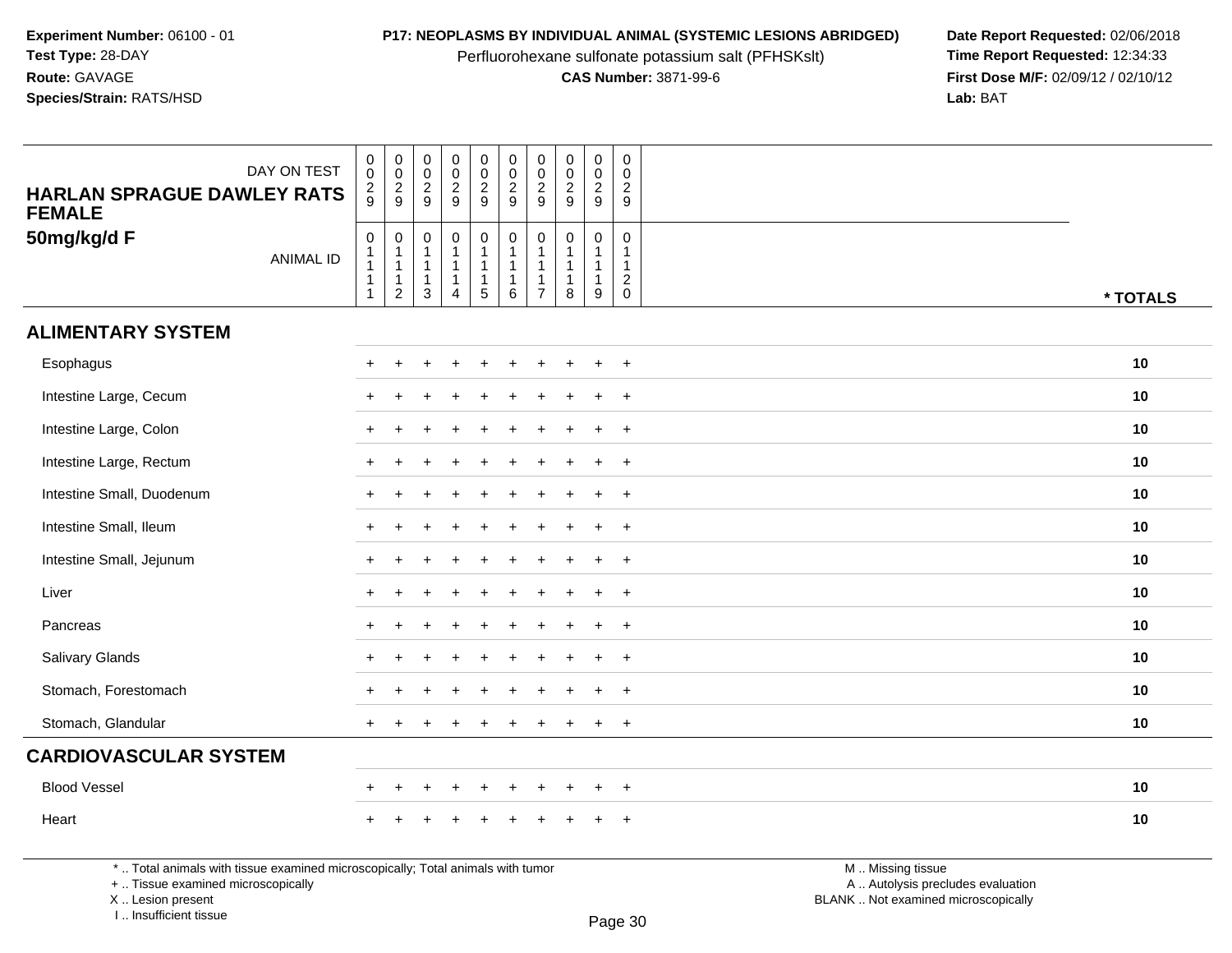Perfluorohexane sulfonate potassium salt (PFHSKslt)<br>**CAS Number:** 3871-99-6

**P17: NEOPLASMS BY INDIVIDUAL ANIMAL (SYSTEMIC LESIONS ABRIDGED)** Date Report Requested: 02/06/2018<br>Perfluorohexane sulfonate potassium salt (PFHSKslt) **Time Report Requested:** 12:34:33 **First Dose M/F:** 02/09/12 / 02/10/12<br>Lab: BAT **Lab:** BAT

| DAY ON TEST<br><b>HARLAN SPRAGUE DAWLEY RATS</b><br><b>FEMALE</b> | $_{\rm 0}^{\rm 0}$<br>$\frac{2}{9}$ | $\begin{array}{c} 0 \\ 0 \\ 2 \\ 9 \end{array}$                                | $\begin{smallmatrix} 0\\0 \end{smallmatrix}$<br>$\frac{2}{9}$  | $\mathbf 0$<br>$\ddot{\mathbf{0}}$<br>$\frac{2}{9}$ | $_{\rm 0}^{\rm 0}$<br>$\frac{2}{9}$                                         | $_{\rm 0}^{\rm 0}$<br>$\frac{2}{9}$                                  | $\pmb{0}$<br>$\ddot{\mathbf{0}}$<br>$\frac{2}{9}$ | $\mathsf 0$<br>$\ddot{\mathbf{0}}$<br>$\frac{2}{9}$   | $\pmb{0}$<br>$\overline{0}$<br>$\frac{2}{9}$                          | $\pmb{0}$<br>$\mathbf 0$<br>$\sqrt{2}$<br>$\boldsymbol{9}$ |          |
|-------------------------------------------------------------------|-------------------------------------|--------------------------------------------------------------------------------|----------------------------------------------------------------|-----------------------------------------------------|-----------------------------------------------------------------------------|----------------------------------------------------------------------|---------------------------------------------------|-------------------------------------------------------|-----------------------------------------------------------------------|------------------------------------------------------------|----------|
| 50mg/kg/d F<br><b>ANIMAL ID</b>                                   | $\mathbf 0$<br>1                    | $\begin{array}{c} 0 \\ 1 \\ 1 \end{array}$<br>$\overline{1}$<br>$\overline{2}$ | $\pmb{0}$<br>$\mathbf{1}$<br>$\mathbf{1}$<br>$\mathbf{1}$<br>3 | 0<br>1<br>4                                         | $\pmb{0}$<br>$\mathbf{1}$<br>$\mathbf{1}$<br>$\mathbf{1}$<br>$\overline{5}$ | $\pmb{0}$<br>$\mathbf{1}$<br>$\mathbf{1}$<br>$\mathbf{1}$<br>$\,6\,$ | 0<br>1<br>$\overline{7}$                          | $\mathbf 0$<br>$\mathbf{1}$<br>1<br>$\mathbf{1}$<br>8 | 0<br>$\mathbf{1}$<br>$\mathbf{1}$<br>$\mathbf{1}$<br>$\boldsymbol{9}$ | 0<br>1<br>$\mathbf{1}$<br>$\overline{c}$<br>$\mathbf 0$    | * TOTALS |
| <b>ENDOCRINE SYSTEM</b>                                           |                                     |                                                                                |                                                                |                                                     |                                                                             |                                                                      |                                                   |                                                       |                                                                       |                                                            |          |
| <b>Adrenal Cortex</b>                                             | ÷                                   |                                                                                |                                                                |                                                     |                                                                             |                                                                      |                                                   |                                                       | $\ddot{}$                                                             | $\overline{+}$                                             | 10       |
| Adrenal Medulla                                                   |                                     |                                                                                |                                                                |                                                     |                                                                             |                                                                      |                                                   |                                                       | $\ddot{}$                                                             | $\overline{+}$                                             | 10       |
| Parathyroid Gland                                                 | $+$                                 | м                                                                              | $\ddot{}$                                                      | $\ddot{}$                                           |                                                                             | м                                                                    |                                                   |                                                       | $\ddot{}$                                                             | $+$                                                        | 8        |
| <b>Pituitary Gland</b>                                            | $\ddot{}$                           |                                                                                |                                                                |                                                     |                                                                             |                                                                      |                                                   |                                                       | $\ddot{}$                                                             | $+$                                                        | 10       |
| <b>Thyroid Gland</b>                                              | $\ddot{}$                           |                                                                                |                                                                |                                                     |                                                                             | ٠                                                                    |                                                   |                                                       | $\ddot{}$                                                             | $+$                                                        | 10       |
| <b>GENERAL BODY SYSTEM</b>                                        |                                     |                                                                                |                                                                |                                                     |                                                                             |                                                                      |                                                   |                                                       |                                                                       |                                                            |          |
| <b>NONE</b>                                                       |                                     |                                                                                |                                                                |                                                     |                                                                             |                                                                      |                                                   |                                                       |                                                                       |                                                            |          |
| <b>GENITAL SYSTEM</b>                                             |                                     |                                                                                |                                                                |                                                     |                                                                             |                                                                      |                                                   |                                                       |                                                                       |                                                            |          |
| <b>Clitoral Gland</b>                                             | $\ddot{}$                           | ÷.                                                                             |                                                                | $\ddot{}$                                           | $\ddot{}$                                                                   | $\pm$                                                                | ÷                                                 |                                                       | $\ddot{+}$                                                            | $+$                                                        | 10       |
| Ovary                                                             | $\ddot{}$                           |                                                                                |                                                                |                                                     |                                                                             | ÷                                                                    |                                                   |                                                       | $\ddot{}$                                                             | $\overline{+}$                                             | 10       |
| <b>Uterus</b>                                                     | $+$                                 | $\ddot{}$                                                                      |                                                                | ÷                                                   |                                                                             | ÷                                                                    | +                                                 |                                                       | $\ddot{}$                                                             | $+$                                                        | 10       |
| <b>HEMATOPOIETIC SYSTEM</b>                                       |                                     |                                                                                |                                                                |                                                     |                                                                             |                                                                      |                                                   |                                                       |                                                                       |                                                            |          |
| <b>Bone Marrow</b>                                                | $+$                                 | $\ddot{}$                                                                      | ÷                                                              | $\ddot{}$                                           | $\ddot{}$                                                                   | $\ddot{}$                                                            | ÷                                                 |                                                       | $\ddot{+}$                                                            | $+$                                                        | 10       |
| Lymph Node, Mandibular                                            |                                     |                                                                                |                                                                |                                                     |                                                                             |                                                                      |                                                   |                                                       |                                                                       | $\ddot{}$                                                  | 10       |
| Lymph Node, Mesenteric                                            |                                     |                                                                                |                                                                |                                                     |                                                                             |                                                                      |                                                   |                                                       |                                                                       | $\div$                                                     | 10       |

\* .. Total animals with tissue examined microscopically; Total animals with tumor

+ .. Tissue examined microscopically

X .. Lesion present

I .. Insufficient tissue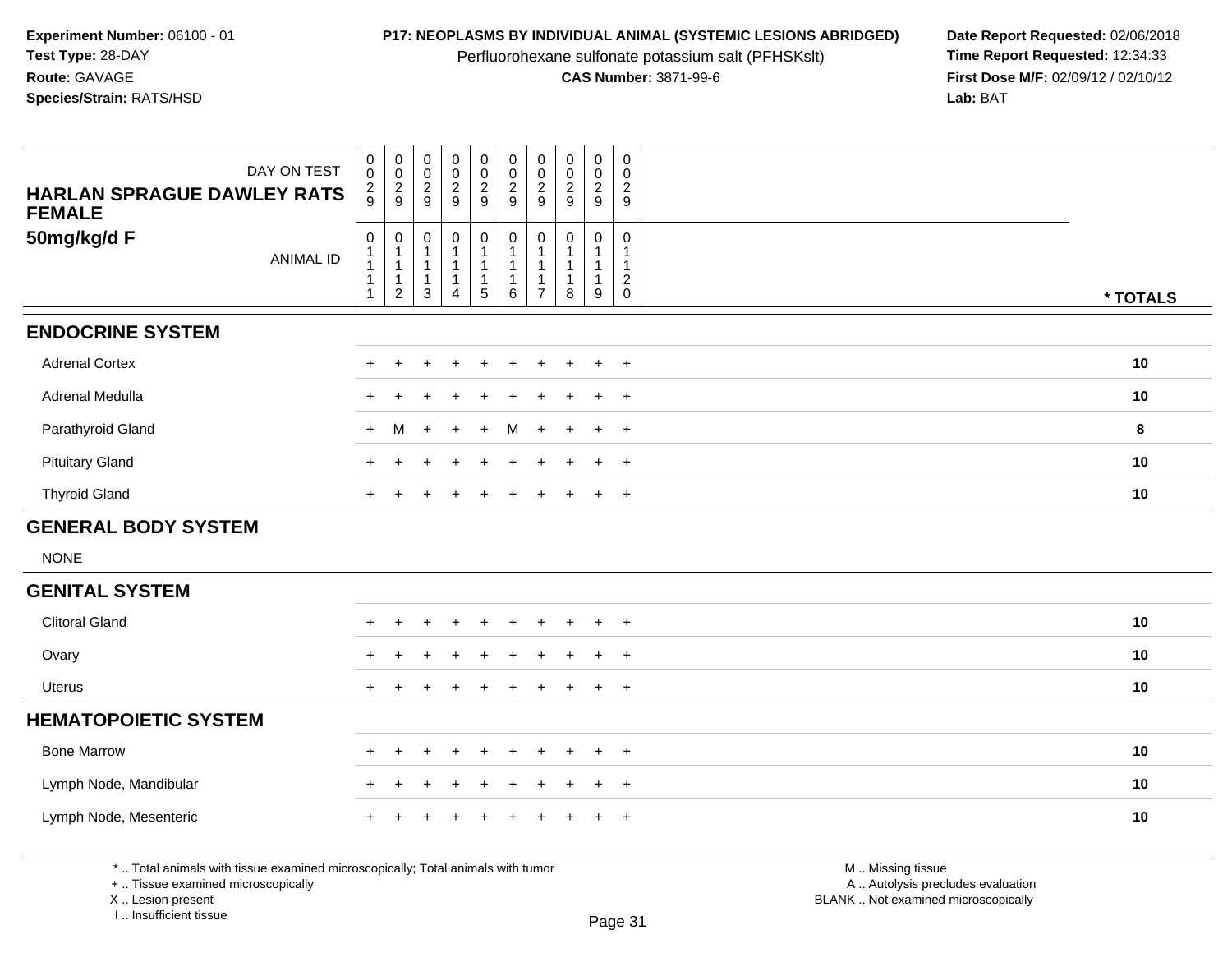Perfluorohexane sulfonate potassium salt (PFHSKslt)<br>**CAS Number:** 3871-99-6

**P17: NEOPLASMS BY INDIVIDUAL ANIMAL (SYSTEMIC LESIONS ABRIDGED)** Date Report Requested: 02/06/2018<br>Perfluorohexane sulfonate potassium salt (PFHSKslt) **Time Report Requested:** 12:34:33 **First Dose M/F:** 02/09/12 / 02/10/12<br>Lab: BAT **Lab:** BAT

| DAY ON TEST<br><b>HARLAN SPRAGUE DAWLEY RATS</b><br><b>FEMALE</b> | $_{\rm 0}^{\rm 0}$<br>$\frac{2}{9}$                                     | $\pmb{0}$<br>$\frac{0}{2}$                                                   | $_{\rm 0}^{\rm 0}$<br>$\boldsymbol{2}$<br>9                                        | $\begin{array}{c} 0 \\ 0 \\ 2 \\ 9 \end{array}$                  | $\pmb{0}$<br>$\mathbf 0$<br>$\frac{2}{9}$                                      | $_{\rm 0}^{\rm 0}$<br>$\overline{\mathbf{c}}$<br>9    | $\pmb{0}$<br>$\begin{smallmatrix} 0\\2 \end{smallmatrix}$<br>9 | $\begin{array}{c} 0 \\ 0 \\ 2 \\ 9 \end{array}$ | $\begin{smallmatrix} 0\\0 \end{smallmatrix}$<br>$\frac{2}{9}$ | $\mathbf 0$<br>$\mathbf 0$<br>$\boldsymbol{2}$<br>9                                  |          |
|-------------------------------------------------------------------|-------------------------------------------------------------------------|------------------------------------------------------------------------------|------------------------------------------------------------------------------------|------------------------------------------------------------------|--------------------------------------------------------------------------------|-------------------------------------------------------|----------------------------------------------------------------|-------------------------------------------------|---------------------------------------------------------------|--------------------------------------------------------------------------------------|----------|
| 50mg/kg/d F<br><b>ANIMAL ID</b>                                   | $\pmb{0}$<br>$\mathbf 1$<br>$\mathbf{1}$<br>$\mathbf 1$<br>$\mathbf{1}$ | $\mathbf 0$<br>$\mathbf 1$<br>$\mathbf{1}$<br>$\mathbf{1}$<br>$\overline{2}$ | $\boldsymbol{0}$<br>$\mathbf{1}$<br>$\overline{1}$<br>$\mathbf{1}$<br>$\mathbf{3}$ | $\pmb{0}$<br>$\mathbf{1}$<br>$\mathbf{1}$<br>1<br>$\overline{4}$ | $\mathbf 0$<br>$\mathbf{1}$<br>$\mathbf{1}$<br>$\mathbf{1}$<br>$5\phantom{.0}$ | $\mathbf 0$<br>$\mathbf{1}$<br>$\mathbf{1}$<br>1<br>6 | 0<br>-1<br>$\mathbf{1}$<br>$\mathbf 1$<br>$\overline{7}$       | $\mathbf 0$<br>$\mathbf{1}$<br>1<br>$\bf8$      | $\pmb{0}$<br>$\overline{1}$<br>1<br>9                         | $\pmb{0}$<br>$\mathbf{1}$<br>$\mathbf{1}$<br>$\boldsymbol{2}$<br>$\mathsf{O}\xspace$ | * TOTALS |
| Spleen                                                            | $+$                                                                     | +                                                                            | +                                                                                  | $\ddot{}$                                                        | $\ddot{}$                                                                      | $\ddot{}$                                             | $\ddot{}$                                                      | $\ddot{}$                                       | $\ddot{}$                                                     | $+$                                                                                  | 10       |
| Thymus                                                            | $+$                                                                     | $\ddot{}$                                                                    | ÷.                                                                                 | $\ddot{}$                                                        |                                                                                | $\ddot{}$                                             | $\ddot{}$                                                      | $\overline{1}$                                  | $+$                                                           | $+$                                                                                  | 10       |
| <b>INTEGUMENTARY SYSTEM</b>                                       |                                                                         |                                                                              |                                                                                    |                                                                  |                                                                                |                                                       |                                                                |                                                 |                                                               |                                                                                      |          |
| Mammary Gland                                                     | $\pm$                                                                   | $\ddot{}$                                                                    | ÷                                                                                  | $\ddot{}$                                                        | $\ddot{}$                                                                      | $\ddot{}$                                             | $\pm$                                                          | $\ddot{}$                                       | $+$                                                           | $+$                                                                                  | 10       |
| Skin                                                              | $+$                                                                     |                                                                              |                                                                                    | $\ddot{}$                                                        |                                                                                | $\div$                                                |                                                                | $\div$                                          | $\ddot{}$                                                     | $+$                                                                                  | 10       |
| <b>MUSCULOSKELETAL SYSTEM</b>                                     |                                                                         |                                                                              |                                                                                    |                                                                  |                                                                                |                                                       |                                                                |                                                 |                                                               |                                                                                      |          |
| Bone                                                              | $+$                                                                     |                                                                              |                                                                                    |                                                                  |                                                                                | $\ddot{}$                                             |                                                                | $\overline{+}$                                  | $+$                                                           | $+$                                                                                  | 10       |
| <b>NERVOUS SYSTEM</b>                                             |                                                                         |                                                                              |                                                                                    |                                                                  |                                                                                |                                                       |                                                                |                                                 |                                                               |                                                                                      |          |
| <b>Brain</b>                                                      | $+$                                                                     | $\ddot{}$                                                                    |                                                                                    | $\ddot{}$                                                        | $\ddot{}$                                                                      | $+$                                                   | $+$                                                            | $+$                                             | $+$                                                           | $+$                                                                                  | 10       |
| <b>RESPIRATORY SYSTEM</b>                                         |                                                                         |                                                                              |                                                                                    |                                                                  |                                                                                |                                                       |                                                                |                                                 |                                                               |                                                                                      |          |
| Lung                                                              | ÷                                                                       | 4                                                                            |                                                                                    | $\div$                                                           |                                                                                | $\div$                                                |                                                                |                                                 | $\ddot{}$                                                     | $+$                                                                                  | 10       |
| Nose                                                              | $+$                                                                     | $\div$                                                                       |                                                                                    | $\ddot{}$                                                        | $\div$                                                                         | $\ddot{}$                                             | $\div$                                                         | $\overline{1}$                                  | $+$                                                           | $+$                                                                                  | 10       |
| Trachea                                                           | $+$                                                                     | $\div$                                                                       |                                                                                    | $\ddot{}$                                                        |                                                                                | $\div$                                                | $\pm$                                                          | $\overline{ }$                                  | $+$                                                           | $+$                                                                                  | 10       |
| <b>SPECIAL SENSES SYSTEM</b>                                      |                                                                         |                                                                              |                                                                                    |                                                                  |                                                                                |                                                       |                                                                |                                                 |                                                               |                                                                                      |          |
| Eye                                                               | $\pm$                                                                   | $\div$                                                                       |                                                                                    | $\ddot{}$                                                        | ÷                                                                              | $\div$                                                |                                                                |                                                 | $\pm$                                                         | $+$                                                                                  | 10       |
| Harderian Gland                                                   | $\ddot{}$                                                               |                                                                              |                                                                                    |                                                                  |                                                                                |                                                       |                                                                |                                                 | $\ddot{}$                                                     | $+$                                                                                  | 10       |

\* .. Total animals with tissue examined microscopically; Total animals with tumor

+ .. Tissue examined microscopically

X .. Lesion present

I .. Insufficient tissue

 M .. Missing tissuey the contract of the contract of the contract of the contract of the contract of  $\mathsf A$  . Autolysis precludes evaluation

Lesion present BLANK .. Not examined microscopically